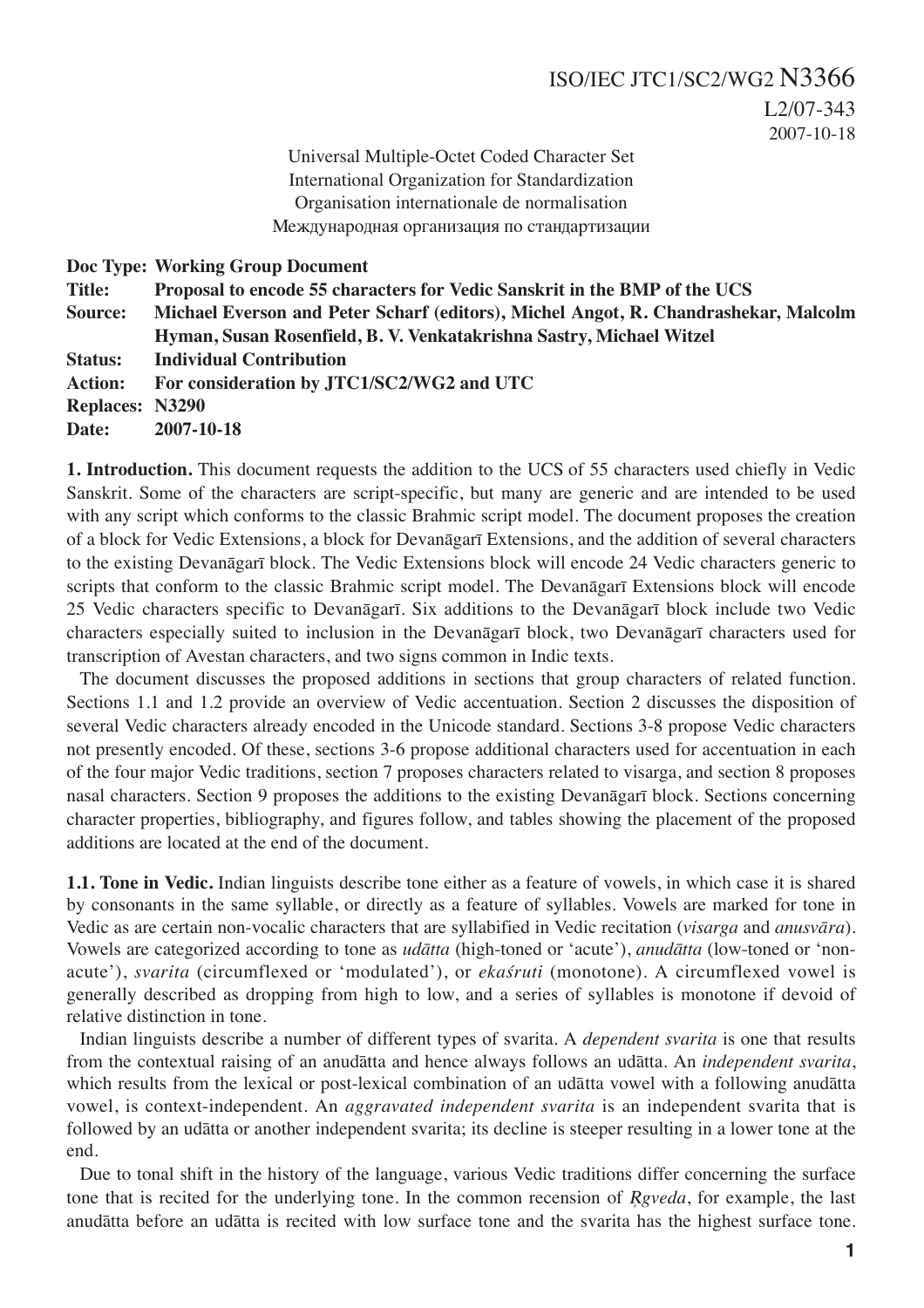Some of the same graphic symbols used for marking tone indicate different tones in different traditions. *Visarga* may be marked for all three tones, and *anusvara* may be marked for high or low surface tone. Tone marks are encoded as combining marks following the vowel they modify in canonical order and preceding visarga and nasal characters. While the names given to the marks (both existing in the Unicode standard and hereunder proposed for addition to it) capture the usage in certain traditions, we describe basic parameters for the use of each character below and will detail further specifics in a technical note.

**1.2. Tone in the Samavedic tradition**. The Samavedic tradition is divided into three branches (Kauthuma, Rāṇāyanīya, Jaiminīya), each of them having its own way of naming, writing, and singing the texts. The signs vary also according to the manuscript traditions, the habits of the writers, and fonts available to printers. The Sāmaveda may be either recited or sung, with different systems of annotating each.

- a) **Recited.** The collection of the texts (*Sāmaveda-Samhitā*) is recited, like most of the Vedic Samhitā texts, with three tones (*svara*). The tones are marked with a digit, or letter, or digit with following letter, superscripted above the syllable being marked. *Udātta* (U), *svarita*, (S), and *anudātta* (A) are marked with <Á>, <Ë> and <È> respectively. The letters <उ>, <र> and <क> are used for specific tonal sequences:  $\langle \rangle$  -< > -<  $\rangle$  for the sequence U-U-S,  $\langle \rangle$   $\langle \rangle$  -< > -<  $\rangle$  for the sequence U-U-A and  $\langle \overline{\xi} \rangle$  are  $\langle \overline{\xi} \rangle$  for the sequence A-S (in which case S is an independant svarita). As in the other Vedic traditions, the tones that are not marked are inferred.
- b) **Sung.** When a *sāman* is sung in *Sāmagāna*, seven tones (*svara*) are used; they constitute a Sāmavedic scale. Six of them are indicated in the written and printed texts by digits from  $\langle\$  $\langle \xi \rangle$  in order from high to low; the seventh, and highest tone, is indicated in one of two ways, either by the numeral  $\langle\$  or by the numeral  $\langle\$ \rangle. If the seventh and highest tone is marked with the numeral  $\langle\$  as is the first tone, the marking is ambiguous. The difference between them is usually inferable from the marking of a skip in descent on the subsequent syllable; in the few remaining cases, it is known by oral tradition.

The original text of the *Sāmaveda-Samhitā*, when it is sung, is also modified in different ways: shaking of the voice, prolongation of a vowel, modulation from one svara to another (with different cases of omission of one or several svaras of the scale), etc. All these modifications are marked with different characters: digits, avagraha, letters, other signs like the arrow, and so on. When a digit is used for different purposes in a particular tradition, one is superscript, the other not. In the annotational tradition of the Ranayaniya school, syllables are added to the original text in line with the text and in the annotational tradition of the Jaiminiva school, syllables are added as superscripts in red above syllables in the original text. These signs are directly linked to the mudras 'hand-positions' which, before the oral tradition was committed to writing, were the only means used to visually express musical motives on the text. The signs required to encode the superscript signs used in the Kauthuma tradition of annotation, and the one superscript sign used in the Ranavaniva tradition are detailed below. (To encode characters used in the Jaimini ya tradition of annotation, nearly all of the characters of Grantha script, with proper combinatory mechanics for conjuncts, would have to be available in superscript.)

In combination, the combining digits and letters are displayed side by side, for example:  $\overrightarrow{\Phi}$  or  $\overrightarrow{\Phi}$ . Ordinary digits may also bear diacritical marks, such as  $\frac{3}{2}$ ; we mention this because some current implementations may not permit such sequences, and they should.

**2. Characters already encoded.** Four characters already encoded in the UCS are intended to be used generically with any script which conforms to the classic Brahmic script model, despite the fact that they are encoded with script-specific names. The characters are:

U+0951 DEVANAGARI STRESS SIGN UDATTA would, if it were being encoded today, been named \*VEDIC TONE SVARITA, since that is its primary use. (Figure 2A)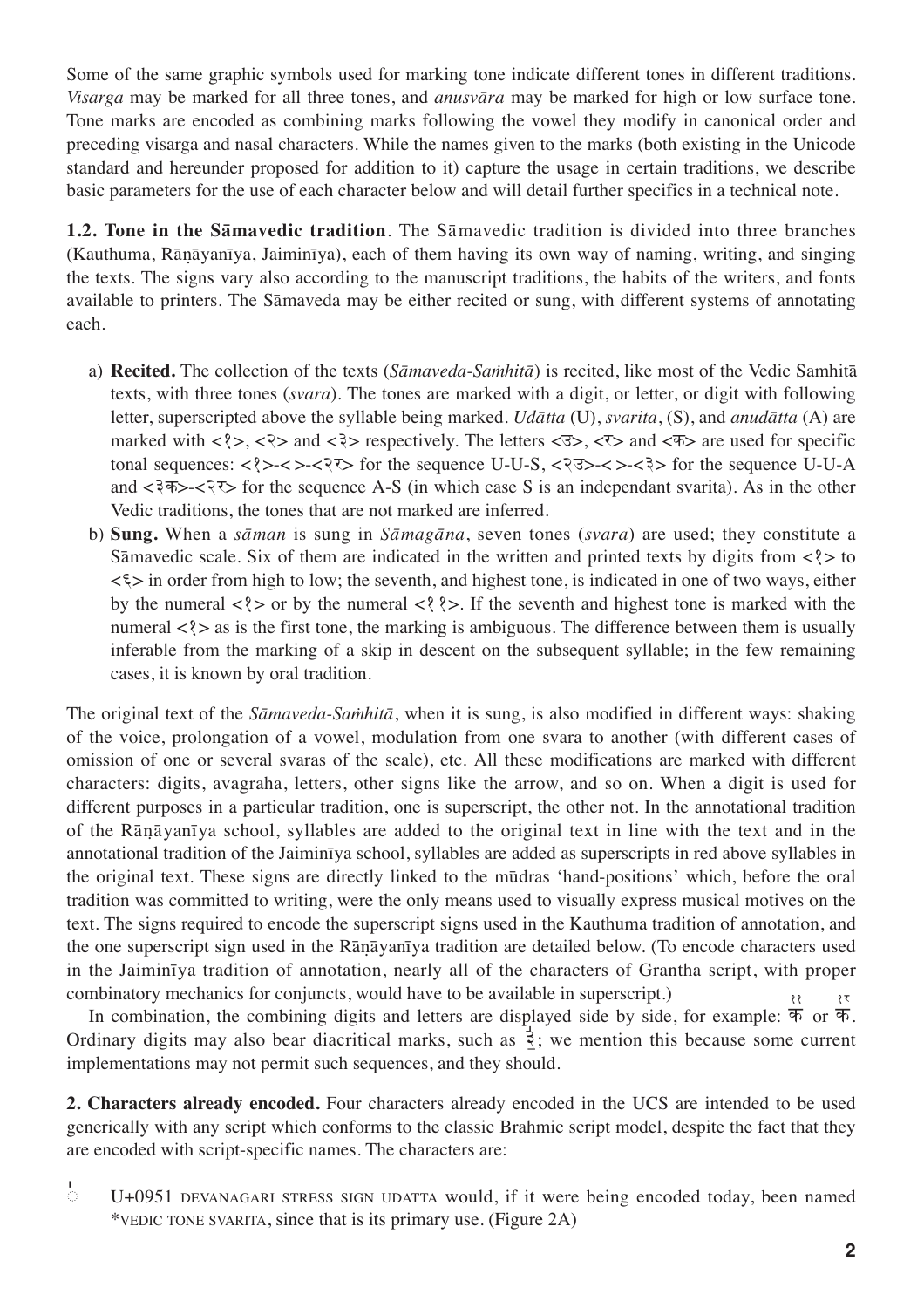- @" U+0952 DEVANAGARI STRESS SIGN ANUDATTA would, if it were being encoded today, been named \*VEDIC TONE ANUDATTA, since that is its primary use. (Figure 2B)
- $\overline{X}$  U+0CF1 KANNADA SIGN JIHVAMULIYA is used to mark *jihvāmūlīva* (a velar fricative [x] occurring only before unvoiced velar stops KA and KHA). (Figure 2C)
- $OO$  U+0CF2 KANNADA SIGN UPADHMANIYA is used to mark *upadhmānīya* (which is a bilabial fricative [ $\phi$ ] occurring only before unvoiced labial stops PA or PHA). (Figure 2D)

In order to accommodate the use of these characters with scripts other than those to which their names suggest they belong, we propose to change their script properties to "script=common" (see §10).

**2.1** In order to produce the dependent vowel signs for /e/, /o/, /ai/ and /au/ in *p<sub>I</sub>sthamātrā* orthography, font designers are requested to implement the following variant renderings for the characters U+0947 DEVANAGARI VOWEL SIGN E, U+0948 DEVANAGARI VOWEL SIGN AI, U+094B DEVANAGARI VOWEL SIGN O, and U+094C DEVANAGARI VOWEL SIGN AU:

- The character DEVANAGARI VOWEL SIGN E renders with *prophamatra* to the left of the consonant cluster the character follows:  $\overline{\mathsf{F}}$  is the *p<sub>i</sub>*sthamatra<sup> $\overline{\mathsf{a}}$ </sup> rendering of  $\overline{\mathsf{F}}$  *ke*.
- The character DEVANAGARI VOWEL SIGN AI renders with *prsthamātrā* to the left and glyph for U+0947 DEVANAGARI VOWEL SIGN E above the consonant cluster the character follows:  $\vec{\theta}$  is the *p<sub>s</sub>thamatra* rendering of कै *kai*.
- The character DEVANAGARI VOWEL SIGN O renders with *prsthamātrā* to the left and glyph for U+093E DEVANAGARI VOWEL SIGN AA to the right of the consonant cluster the character follows:  $\overline{F}$  is the  $p$ *rṣṭhamātrā* rendering of को *ko*.
- The character DEVANAGARI VOWEL SIGN AU renders with *p<sub>i</sub>*sthamātrā to the left and glyph for U+093E DEVANAGARI VOWEL SIGN O to the right of the consonant cluster the character follows:  $\overrightarrow{F}$  is the *pṛṣṭhamātrā* rendering of कौ *kau*.

**3. Combining diacritic for the** Ë**gvedic tradition.** The following character is proposed for encoding in the Vedic Extensions block.

- @
	- VEDIC TONE RIGVEDIC KASHMIRI INDEPENDENT SVARITA is used to mark an independent svarita in the  $R$ *gveda Vāskala-Samhitā*. (Figure 3)

**4. Combining characters for the Sāmavedic tradition.** Howard (1986: 228-229) summarizes the significance of the digits  $\langle\langle\rangle, \langle\langle\rangle\rangle$  and  $\langle\langle\rangle, \langle\rangle$  and the characters  $\langle\langle\langle\rangle, \langle\langle\rangle\rangle\rangle$  and  $\langle\langle\langle\rangle, \langle\rangle)$  in the *Sāmaveda-Samhitā* as follows:

Numbers 1 and 3 always represent udātta and anudātta, respectively. Number 2 indicates svarita, but it denotes also an udātta syllable followed by anudātta. When two or more udātta syllables appear in succession, only the first is marked with 1, but the sign 2r is placed above the following svarita. If, however, an anudātta follows, 2u is placed above the first udātta syllable and the rest are left undesignated. In a series of anudatta syllables at the beginning of the line, only the first is marked with 3. An independent svarita has the sign 2r, and the preceding anudātta is marked 3k. Pracaya syllables have no markings.

He  $(1977: 120)$  summarizes the principle of the annotation in Samagana as follows:

Each chant consists of a certain number of standard phrases, part of a repertoire of melodic fragments constituting all of the musical material belonging to a certain style of singing. These phrases recur over and over again, in various patterns, to form the several thousand sāmans. This recurrence of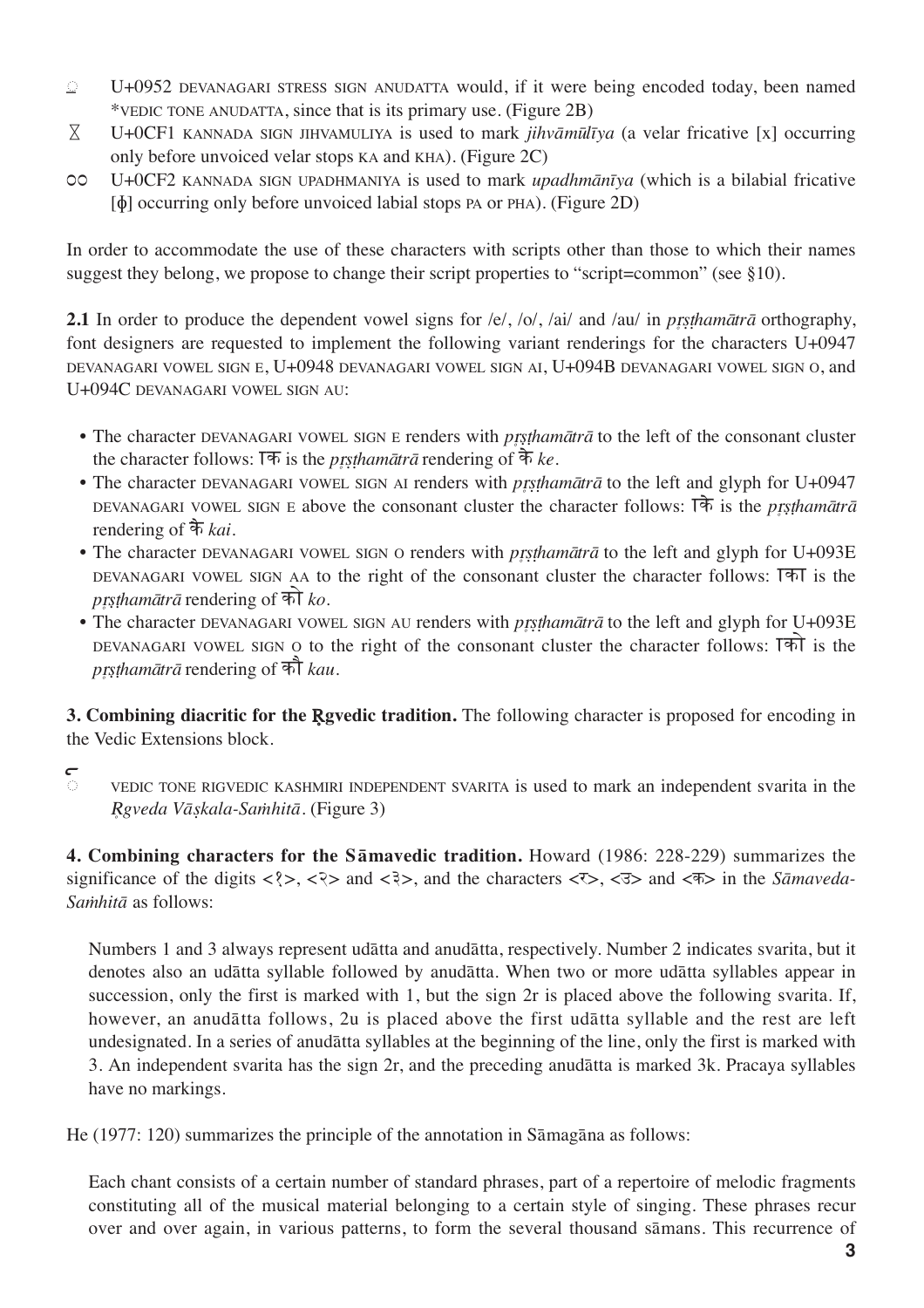melodic formulae is without doubt the *raison d'être* of the division into parvans, each of which corresponds to a specific musical phrase or motive. A melody-type is symbolized in the ganas by a particular syllable (in the case of the Rānāyanīyas), a certain sequence of numerals (in the case of the Kauthumas), or a specific sequence of syllables (in the case of the Jaimini yas). In the latter two cases it is not the individual numeral or syllable which symbolizes always a specific melody-type; rather it is the arrangement of the numerals or syllables within a parvan which determines its musical content. This technique of patchwork composition (centonization) is characteristic also of the ancient Hebrew chant and some of the oldest Gregorian chants, the Tracts.

The following is based in part on Howard's (1977: 79-81) presentation of the details of the significance of specific marks in his tables 5–6.

**4.1. Combining digits and letters for the Samavedic tradition.** This section proposes 18 characters for encoding in the Devanāgarī Extensions block. The combining digits and alphabetic characters proposed in this section are smaller versions of the corresponding ordinary Devanāgarī digits and characters placed directly above individual characters with which they are associated as diacritics. They are analogous to the medieval superscript letter diacritics encoded at U+0363 and in the Combining Diacritical Marks Supplement block at U+1DC0..U+1DFF.

We have examined the possibility of representing these digits and characters using Ruby annotation (Encoding Sāmaveda with Ruby, Sanskrit Library Technical Note 1, **http://sanskritlibrary.org/ VedicUnicode/SLTN1.pdf**). Although it would be possible to achieve the desired appearance using Ruby annotation, this would not support the characters as they are actually used. The characters in question are utilized in *Sāmaveda* as diacritics at the character level, not at a higher-level. They are associated with individual base characters as diacritics in precisely the same manner that other diacritic marks are associated with individual base characters. In the same way that a COMBINING MACRON is encoded separately even though it resembles an EN DASH, or that a COMBINING DOT ABOVE is encoded separately even though it resembles a FULL STOP, the proposed combining digits and characters ought to be encoded separately, even though they resemble ordinary digits and characters. The appearance of the COMBINING MACRON and COMBINING DOT ABOVE could equally well be achieved using Ruby just as much as the appearance of the Sāmavedic digits and characters could be. Ruby is an interlineation procedure that associates parallel independent character encodings each of which continues to carry its independent significance unchanged when stacked. The proposed Sāmavedic characters and digits constitute a minor closed subset of the Devanagari character set and do not carry the same significance as the independent characters they resemble. The fact that shapes similar to ordinary characters were chosen by the originators of the notation system as diacritics is irrelevant. Used as diacritics and placed above the characters they modify, they do not carry the same significance as the ordinary characters they resemble. Due to their unique placement and their function as diacritic marks at the character level, they are unique characters, and it is our strong opinion that it is best to encode them as such.

The superscript characters and digits proposed concern the Kauthuma and Rānāyanīya traditions of Sāmaveda and Sāmagāna. The situation in the Jaiminīya tradition is quite different and the Jaiminīya tradition *is* suitable for representation using Ruby. Unlike the other two traditions where superscripted characters are used as diacritics proper to the character over which they are written, in the Jaiminīya tradition the full range of characters that appears in the script is employed in superscript or subscript and the superscripted or subscripted character sequence names a figure that applies to a textual phrase rather than an individual character. (See Figure 4.1S.) Since the Jaiminīya tradition does not employ the superscripted or subscript characters as character diacritics, we acknowledge that Ruby *is* the appropriate means to represent the Jaiminīya system of Sāmaveda annotation.

We propose that only Devanāgarī combining digits 0-9 and alphabetic characters used in the Kauthuma and Rān. āyanīya traditions of *Sāmaveda* be added to the BMP, although there may be parallels in other scripts. It is true that all of combining digits 0-9 and alphabetic characters proposed below in this section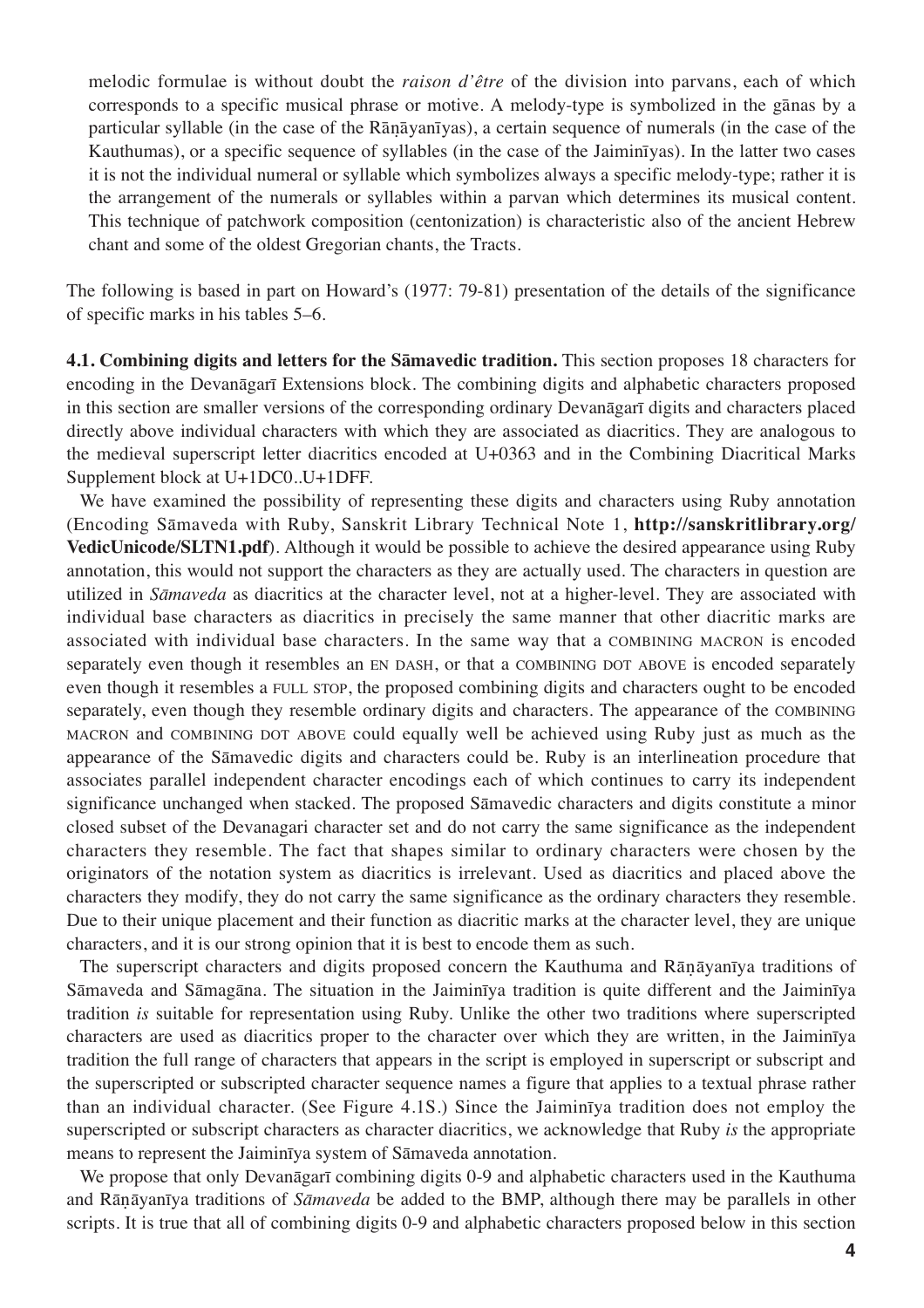would have the same significance for Sāmaveda in other scripts as they do in Devanāgarī. Moreover, editions of *Sāmaveda* are known to have been published in several other major Indic scripts in the past. However, searches for publications of Sāmaveda in scripts other than Devanāgarī at major Indic book dealers in Delhi, Varanasi, and Bangalore proved unsuccessful. The representation of *Sāmaveda* in other major Indic scripts may be desired by teachers, students, and practitioners of Vedic recitation, and they may request Vedic extensions of this kind. But due to the rarity of Sāmaveda publications in scripts other than Devanāgarī and the narrower circle of usage of such publications, it may be appropriate that future proposals for parallel extension blocks for Vedic characters in Roman or Indic scripts other than Devanāgarī be added to the SMP rather than the BMP. The representation of Sāmaveda in Devanāgarī, on the other hand, has considerably wider usage. Devanāgarī has become standard for the publication of Sanskrit texts both within and outside of India and is regularly taught to non-Indians learning Sanskrit. It is therefore deemed appropriate to add a Devanāgarī extension block to the BMP.

The following eighteen characters are proposed for encoding in the Devanagari Extensions block. These characters and digits follow the syllable they modify; in the canonical character sequence they will come subsequent to a vowel, or virāma but prior to a visarga or nasal character. In Sāmaveda recitation, final consonants, visarga, and certain nasals may be syllabified and hence carry their own tone markers just as full-fledged syllables with vowel characters do.

- COMBINING DEVANAGARI DIGIT ZERO is used to mark a long vowel that is not augmented (*vrddha*) in
- the Rānāyanīya tradition of Sāmagāna. (Figure  $4.1A$ )
- @ COMBINING DEVANAGARI DIGIT ONE is used to mark an udatta in *Samaveda-Samhita*, and, in Sāmagāna, to mark the first tone (*prathama*) or seventh tone (*krusta*), or, written as a superscript over a numeral in line in the text (which indicates a secondary tone), to indicate that the tone signified by the numeral is held for one mora. (Figure 4.1B)
- @ COMBINING DEVANAGARI DIGIT TWO is used to mark an independent svarita, or, it occurs followed by an < $\overline{\sigma}$  over the first of two udatta vowels followed by an anudatta in *Samaveda-Samhita*. In Sāmagāna it is used to mark the second tone  $(d\nu$ *itīya*). (Figure 4.1C)
- @ COMBINING DEVANAGARI DIGIT THREE is used to mark an anudatta in *Samaveda-Samhita*, and the third tone (*trt* $\bar{t}$ y*a*) in Sāmagāna. It may be followed by superscript  $\langle \bar{t} \rangle$ . (Figure 4.1D)
- $\frac{1}{x}$  combining Devanagaria and may be followed by superscript  $\langle \psi \rangle$ . (Figure 4.1D)<br>Combining Devanagari Digit Four is used to mark the fourth tone (*caturtha*) in Sāmagāna. (Figure 4.1E)
- ্ধ<br>্য COMBINING DEVANAGARI DIGIT FIVE is used to mark the fifth tone (*mandra* or *pañcama*) in
- Sāmagāna. (Figure 4.1F)
- ে<br>ত COMBINING DEVANAGARI DIGIT SIX is used to mark an atisvarya tone in Sāmagāna.(Figure  $4.1G$ )
- © COMBINING DEVANAGARI DIGIT SEVEN is used to mark brief recitation (*abhigīta*) in Sāmagāna. (Figure 4.1H)
- @ COMBINING DEVANAGARI DIGIT EIGHT has not been found in Samagana, but we propose it here for the sake of completing the logical set. Although the superscript digit  $\zeta$  is not used either in *Sāmavedasamhita* or *Samagana*, every other digit is used and hence is being proposed for encoding in the present document. If the digit  $\zeta$  is excluded, it will present an inelegant gap in the series of
- superscript digits. We propose to encode the character in order to complete the series. @
- COMBINING DEVANAGARI DIGIT NINE is used to indicate bending or sinking (*namana*) in Sāmagāna.
- (Figure 4.1J) अ<br>ं
- COMBINING DEVANAGARI LETTER A is used to mark brief recitation *(abhigīta)* in Sāmagāna. (Figure 4.1K)
- $\frac{1}{3}$  4.IK)<br>COMBINING DEVANAGARI LETTER U is used to mark an udatta in Böhtlingk and Roth's St. Petersburg Sanskrit-English lexicon, and, following a superscript  $\langle \cdot \rangle$ , to indicate the first of two successive
- udāttas followed by an anudātta in *Sāmaveda-Samhitā*. (Figure 4.1L)
- **a** udattas followed by an anudatta in Samaveda-Samhita. (Figure 4.1L)<br>COMBINING DEVANAGARI LETTER KA is used, after a superscript < $\ddot{\xi}$ >, to mark an anudātta preceding an independent svarita in *Sāmaveda-Samhitā*. (Figure 4.1M)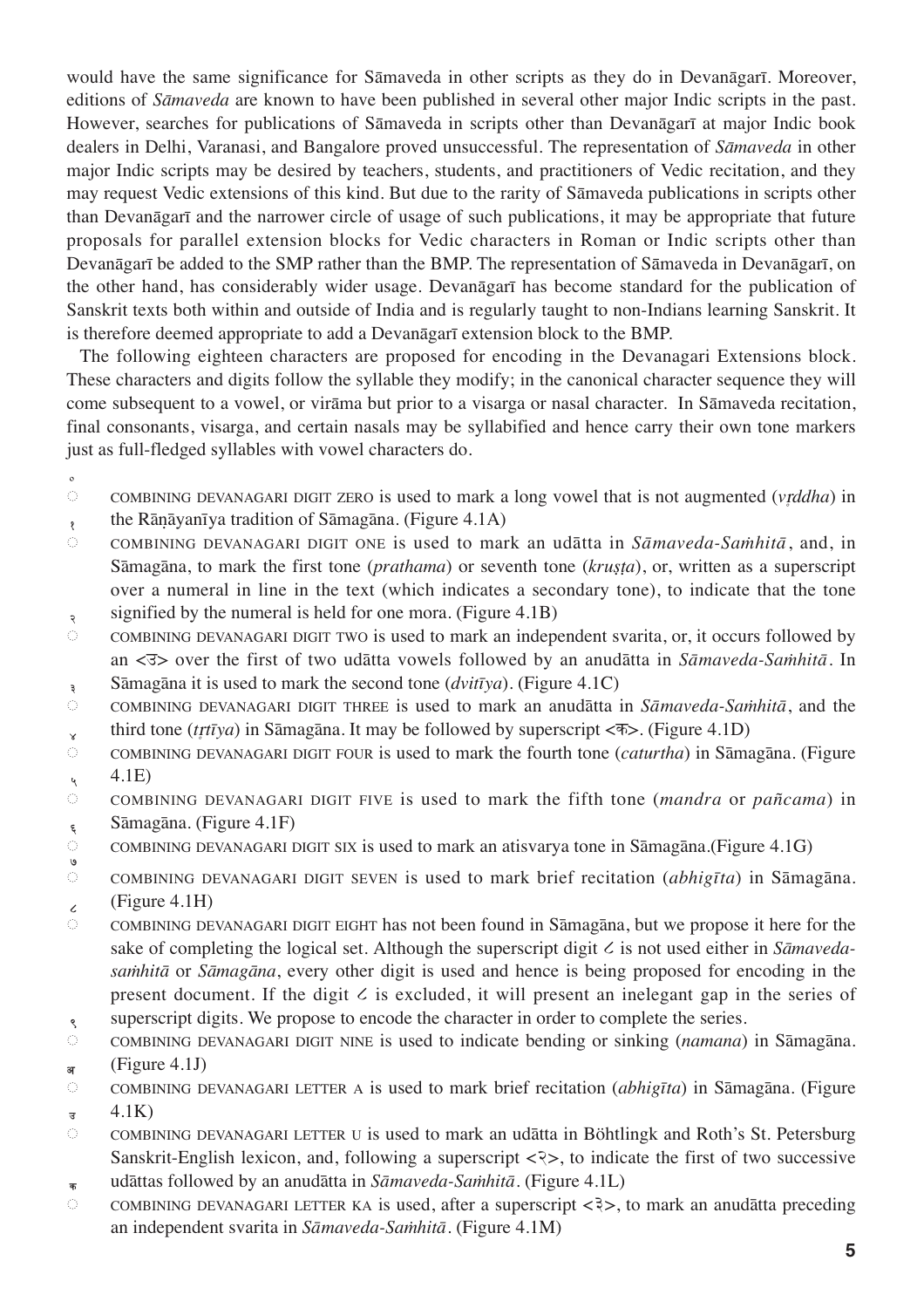- 
- @Ω COMBINING DEVANAGARI LETTER NA is used in South Indian manuscripts to mark bending or sinking
- (*namana*) in Sāmagāna. (Figure 4.1N)
- **EXECUTE:** COMBINING DEVANAGARI LETTER PA is used in Samagana instead of  $\langle \hat{\vec{x}} \rangle$  as a superscript over a ' numeral (a numeral in-line in the text indicates a secondary tone) to mark vibrato (*prencha*). (Figure 4.1O)
- $\frac{1}{2}$  (Figure 4.10)<br>
COMBINING DEVANAGARI LETTER RA is used, following a superscript 2, to mark an independent svarita in *Sāmaveda-Samhitā*, and in Sāmagāna, alone or following a superscript numeral 1-5, to
- mark a long (*dirgha*) vowel that is not augmented (*vrddha*). (Figure 4.1P) ि<br>वि
- COMBINING DEVANAGARI LETTER VI is used to mark a musical motive called *vinata* in Samagana. Although the character resembles U+0935 DEVANAGARI LETTER VA combined with U+093F
- DEVANAGARI VOWEL SIGN I, it is used as a unitary diacritic in Sāmaveda. (Figure 4.1Q)  $\frac{1}{5}$  DEVANAGARI VOWEL SIGN I, it is used as a unitary diacritic in Samaveda. (Figure 4.1Q)<br>COMBINING DEVANAGARI SIGN AVAGRAHA is used in Samagana to mark the omission or skipping of a
- tone in a descending scale (*atikrama*), or the musical motive called *vinata*, or bending or sinking (*namana*). (Figure 4.1R)

**4.2. Combining diacritics for the Samavedic tradition.** The following four characters are proposed for encoding in the Vedic Extensions block.

- 
- $\degree$  vEDIC TONE KARSHANA is used in Sāmagāna, as a superscript over a numeral in line in the text (which indicates a secondary tone), to indicate continuous progression or slide (*karsana*) of the tone signified by the numeral, or over a syllable to indicate bending or sinking (*namana*), or occasionally the musical motive involving descent from a primary second tone to a secondary third tone (*pranata*). The karshana sign has a distinctive shape with a thick rising diagonal and thin descending diagonal that distinguish it from the generic circumflex U+0302. It is related in shape to the next character discussed here, VEDIC TONE SHARA. (Figure 4.2A)
- $\hat{\mathcal{O}}$ VEDIC TONE SHARA is used in Sāmagāna to mark skipping (*atikrama*), usually (in 52/56 instances appearing above an in-line 2 after a superscript 1) from *krusta* to *dvittya*. The SHARA "arrow" is a single combining sign, not a combination of a vertical line and caret, and not a spacing sign. It also has a distinctive shape with a thick rising diagonal and thin descending diagonal that distinguish it
- from generic arrows. (Figure 4.2B)
- **EXECUTE OF A SEX VEDIC TONE PRENKHA is a horizontal line used in Samagana as a superscript over a character or** numeral (a numeral in-line in the text indicates a secondary tone) to mark vibrato (*prencha*):  $\sqrt{ }$  The PRENKHA has a distinctive shape with angular ends that distinguish it from the generic macron
- VEDIC SIGN NIHSHVASA is a spacing character used to indicate to the performer where a breath can be vertice is a spacing character used to indicate to the performer where a breath can be conveniently taken. (Figure 4.2D)

#### **5. Combining diacritics for the Yajurvedic tradition.**

**5.1. General.** The following nine characters are proposed for encoding in the Vedic Extensions block.

- @आ VEDIC TONE YAJURVEDIC INDEPENDENT SVARITA is used to mark an independent svarita (not aggravated) following an anudatta in the *Suklayajurveda Mādhyandina-Samhitā*, and in the *Atharvaveda Paippala¯da-Sam. hita¯*. (Figure 5.1A)
- @ VEDIC TONE YAJURVEDIC KATHAKA INDEPENDENT SVARITA is used to mark an independent svarita (not aggravated) in the *K*<sub>*fsnayajurveda Kāṭhaka-Samhitā*. (Figure 5.1B)</sub>
- WEDIC TONE YAJURVEDIC AGGRAVATED INDEPENDENT SVARITA is used to mark an aggravated *independent svarita the Śuklayajurveda Mādhyandina-Samhitā and in the Krsnayajurveda Kāthaka-Samhitā*. (Figure 5.1C)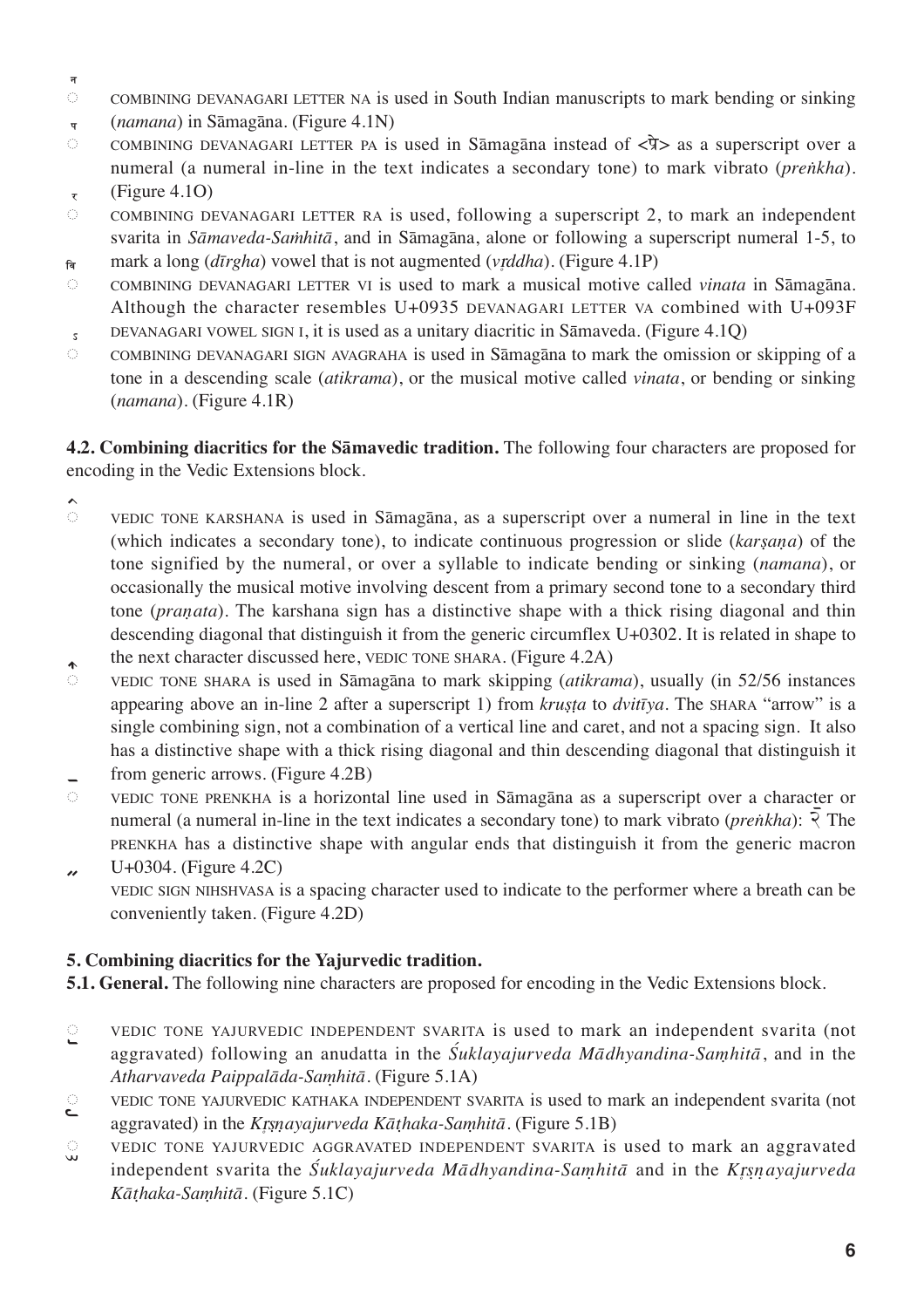- @ऊ VEDIC TONE CANDRA BELOW is used to mark an independent svarita (not aggravated) in the *Krsnayajurveda Kāthaka-Samhitā*, and an independent svarita (not aggravated) followed by an anudātta or ekaśruti in the *Krsnayajurveda Maitrāyanī-Samhitā*. It is also used instead of DEVANAGARI STRESS SIGN ANUDATTA to indicate low surface tone in *Satapathabrāhmana*. (Figure 5.1D)
- $\frac{3.1D}{m}$  VEDIC TONE DOUBLE SVARITA is used to mark a long (*dirgha*) svarita. (Figure 5.1E)
- **EXECUTE:** VEDIC TONE TRIPLE SVARITA is used to mark a dependent svarita followed by an anudatta in *Krsnayajurveda Maitrāyanī-Samhitā*. (Figure 5.1F)
- **EXTEDIC TONE DOT BELOW is used to mark a dependent svarita in** *Yajurveda Kāthaka-Samhitā* **and** *Atharvaveda Paippalāda-Samhitā*, and also to mark the first ekaśruti after an independent svarita in the latter. The dot is shaped like a diamond in Devanagari unlike the generic dot below  $U+0323$ . Unlike the nukta, which appears left of center and higher, it is centered below the orthographic syllable that has a combining vowel character above, below, or to the left. If the syllable contains a combining vowel character  $\bar{a}$   $\bar{a}$  *o au* to the right of the rightmost consonant sign in an orthographic syllable, it is centered below the orthographic syllable, the consonant sign, or the vowel character  $\bar{a}$   $\bar{i}$  *o au* it modifies. The dot below cannot be merged with nukta because each canonical sequence consonant + nukta is equivalent to an Arabic character. (Figure 5.1G)
- <sup>©</sup> VEDIC TONE KATHAKA ANUDATTA BELOW is used to mark an anudātta in *Yajurveda Kāthaka-Samhitā* and *Atharvaveda Paippalāda-Samhitā*. (Figure 5.1H)
- @उ VEDIC TONE YAJURVEDIC AGGRAVATED INDEPENDENT SVARITA SCHROEDER is used to mark aggravated independent svarita in Schröder's edition of the *Krsnayajurveda Kāthaka-Samhitā*. The sign has a distinctive shape with a thick rising diagonal and thin descending diagonal that distinguish it from the generic circumflex below U+032D. (Figure 5.1I)

**5.2 Satapathabrahmana.** The following two characters are proposed for encoding in the Vedic Extensions block.

- @ऍ VEDIC TONE THREE DOTS BELOW is used to mark a surface low pitch corresponding to an underlying pre-pause udatta, i.e. one that occurs immediately before a pause or mediated by a single syllable before a pause, or followed by an udatta after the pause in Weber's edition of the *Satapathabrāhmana*. Doubled stacked, it is followed by a svarita after the pause. (Figure 5.2A)
- @ऎ VEDIC TONE TWO DOTS BELOW is used to mark a surface low pitch corresponding to an underlying pre-pause udatta, i.e. one that occurs immediately before a pause or mediated by a single syllable before a pause, followed by an udatta or independent svarita after the pause; an (immediately) prepause anudātta, followed by an independent svarita after the pause in the *Śatapathabrāhmana*. (Figure 5.2B)
- **6. Combining diacritic for the Atharvavedic tradition.** The following character is proposed for encoding in the Vedic Extensions block.
- S vEDIC TONE ATHARVAVEDIC INDEPENDENT SVARITA is used to mark an independent svarita (not aggravated) in the Atharvaveda Śaunakīya-Samhitā. It is distinct from the avagraha U+093D both in function and appearance. Unlike the avagraha, which is a spacing character, the sign is a combining mark because, like other accents, it is a modifier of the preceding vowel after which it occurs in canonical order. Whereas the upper right end of the avagraha meets the headbar, the ATHARVAVEDIC INDEPENDENT SVARATA rises above the headbar at the upper right and descends below the base line at the lower left. (Figure 6)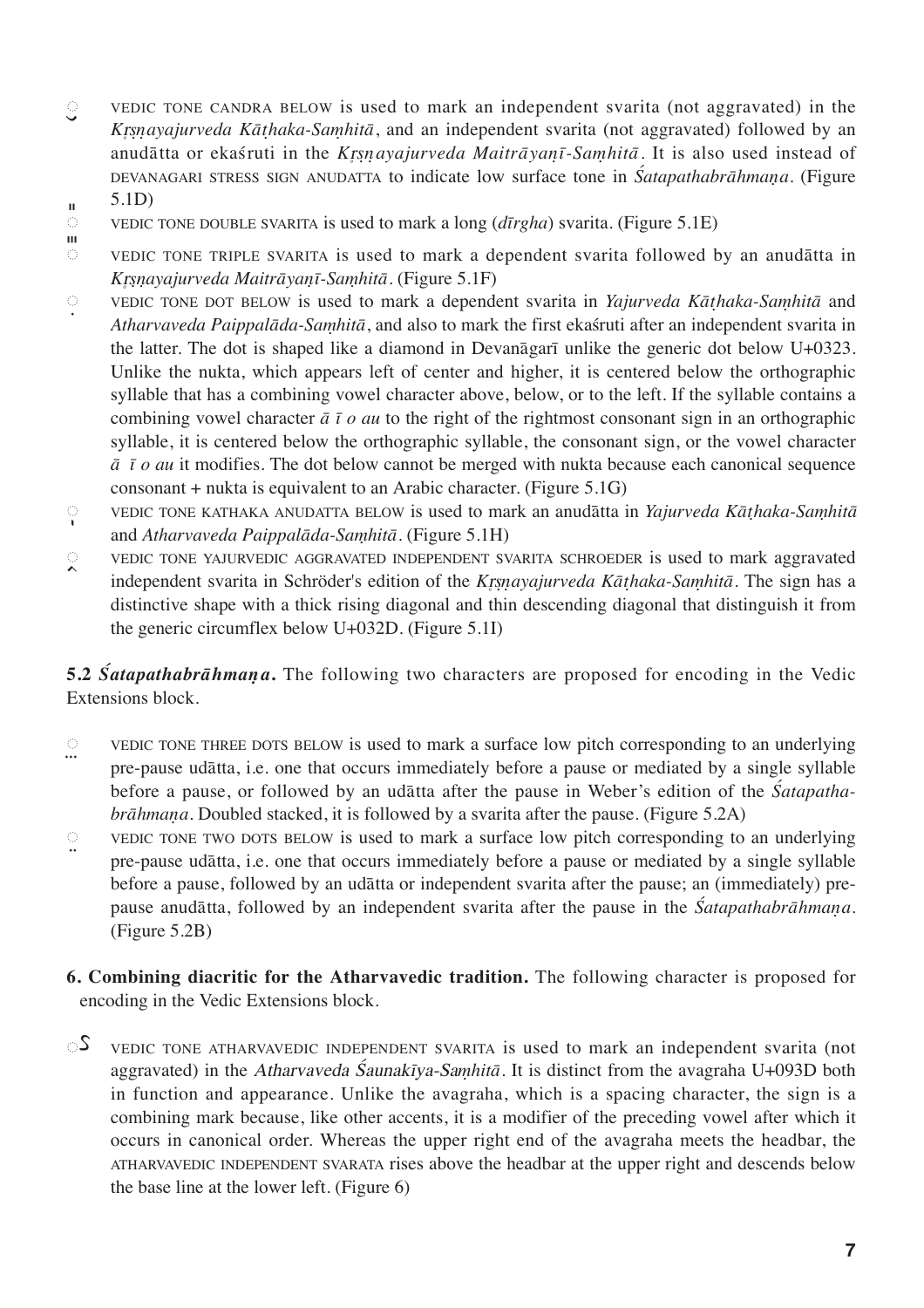**7. Ardhavisarga and combining diacritics for visarga.** The following four characters are proposed for encoding in the Vedic Extensions block. The first three are tone markers that appear in red in Vedic manuscripts, just as other tone markers do. They combine only with the VISARGA, following it in the text stream. Encoding these three accent signs as combining characters distinct from the visarga U+0903 permits color differentiation in rich text to capture the traditional practice of writing accents in a colored ink different from the black ink employed for the base text. The sequence  $\heartsuit$  0903 +  $\heartsuit$  1CE1 encodes a *svarita visarga*,  $\therefore$  0903 +  $\therefore$  1CE2 encodes an *udātta visarga*, and  $\therefore$  0903 +  $\circ$  1CE3 encodes an *anuda¯tta visarga*. VEDIC TONE VISARGA UDATTA and VEDIC TONE ANUDATTA VISARGA sometimes appear together combined on a VISARGA in final position, thus:  $\therefore$  0903 +  $\therefore$  1CE2 +  $\circ$  1CE3 (Figure 8Kb).

- @ऑ VEDIC TONE VISARGA SVARITA is used to show that a visarga has a svarita tone. (Figure 7A)
- $\geq$  vedence Tone VISARGA UDATTA is used to show that a visarga has an udatta tone. (Figure 7B)
- @ओ VEDIC TONE VISARGA ANUDATTA is used to show that a visarga has an anuda¯tta or pracaya tone. (Figure 7C)
- $\beta$  vEDIC TONE ARDHAVISARGA is used to mark either *jihvāmūlīva* (which is a velar fricative [x] occurring only before unvoiced velar stops KA or KHA) or *upadhmānīya* (which is a bilabial fricative [ $\phi$ ] occurring only before unvoiced labial stops PA or PHA). (Figure 7D)

**8. Nasals.** Indian phonetic treatises describe a number of phonetic distinctions in the articulation of nasals. First they distinguish between nasalized vowels, nasalized semivowels, nasal stops, and anusvāra. Ancient Vedic treatises (Prātis´ākhya) describe the nasalization of vowels; nasalized semivowels  $y, y$ , and *l*; and two lengths of anusvāra: short (*hrasva*) and long (*dīrgha*). Long anusvāra occurs after short vowels, and short anusvāra occurs after long vowels. In addition to short and long anusvāra, medieval phonetic texts (S<sup>i</sup>ksā) describe a heavy (*guru*) anusvāra, and a two-mora (*dvimātra*) anusvāra, and one treatise describes a prolonged (*pluta*) anusvāra. The heavy anusvāra occurs before a conjunct consonant, and the guru anusvāra occurs before a consonant followed by vocalic r. The *Pratijñasūtra* prescribes that *gm* occurs in place of anusvara before *r* or a spirant and has a three-fold distinction: short (after a long) vowel), long (after a short vowel), and heavy (before a conjunct). Most Siks<sup>as</sup> give the name *ranga* to a two-mora vowel with modulation of tone (*kampa*) in the middle and nasalization at the end. The *Mallas<sup>armak</sup>ta<sup>5</sup> Siksa* describes several distinctions in the length of nasalized vowels, ranging from one to six mora. Those of four, five and six mora are called *ranga*, *mahāranga*, and *atiranga*, respectively, and are followed by a pause in recitation. Different traditions mark varities of nasals differently using the symbols below and others. The following eleven characters are proposed, one for encoding in the Devanagari block and ten for encoding in the Vedic Extensions block.

Although the four characters DEVANAGARI SIGN DOUBLE CANDRABINDU VIRAMA, DEVANAGARI SIGN CANDRABINDU TWO, DEVANAGARI SIGN CANDRABINDU THREE, and DEVANAGARI SIGN CANDRABINDU AVAGRAHA combine the candrabindu with a candrabindu virama, the digits  $\sqrt{ }$  or  $\frac{3}{2}$ , and avagraha, we propose the encoding of precomposed characters because it avoids the difficulties that would arise from encoding these as sequences. Neither combining candrabindu nor spacing chandrabindu plus candrabindu virama,  $\zeta$ ,  $\zeta$ , or avagraha provides the correct appearance if the font does not contain a precomposed glyph. In actual usage, a spacing candrabindu never occurs followed horizontally by these four signs. In the case of the double candrabindu virama, two candrabindus never occur side by side in ordinary Devanagari usage. Candrabindu does occur above a preceding *aksara* followed by  $\infty$  or  $\infty$  or avagraha (figure 8Eb). To produce such placement would require utilizing the sequence: character + combining candrabindu + the digit or avagraha. To produce the candrabindu above the  $\sqrt{ }$  or  $\frac{3}{2}$  or avagraha, however, would require reversing the sequence:  $\sqrt{6}$  or  $\sqrt{6}$  or avagraha + combining candrabindu. But this sequence would leave the digits or avagraha at full size and the ends of the candra above the headbar. In practice,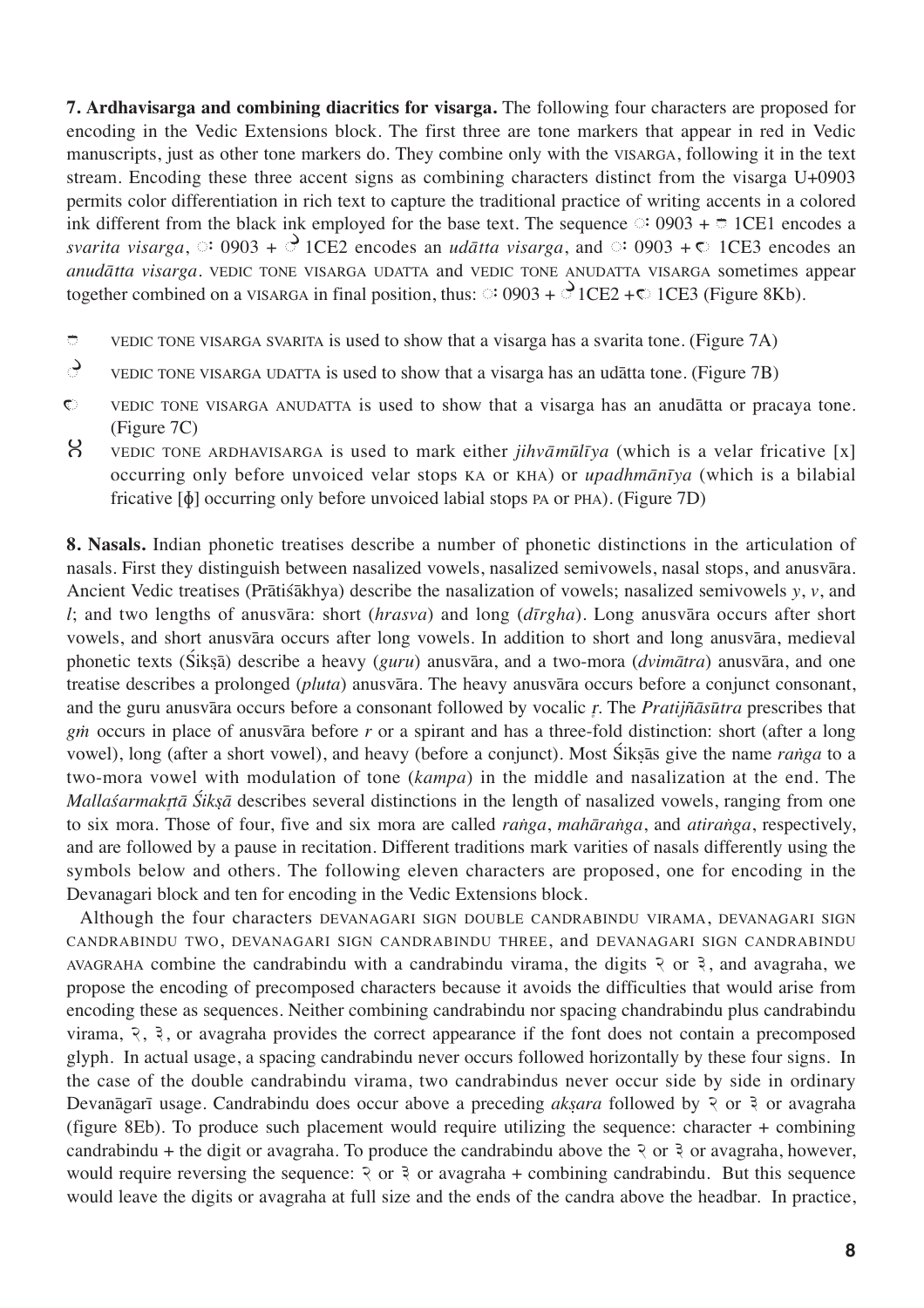the ends of the candra appear at the headbar when it occurs over an avagraha (figure 8G) and the digits  $\zeta$ and  $\frac{3}{5}$  appear reduced when the candra appears over them (figure 8Fa, 8Fc).

- @ऀ DEVANAGARI SIGN INVERTED CANDRABINDU is used to mark *anusva¯ra* before spirants in Schröder's edition of the Krsnayajurveda Kāṭhaka-Samhitā. (Figure 8A). Although used primarily in Devanagari, the sign is used to represent Vedic texts in other scripts as well; therefore, its script  $property = "common".$
- **DEVANAGARI SIGN SPACING CANDRABINDU** is a spacing mark used to mark *anusvata*. It is lower than U+0910 DEVANAGARI SIGN CANDRABINDU and occurs in-line at the level of the Devanagari headbar. (Figure 8B)
- 
- N DEVANAGARI SIGN CANDRABINDU VIRAMA is used to mark *anusvāra*. (Figure 8C)<br>DEVANAGARI SIGN DOUBLE CANDRABINDU VIRAMA is used to mark *anusvāra* befo DEVANAGARI SIGN DOUBLE CANDRABINDU VIRAMA is used to mark *anusvara* before a spirant initial in a consonant cluster. (Figure 8D)
- ≈ DEVANAGARI SIGN CANDRABINDU TWO is used to mark a vowel prolonged to two mora with nasalization. (Figure 8E)
- Δ DEVANAGARI SIGN CANDRABINDU THREE is used to mark a vowel prolonged to three mora with nasalization. (Figure 8F)
- EVANAGARI SIGN CANDRABINDU AVAGRAHA is used to mark *anusvāra*. (Figure 8G) vedic sign antargomijkha is used with a bindu added on top to mark short *anus*
- VEDIC SIGN ANTARGOMUKHA is used, with a bindu added on top, to mark short *anusvara* after a long vowel. (Figure 8H)
- VEDIC SIGN BAHIRGOMUKHA is used, with a bindu or candrabindu added on top, to mark *anusvara* or nasalization. (Figure 8I)
- ग VEDIC SIGN SAJIHVA BAHIRGOMUKHA is used, with a bindu or candrabindu added on top, to mark *anusvāra* or nasalization. (Figure 8J)
- E VEDIC SIGN LONG ANUSVARA is used to mark a long *anusvara* after a short vowel. (Figure 8K)

NOTE: Several of the characters above could be considered to be sequences of other characters. The glyphs for the CANDRABINDU characters are all aligned equally, at the height of the headline (and not above it) as shown next to the *ka* as follows:  $\overline{\Phi} \times \overline{\xi} \times \overline{\xi} \times \overline{\xi}$ . There is no question that the first two of these here need to be encoded as spacing characters, but one might argue that the last four could be composed with a base character and COMBINING CANDRABINDU. An argument (which seems to us to be particularly strong) against this would be the typical glyph representation of such sequences (all shown here at 14 points): क॰क२क३्क३्क३्क३क३ँक२ँक३ँकऊँक. Note how the true AVAGRAHA connects with the KA while the CANDRABINDU AVAGRAHA does not. We prefer the unique encodings.

**9. Additions for Devanāgarī.** The following five characters are proposed as additions to the existing Devanāgarī block.

- @ DEVANAGARI VOWEL SIGN CANDRA LONG E is used in Devanagari transcriptions of Avestan to mark the long schwa  $\bar{a}$ . (DEVANAGARI VOWEL SIGN CANDRA E is used to mark the regular schwa  $\bar{a}$ .) (Figure 9B)
- ᪓ DEVANAGARI SIGN PUSHPIKA is used as a placeholder or "filler", often flanked by double dandas
- (Figure 9C) ᪔ DEVANAGARI CARET is used to mark the insertion point of omitted text and to mark word division. The divider sign has a distinctive shape with a thin descending diagonal and thick rising diagonal that distinguish it from the generic caret U+2038. It is a zero-width spacing character centered on the point: which is used between orthographic syllables: कोॅको *koko*. (Figure 9D)
- ᪙ DEVANAGARI LETTER ZHA is used in Devanagari transcriptions of Avestan to mark the voiced palatal fricative  $[3]$ . (Figure 9E)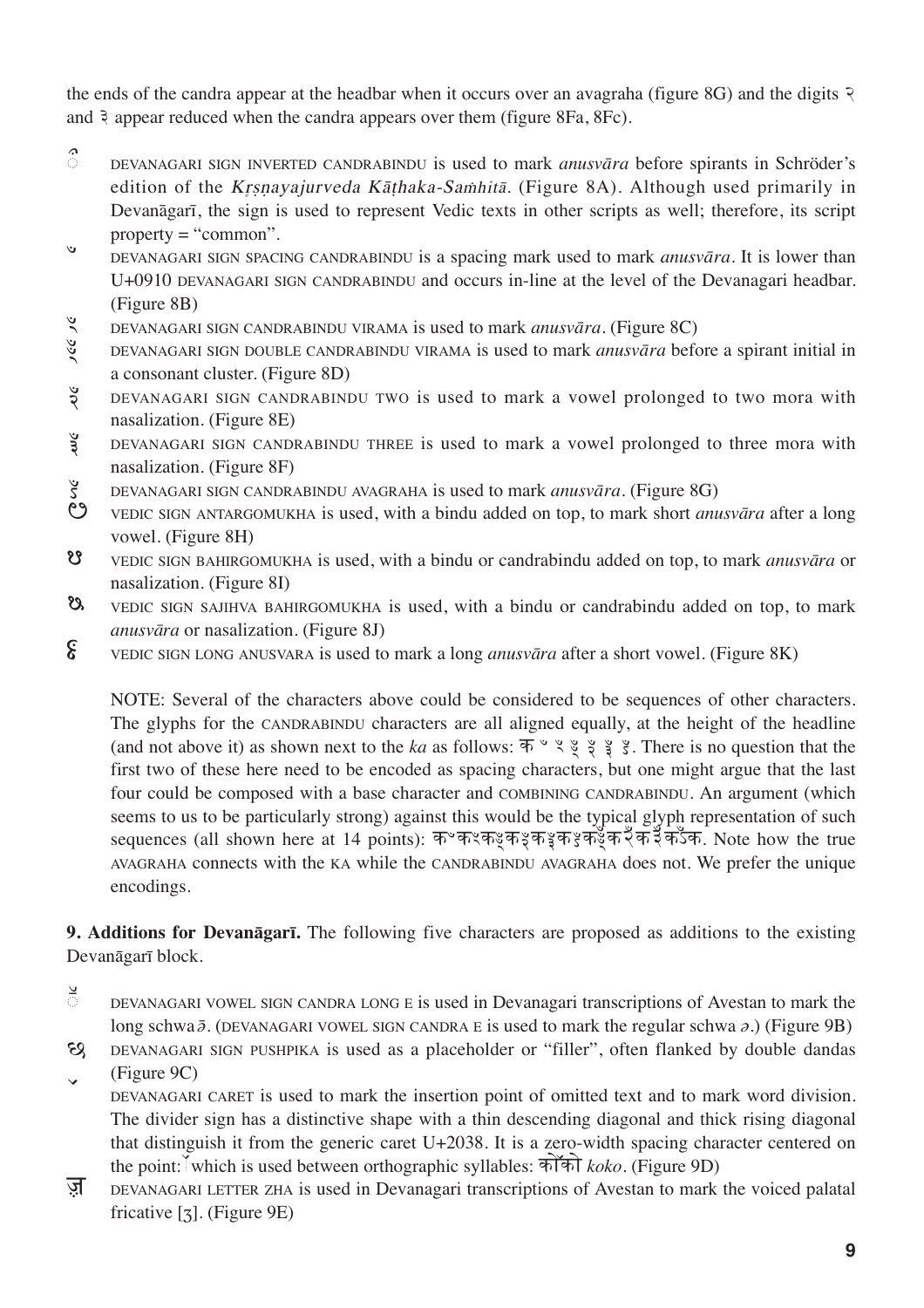य DEVANAGARI LETTER HEAVY YA is used to mark an affricated glide [d3], as in कुर्यात् kuryot 'one would do', written in other dialects कुर्यात् kuryat. The distinction is similar to that made in Bengali orthography between  $\overline{\mathbf{X}}$  BENGALI LETTER YA [dʒ] and  $\overline{\mathbf{X}}$  BENGALI LETTER YYA [j]. (Figure 9F)

**10. Unicode Character Properties.** Character properties are proposed here.

```
094E;DEVANAGARI VOWEL SIGN PRISHTHAMATRA E;Mc;0;L;;;;;N;;;;;
0955;DEVANAGARI VOWEL SIGN CANDRA LONG E;Mn;0;NSM;;;;;N;;;;;
0973;DEVANAGARI SIGN PUSHPIKA;Po;0;L;;;;;N;;;;;
0974;DEVANAGARI SIGN DIVIDER;Mn;0;NSM;;;;;N;;;;;
0979;DEVANAGARI LETTER ZHA;Lo;0;L;;;;;;N;;;;;
097A;DEVANAGARI LETTER HEAVY YA;Lo;0;L;;;;;;N;;;;;
1CD0;VEDIC TONE NIHSHVASA;Mn;230;NSM;;;;;N;;;;;
1CD1;VEDIC TONE KARSHANA;Mn;230;NSM;;;;;N;;;;;
1CD2;VEDIC TONE SHARA;Mn;230;NSM;;;;;N;;;;;
1CD3; VEDIC TONE PRENKHA; Mn; 230; NSM; ;;;; N;;;;;;
1CD4;VEDIC TONE DOUBLE SVARITA;Mn;230;NSM;;;;;N;;;;;
1CD5;VEDIC TONE TRIPLE SVARITA;Mn;230;NSM;;;;;N;;;;;
1CD6;VEDIC TONE YAJURVEDIC INDEPENDENT SVARITA;Mn;220;NSM;;;;;N;;;;;
1CD7;VEDIC TONE YAJURVEDIC AGGRAVATED INDEPENDENT SVARITA;Mn;220;NSM;;;;;N;;;;;
1CD8;VEDIC TONE YAJURVEDIC KATHAKA INDEPENDENT SVARITA;Mn;220;NSM;;;;;N;;;;;
1CD9;VEDIC TONE YAJURVEDIC KATHAKA INDEPENDENT SVARITA SCHROEDER; Mn;220; NSM;;;;; N;;;;;
1CDA; VEDIC TONE CANDRA BELOW; Mn; 220; NSM;;;;; N;;;;;
1CDB;VEDIC TONE ATHARVAVEDIC INDEPENDENT SVARITA;Mc;0;L;;;;;;N;;;;
1CDC;VEDIC TONE RIGVEDIC KASHMIRI INDEPENDENT SVARITA;Mn;230;NSM;;;;;N;;;;;
1CDD;VEDIC TONE THREE DOTS BELOW; Mn; 220; NSM;;;;; N;;;;;
1CDE; VEDIC TONE TWO DOTS BELOW; Mn; 220; NSM; ;;;; N;;;;;
1CDF;VEDIC TONE DOT BELOW;Mn;220;NSM;;;;;N;;;;;
1CE0;VEDIC TONE KATHAKA ANUDATTA;Mn;220;NSM;;;;;N;;;;;
1CE1;VEDIC TONE SVARITA VISARGA; Mn;1;NSM;;;;;N;;;;;
1CE2;VEDIC TONE UDATTA VISARGA; Mn;1;NSM;;;;;N;;;;;
1CE3;VEDIC TONE ANUDATTA VISARGA; Mn; 1; NSM; ;;;; N;;;;;;
1CE4;VEDIC SIGN ARDHAVISARGA;Lo;0;L;;;;;;;;;;;;
1CE5; VEDIC SIGN ANTARGOMUKHA; Lo; 0; L;;;;;;;;;;;;;;;;;;;
1CE6;VEDIC SIGN BAHIRGOMUKHA;Lo;0;L;;;;;;;;;;;
1CE7;VEDIC SIGN SAJIHVA BAHIRGOMUKHA;Lo;0;L;;;;;N;;;;;
1CE8;VEDIC SIGN LONG ANUSVARA;Lo;0;L;;;;;N;;;;;
A8E0;COMBINING DEVANAGARI DIGIT ZERO;Mn;230;NSM;;;;;N;;;;;
A8E1;COMBINING DEVANAGARI DIGIT ONE; Mn;230; NSM;;;;;N;;;;;
A8E2;COMBINING DEVANAGARI DIGIT TWO;Mn;230;NSM;;;;;N;;;;;
A8E3;COMBINING DEVANAGARI DIGIT THREE; Mn; 230; NSM; ;;;; ; N;;;;;;
A8E4;COMBINING DEVANAGARI DIGIT FOUR; Mn;230; NSM;;;;;;;;;;;;;;;;;;;;;;;;;;;;;;;;
A8E5;COMBINING DEVANAGARI DIGIT FIVE;Mn;230;NSM;;;;;N;;;;;
A8E6;COMBINING DEVANAGARI DIGIT SIX;Mn;230;NSM;;;;;N;;;;;
A8E7;COMBINING DEVANAGARI DIGIT SEVEN;Mn;230;NSM;;;;;N;;;;;
A8E8;COMBINING DEVANAGARI DIGIT EIGHT;Mn;230;NSM;;;;;N;;;;;
A8E9;COMBINING DEVANAGARI DIGIT NINE; Mn;230; NSM;;;;; N;;;;;;
A8EA; COMBINING DEVANAGARI LETTER A; Mn; 230; NSM; ;;;; N;;;;;
A8EB;COMBINING DEVANAGARI LETTER U;Mn;230;NSM;;;;;N;;;;;
A8EC;COMBINING DEVANAGARI LETTER KA; Mn; 230; NSM;;;;; N;;;;;
A8ED;COMBINING DEVANAGARI LETTER NA; Mn; 230; NSM;;;;; N;;;;;
A8EE;COMBINING DEVANAGARI LETTER PA;Mn;230;NSM;;;;;N;;;;;
A8EF;COMBINING DEVANAGARI LETTER RA; Mn; 230; NSM;;;;; N;;;;;
A8F0;COMBINING DEVANAGARI LETTER VI;Mn;230;NSM;;;;;N;;;;;
A8F1;COMBINING DEVANAGARI SIGN AVAGRAHA;Mn;230;NSM;;;;;N;;;;;
A8F2;DEVANAGARI SIGN INVERTED CANDRABINDU; Mn; 0; NSM; ;;;; ; N;;;;;;
A8F3;DEVANAGARI SIGN SPACING CANDRABINDU;Lo;0;L;;;;;N;;;;;
A8F4;DEVANAGARI SIGN CANDRABINDU VIRAMA;Lo;0;L;;;;;;N;;;;;
A8F5;DEVANAGARI SIGN DOUBLE CANDRABINDU VIRAMA;Lo;0;L;;;;;N;;;;;
A8F6;DEVANAGARI SIGN CANDRABINDU TWO;Lo;0;L;;;;;N;;;;;
A8F7;DEVANAGARI SIGN CANDRABINDU THREE;Lo;0;L;;;;;N;;;;;
A8F8;DEVANAGARI SIGN CANDRABINDU AVAGRAHA;Lo;0;L;;;;;;N;;;;;
```
The following four characters are proposed to have their script property changed to "Common":

```
0951;DEVANAGARI STRESS SIGN UDATTA;Mn;230;NSM;;;;;N;;;;;
0952;DEVANAGARI STRESS SIGN ANUDATTA;Mn;220;NSM;;;;;N;;;;;
0CF1; KANNADA SIGN JIHVAMULIYA; So; 0; ON;;;;;;N;;;;;
0CF2; KANNADA SIGN UPADHMANIYA; So; 0; ON; ;;;; ; N; ;;;;;
```
#### **11. Bibliography.**

- Bhattācārya, Šatyavrata Sāmaśramin. (1871-78). S*āmavedasamhitā*. 5 volumes. Calcutta: Asiatic Society. Reprinted: 1983, Delhi: Munshiram Manoharlal.
- Böhtlingk, Otto and Rudolph Roth. (1852-1855). Sanskrit-W*ö*rterbuch. 7 vols. St. Petersburg: Kaiserlichen Akademie der Wissenschaften. Reprint: Motilal Banarsidass Publishers Private Ltd. Delhi (1990).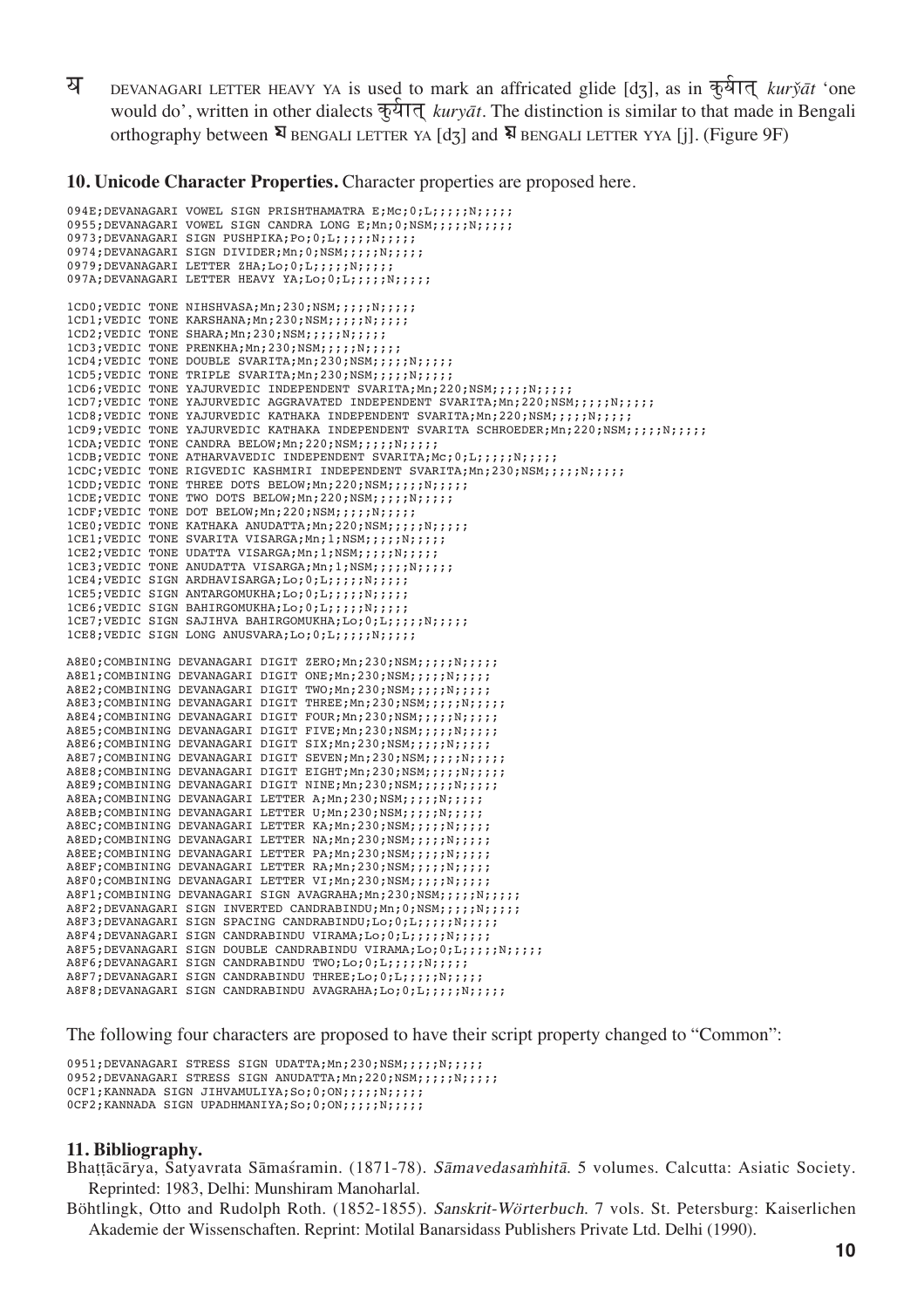- Deshpande, Madhav M. (1997). Śaunakīya Caturādhyāyikā: A Prātiśākhya of the Śaunakīya Atharvaveda: With the commentaries Caturādhyāyībhāsya, Bhārgava-Bhāskara-Vrtti and Pañcasandhi: Critically edited, translated  $\&$  annotated. HOS 52. Cambridge, Mass.: Department of Sanskrit and Indian Studies, Harvard University. Distributed by Harvard University Press.
- Dreyfuss, Henry. 1984. Symbol sourcebook: an authoritative guide to international graphic symbols. New York: John Wiley & Sons. ISBN 0-471-28872-1
- Gauda, Daulatarāma Šāstrī. (1965). Sukla Yajur Veda: Vājasaneyisamhitā. Vidyābhavana Samskrta Granthamālā 129. Varanasi: Chowkhambā Vidyābhavana.
- Gauḍa, Daulatarāma Śāstrī. (n.d.). Śuklayajurveda Samhitā. Banaras: Babu Thakur Prasad Gupta.
- Ghosal, S. N. (1964). Vajasaneyi Pratisakhya. Part I, Text with Translation & Critical Notes: With the English Translation of A. Weber*'*s Introduction to the Text. Indian Studies Past & Present. Calcutta: Quality Printers & Binders. [Chapters 1-2.]
- Gosvāmī, Bijanabihārī. (1977). Yajurveda Samhitā [Śukla & Krsna]. Calcutta.
- Goswami, Sitanath & Himansu Narayan Chakravarti. (1974). Rk-samhitā. Sanskrit Pustak Bhandar, Bidhan Sarani, Calcutta - 6.
- Howard, Wayne. (1986). Veda recitation in Varanasi. Motilal Banarsidass, Delhi.
- Howard, Wayne. (1988). Mātrālaksanam: text, translation, extracts from the commentary, and notes, including references to two oral traditions of south India. Motilal Banarsidass, Delhi.
- Howard, Wayne. (1988). The decipherment of Samavedic notation of the Jaiminiyas. Finnish Oriental Society, Helsinki, Finland.
- Howard, Wayne. (1977). Sāmavedic Chant. Yale University Press, New Haven.
- Jois, Gomatham Ramanuja (ed.) (n.d.). Yajurāranyaka. [in Telugu script.] Mysore.
- Jois, Gomatham Ramanuja, ed. (1902). *Yajurveda Samhitā*. [in Telugu script.] Mysore.
- Kashikar, K. G, ed. (1994). Srautakosa: Based on the Samhitas, the Brahmanas, the  $\bar{A}$ ranyakas and the Srautasūtras. Vol.II, Sanskrit Section. Part II, The seven Soma-sacrifices subsequent to the Agnistoma. Pune: Vaidika Samśodhana Mandala.
- McPherson, Hugh. (1924). "The Oriya Alphabet". Journal of Bihar and Orissa Research Society (Mar-Jun).
- Nemāni, Venkata Narasimhaśāstrī & Vadlamūdi, Gopālakrsnayya. (1982). Samūla Śrīmadāndhra Rgveda Samhitā. Vol. 3. Tirumala Tirupati Devasthānamulu, Tirupati.
- Nemāni, Venkața Narasimhaśāstrī & Vaḍlamūḍi, Gopālakrsnayya. (1985). Samūla Śrīmadāndhra Ŗgveda Samhitā. Vol. 4. Tirumala Tirupati Devasthānamulu, Tirupati.
- Pai, B.S., ed. (1956). Kannada Rgveda Samhiteyu. Bhāga 1. [in Kannada script.] Indological Series: Kannada Editions I, Laxman Babani Pai Memorial Publications, Jaichamraj Nagar, Hubli.
- Raghu Vira, ed. (1936-1941). Atharvavedīyā Paippalāda-Samhitā. 3 vols. Mehar Chand Lachhman Das Sanskrit and Prakrit series; 4. Lavapuram: Sarasvati Vihara.
- Rāmeśvarāvadhānī, P.S., ed. (1994). Taittirīya Samhitā Prathamakānda: 1-2 Prapāṭhaka. [in Kannada script.] Krsna Yajurveda Kannada Prakāśana Samputa 2. Jyoti Sāmskrtika Pratisthāna, Banagalore.
- Rao, H.P. Venkata, ed. (1954). *Rgveda Samhitā*. Bhāga 22. [in Kannada script.] Śrī Jayacāmarājendra Vedaratnamālā, Mysore.
- Rastogi, Shrimati Indu, ed. trans. (1967). The Śuklayajuḥ-prātiśākhya of Kātyāyana. Forward by Mangal Deva Shastri [her father]. Kashi Sanskrit Series 179. Varanasi: Chowkhamba Sanskrit Series Office.
- Roy, Satyacharan, (n.d.). Sāmaveda-samhitā (Aranya Parva) (in Bengali script). Brajeshwar Roy Publication, Calcutta.
- Sāmaveda Samhitā Part I. [in Grantha script.] (1985). Śrī Govinda Dīksitar Punya Smarana Samiti (Reg.), Kumbakonam - 612081.
- Śarmmā, Ananta Tripāthī, (1976). Atharvaveda Samhitā: Śaunakīya. Śiromani Press, Brahmapura.
- Śatapathabrāhmana. According to the Mādhyandina Recension with the Vedārthaprakā sa bhāsya of Sāyanācārya and supplemented by the commentary of Harisvāmin. 5 volumes. Volume 5, Brhadāranyakopanisad with an additional commentary of Vāsudeva Brahma Bhagavat. (1987). Delhi: Gian Publishing House.
- Śastrī, Gangādhara A.N., ed. (n.d.). Taittirīya Yajurvedīya Yajurāranyaka Āranyaka, Upanişat, Ekāgnikānda Mantra Sahita. [in Kannada script.] Bangalore.
- Sastri, Mahadeva A. and K. Rangacharya. (1984). The Taittiriyasamhita of the Black Yajurveda with the commentary of Bhaṭṭa Bhāskara Miṣra. 10 volumes. Mysore: Government Oriental Library.
- Sastri, Mahadeva A. & K. Rangacarya. (1900-02). The Taittiriya  $\bar{A}$ ranyaka: with the commentary of Bhatta Bhāskara Mișra. 3 Vols (Bound in one). Mysore State Government Oriental Oriental Library Series. [Reprint: Motilal Banarsidass, Delhi (1985).]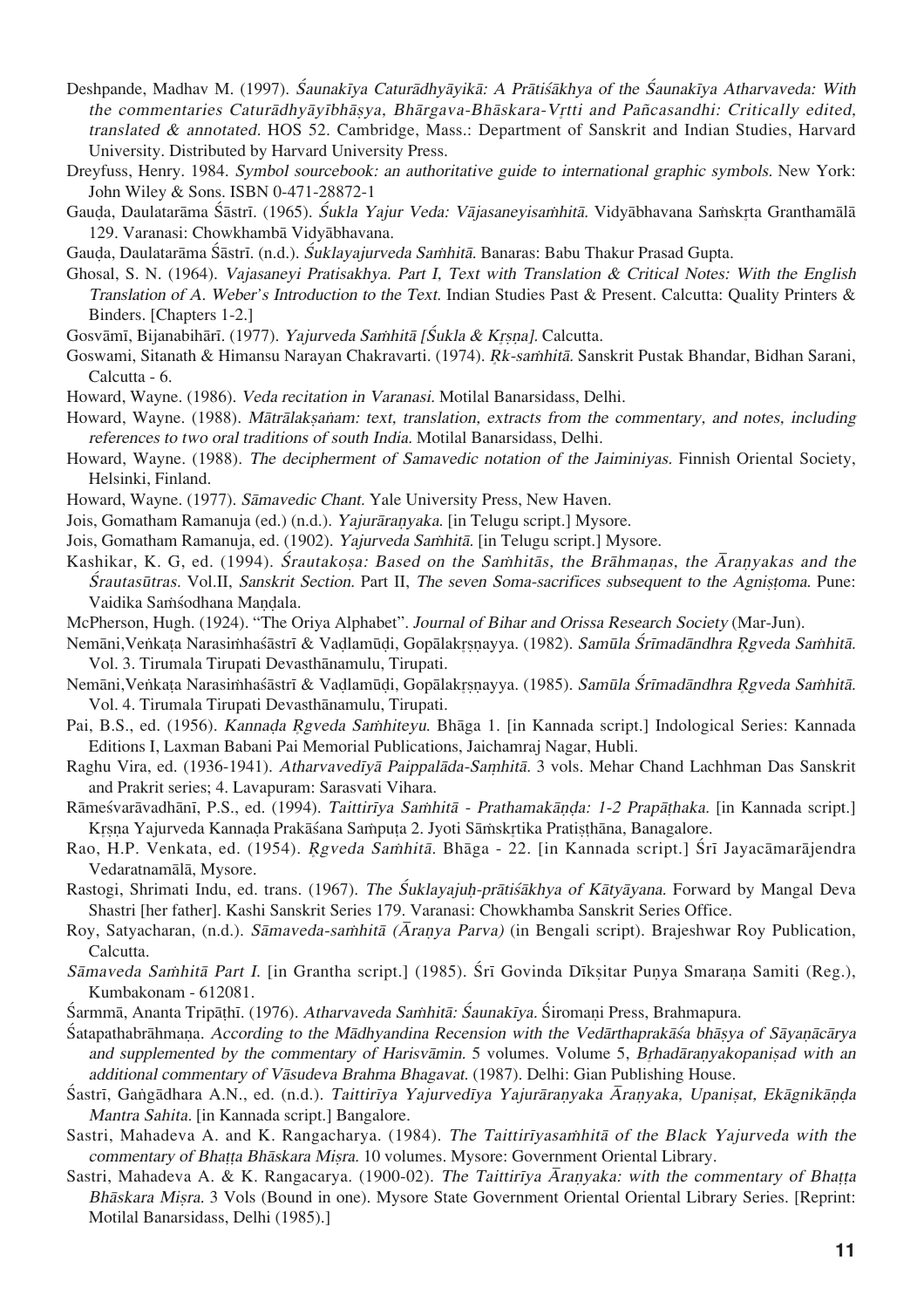- Sastrī, Nārāyana T.M. (1926). Taittirīyāranyakam Kāthakabhāgasahitam, Drāvidapāthakramayātam ca. [in Grantha script.] Śaradāvilāsamudrāksaraśālā, Kumbakonam.
- Sātvalekar, Śrīpād Dāmodara, ed. (1983). Krsnayajurvedīya Kāthaka-Samhitā. Pārdi, Gugarāt: Svādhyāya Mandalam, 4th ed.
- Sātvalekar, Śrīpād Dāmodara, ed. (1985). Rk-Samhitā. Pārdi, Gugarāt: Svādhyāya Mandalam.
- Sātvalekar, Śrīpād Dāmodara, ed. (1990). Krsnavajurvedīva Taittirīva-Samhitā. Pārdi, Gugarāt: Svādhyāva Mandalam, 5th ed.
- Sātvalekar, Śrīpād Dāmodara, ed. (n.d.). Krsnayajurvedīya Maitrāyanī-Samhitā. Pārdi, Gugarāt: Svādhyāya Mandalam, 4th ed.
- Sātvalekar, Śrīpād Dāmodara, ed. (n.d.). Śuklayajurvedīya Kānva-Samhitā. Pārdi, Gugarāt: Svādhyāya Mandalam, 4th ed.
- Scheftelowitz, Isidor. 1966. Die Apokryphen des Rgyeda. Hildesheim: Georg Olms Verlagsbuchhandlung.
- Schroeder, Leopold von, ed. (1881-1886). Maitrāyaṇī-Samhitā: die Samhitā der Maitrāyaṇīya-śākhā. Leipzig: Verlag der Deutschen Morgenländischen Gesellschaft. [Reprint: Wiesbaden: F. Steiner (1970-1972)].
- Schroeder, Leopold von, ed. (1900-1912). Kāthaka: die Samhitā der Katha-śākhā. 4 vols. 4th vol: Index Verborum by Richard Simon. Leipzig: Verlag der Deutschen Morgenländischen Gesellschaft. [Reprint: Wiesbaden: F. Steiner (1970-1972)].
- Sharma, B. R., ed. (2000). Sāmaveda Samhitā of the Kauthuma School: with padapātha and the commentaries of Madhava, Bharatasvāmin and Sayana. 3 vols. Cambridge, Mass.: Harvard University Press.
- Sharma, Candradhara, ed. (1937). Mādhyandinaśākhīyam Śatapathabrāhmanam. Banaras: Acyutagranthamālākāryālaya.
- Shastri, A. Mahadeva, ed. (1911). Taittirīya Brāhmaṇa with the commentary of Bhaṭṭa Bhāskara Miṣra. 4 vols. Mysore: Mysore State Government Oriental Library Series, Bibliotheca Sanskrita No. 36. [Reprint: Delhi: Motilal Banarsidass, 1985].
- Shastri, Mangal Deva. (1926). A Comparison of the contents of the Rgveda, Vājasaneyi, Taittirīya and Atharva-Prātiśākhyas. Princess of Wales Sarasvati bhavana Studies, vol. 5. Banaras.
- Shastri, Mangal Deva, ed. trans. The Rgveda-prātiśākhya with the commentary of Uvața: edited from original manuscripts, with introduction, critical and additional notes, English translation of the text and several appendices and indices. 3 vols. Vol. I, Introduction, original text of the Rgveda-prātiśākhya in stanza-form, supplementary notes and several appendices. Varanasi: Vaidika Svādhyāya Mandira, 1959. Vol. II, Text in sūtra-form and commentary with critical apparatus. Allahabad: The Indian Press, 1931. Vol. III, English translation of the text, additional notes, several appendices and indices. Lahore: Moti Lal Banarsi Das [Motilal Banarsidass], 1937.
- Shrouthi, Ramamurthy, ed. 1998. Samaveda (prakrti bhāgah). Sringeri: Sri Sharada Peetham.
- Sontakke, N. S. and Kashikar, C. G., eds. (1972). Rgveda-Samhitā, with the commentary of Sāyanācārya. 5 vols. 2d. Pune: Tilak Maharashtra Vidyapith, Vaidika Samsodhana Mandala.
- Sontakke, N. S. and T. N. Dharmadhikari. Śrautakośa. Vol. 2, Sanskrit section part 1, Agnistoma with Pravargya. Pune: Vaidika Samśodhana Mandala, 1970.
- Surya Kanta, ed. trans. (1939). Atharvaprātiśākhya with critical introduction and notes. Lahore: Mehar Chand Lachhman Das. [Reprint: Delhi: Mehar Chand Lachhman Das, 1968].
- Surya Kanta, ed. (1943). Kāthaka Samkalana: samskrtagranthebhyah samgrhītāni kāthaka brāhmana, kāthaka śrautasūtra, kāthakagrhyasūtrāņām uddharaņāni. Lahore: Mehar Chand Lachhman Das. [Reprint: Delhi: Mehar Chand Lachhman Das, 1981].
- Sukthankar, S. Vishnu and S. K. Belvalkar eds. (1925-1959). The Mahabharata. 19 vols. Poona: Bhandarkar Oriental Research Institute.
- $\hat{S}$ uklayajurveda Kānvasamhitā. [in Kannada script.] (1985). Śrī Śuklayajuśśākhā Trust (Reg.), Śrī Yājñavalkyāśrama, Chamarajpet, 3rd main road, Bangalore - 560050.
- Svāmi, Cidānanda, ed. (1989). Sasvara Krsnayajurvedīya Taittirīyasamhitā (Caturtham Pamcamam Kāndam). Samputa 2. [in Kannada script.] Śrī Rāmakrsnāśrama, Bangalore.
- Taittirīyasamhitā. [in Grantha script.] Kumbakonam Publication
- Thakur, Paritosh, ed. (n.d.). *Rgveda-samhitā*. Bhāga 1. [in Bengali script.] Veda Prakashan, Calcutta 26.
- Yājuşa Mantra Ratnākaram. [in Grantha script.] (2002). Heritage India Educational Trust, 6, Sanskrit College Street, Chennai - 600004.
- Weber, Albrecht. (1972). Śuklayajurvede Vājasaneyisamhitā. Chaukhamba Sanskrit Series 103. Varanasi: Chaukhamba Sanskrit Series Office.
- Weber, Albrecht. (1855). The *Çatapathabrāhmana in the Mādhyandina-çākhā with extracts from the* commentaries of Sāyaṇa, Harisvāmin and Dvivedagaṅga. Berlin. Reprinted 1964, Varabasu: Chowkhamba.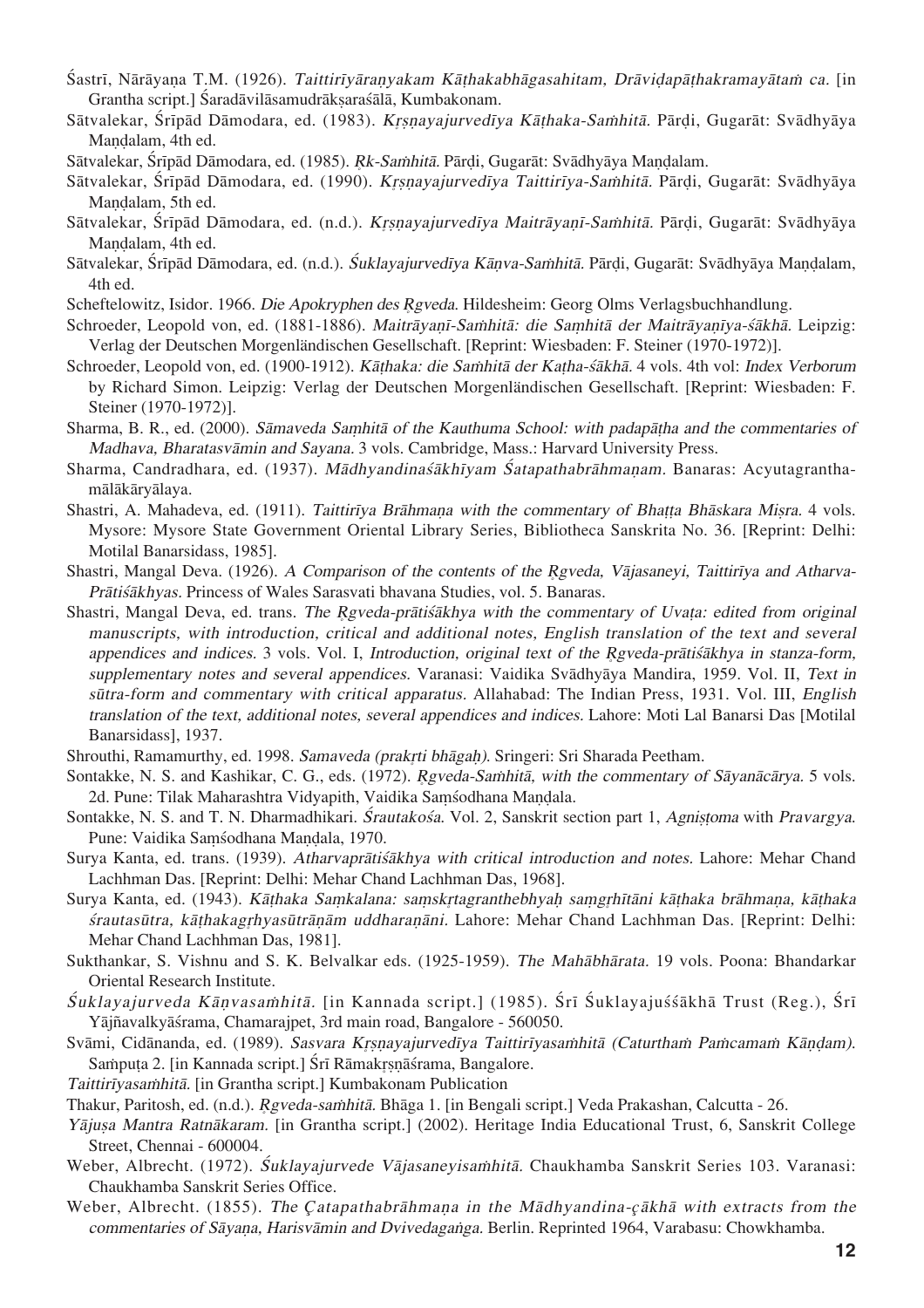- Whitney, William Dwight, ed. (1871). Taittirīya Prātiśākhya: with its commentary, the Tribhāshyaratna: text, translation, and notes. JAOS 9: 1-469. [Reprint: Delhi, 1973]
- Whitney, William Dwight, ed. trans. (1905). Atharva-Vedasamhitā: Text with English translation, Mantra Index and Names of Rsis and Devatās. Cambridge, Mass: Harvard University. [Reprint: Delhi: Nag Publishers, 1987]. Witzel, Michael. (1565 CE). Maitrāyanī Samhitā, Kānda I (mss).

Witzel, Michael. (n.d.). *Śatapatha Brāhmana*, Kānda I (mss).

Witzel, Michael. 1974. "On some unknown systems of marking the vedic accents", in Vishvabandhu Commemoration Volume. Vishveshvaranand Indological Journal (VIJ) 12: 472-502.

#### **12. Acknowledgements**

This project was made possible by grants from the U.S. National Science Foundation, which funded the International Digital Sanskrit Library Integration Project (at Brown University, grant no. 0535207), and from the U.S. National Endowment for the Humanities, which funded the Universal Scripts Project (part of the Script Encoding Initiative at UC Berkeley). Any opinions, findings, and conclusions or recommendations expressed in this material are those of the authors and do not necessarily reflect the views of the National Science Foundation or the National Endowment for the Humanities.

#### **13. Figures.**

#### **2. Characters already encoded.**

**Figure 2A.** U+0951 DEVANAGARI STRESS SIGN UDATTA primarily used as svarita but also as udātta in some Vedic schools. In figure 2Aa, the vertical stroke represents a svarita in Satvalekar's edition of the Rgveda 1.1.1, as it does in figure 2Ab Rgveda-Samhitā, Poleman manuscript 4 / Houghton Indic Ms 636, folio 5 verso. In figure 2Ac, on the other hand, the same character represents an udātta in Raghu Vira's edition of the Atharvaveda Paippalāda-Samhitā 1.30.6.



#### **Figure 2Aa**



**Figure 2Ab**

इद

**Figure 2Ac**

**Figure 2B.** U+0952 DEVANAGARI STRESS SIGN ANUDATTA. Figure 2Ba shows Rgveda 1.82.1 in Satvalekar's edition. Figure 2Bb is taken from folio 5 verso of Poleman manuscript 4 / Houghton Indic Ms 636 Rgveda-Samhitā.





**Figure 2Bb**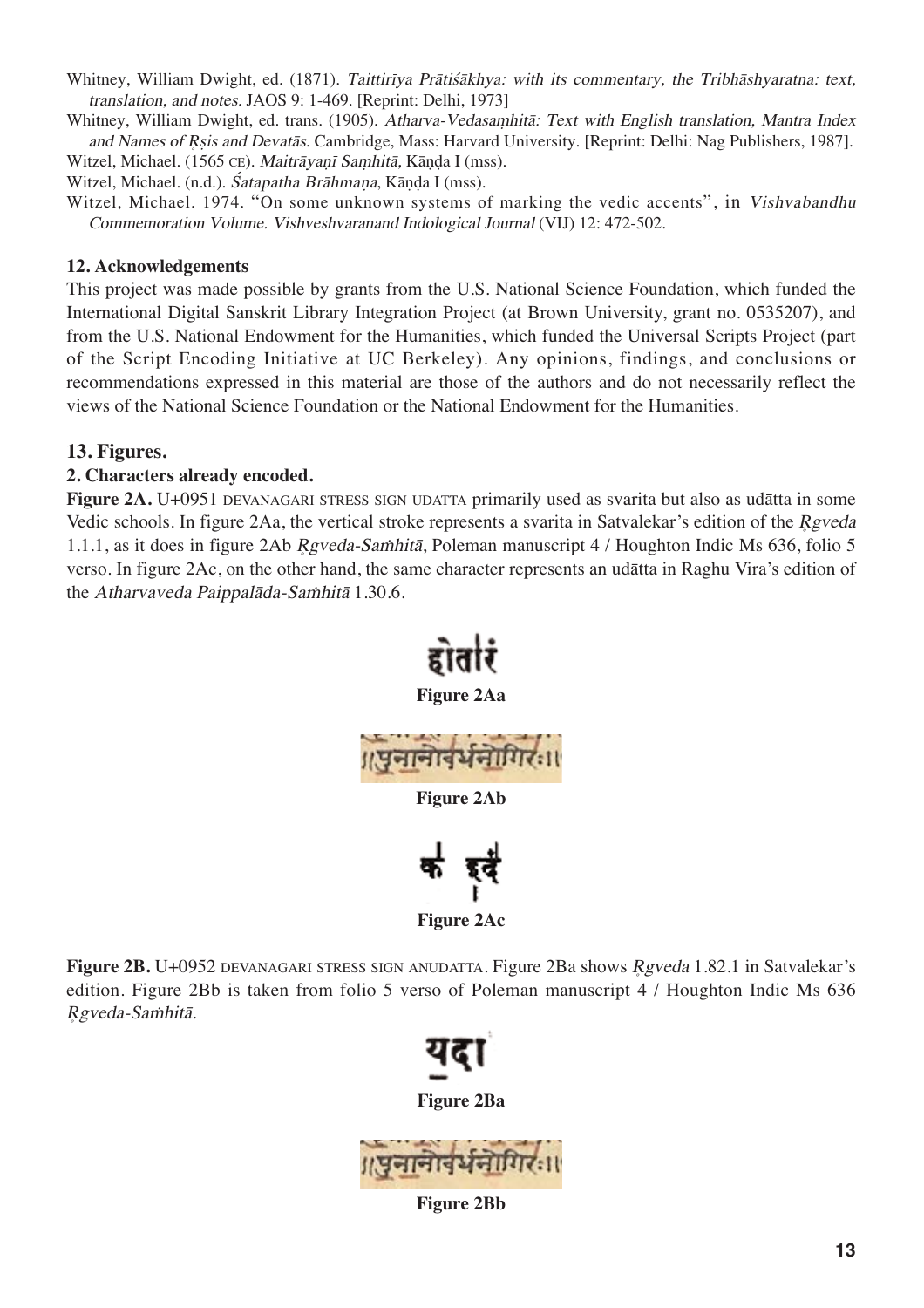#### X

X h. The nineteenth letter of the Alphabet. It is a guttural sibilant, used before  $v^4$  (Smd. 25. 26), and one of the four yogavahas (26. 44. 45). It is called

X

 $\bf H$ 

jihvamüliya (26), the tongue-root sibilant, and according to its sign which has the shape of the thunderbolt, vajråkriti. See ear annr.

#### **Figure 2C**

**Figure 2D.** U+0CF2 KANNADA SIGN UPADHMANIYA.

OO

 $R$ H

OO rh. or CO (i. e. the K. consonant  $\mathfrak{S}$ , in Hia. and Abh. P. M88.). or M (in Vopadeva's grammar). The twentieth letter of the Alphabet. It is a kind of sibilant, used before  $x^*$  (Smd. 25. 26), and one of the four yogavahas (26. 44. 45). It is called upadhmaniya (26), the to-be-breathed one, and according to its sign which has the shape (of a female's breast 26, or that) of an elephant's two frontal bones, gajakumbhâkriti. See ತೇಜಪ್ಪಿಣ್ಣ, ನಿದ್ದಾವಕ, ಪುದ್ಧ, ಪುದ್ಧಕ, ಪುದ್ಧಚಾಪ, ಪುದ್ಧವ ನ್ನ, ಪೂರೈಥನ್ಯ, ಪೂರೈನತ್ಯ, ಪೊರೈಸ, ಪೂರೈನ್, ಪೊರೈವತಿ, ಪೊರೈ mai, nie det, mog, ubm d, mog, mog not e ஐ பக, லகு ஆகு, என் கூ. - In Hia. 2, 28 110 118. has: ಕರಹಾಟಂ ಭವೇತ್ ಕನ್ನದ್ ಪಾದೋ ಮೂಲಕ, etc. (instead of ಕನ್ನಃ ಪಾದೋ). 800 ಅರ್ಥವಿಸರ್ಗ.

#### **Figure 2D**

#### **3. Combining diacritic for the** Ë**gvedic tradition.**

**Figure 3.** VEDIC TONE RIGVEDIC KASHMIRI INDEPENDENT SVARITA. Figures 3a and 3b show the character in Sontakke's edition of the *Rgveda Khilāni*, verse RVKh 1.11.4 and 1.12.7. Figures 3c and 3d show Scheftelowitz's (1966: 48-49) description and examples of the character in her Roman edition of the Rgveda Khilani.

#### **Figure 3a**

### युवमीयुषा तारयतं प्रं बन्धनमत्रिममुक्तं युवमहसो वि ॥ ६ ॥ इंबन्तं मेर्षान् वृक्षे शिवांयै पितां चकार ऋषिमन्धमश्चिना । तंस्मिनजाये चेक्षुषी अंधत्तमाविष्कृणुतं पुर्नरस्य लोकम् ॥ ७ ॥

#### **Figure 3b**

3a: Der primäre Svarita wird durch ein Häkchen (-) über dem svaritierten Laut angedeutet. So ruht der eigentliche Haken auf dem svaritierten  $y$  bzw.  $v$ , während die Verlängerung der einen Seite des Häkchens sich über dem nächsten Vokal befindet. "Im Kāthaka finden wir eine kräftige Kurve über der Linie als Bezeichnung des primären Svarita", dagegen steht in der Maitr.S. die Kurve unter der Linie (Schroeder, Maitr. XXX).

#### **Figure 3c**

Beispiele für den Svarita ad 3a: 5, 45, 1 svar; 7, 59, 12 tryambakam; 7, 34, 17 budhnyo rsé; 7, 34, 13 vyetu; 7, 34, 4 dhūrsv asmai; 7, 29, 2 jusāņorvācīnó; 7, 25, 4 hīndra; 7, 24, 5 divīva; 7, 1, 2 ny rņvan; 8, 26, 10 sv rse; ad 3b: 5, 66, 2 amurya3m áśāte; 6, 29, 3 sva3rņá; 7, 30, 3 nya3gníh; 7, 38, 3 namasya3ścáno; 7, 79, 1 vyu3şá.

#### **Figure 3d**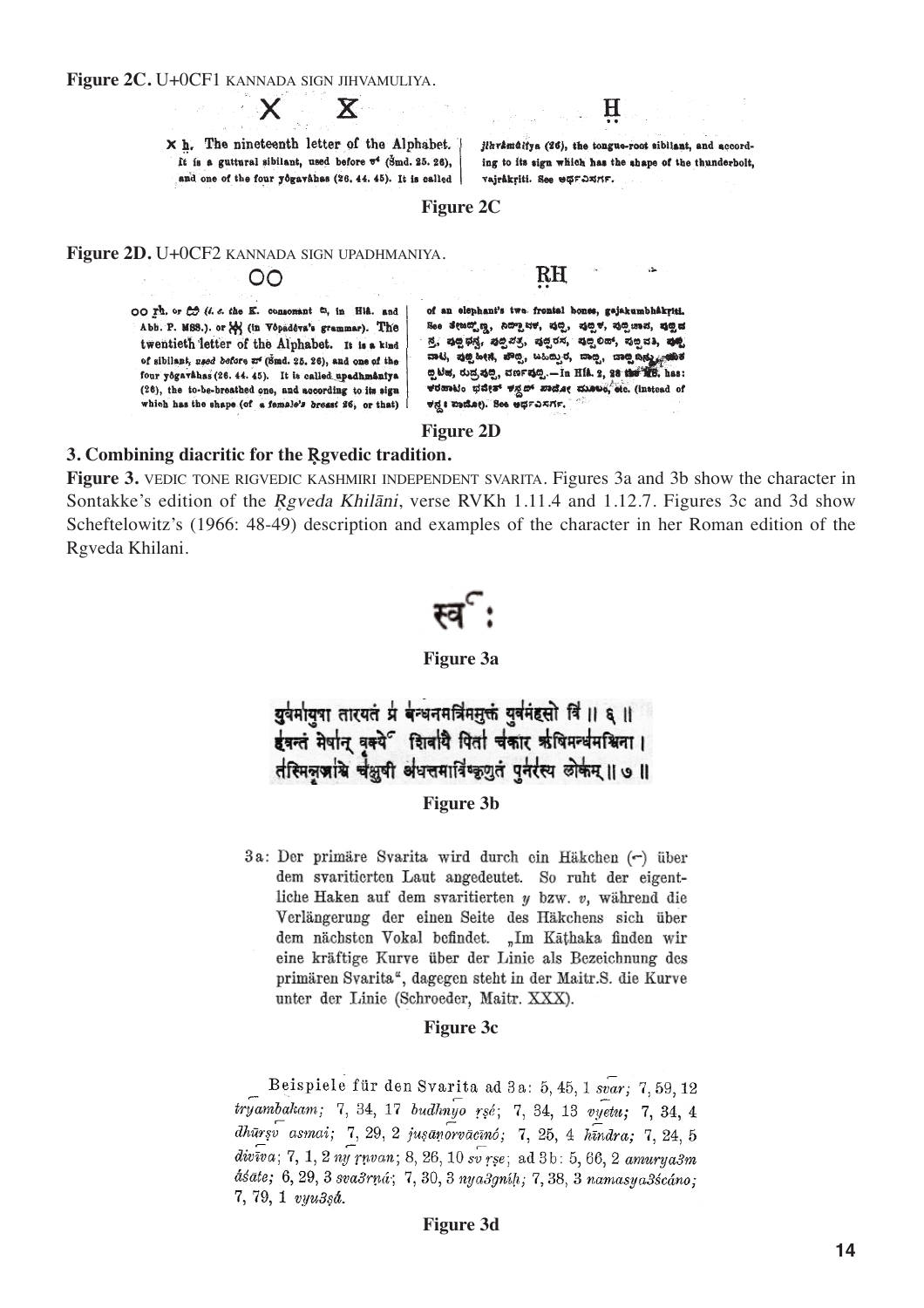**4. Combining characters for the Sāmavedic tradition.**

**4.1. Combining digits and letters for the Sāmavedic tradition.**

Figure 4.1A. COMBINING DEVANAGARI DIGIT ZERO in Sāmaveda, Kouthama śākhā, Uha Uhya Gana, Vol. I. **http://www.vedamu.org/**.



**Figure 4.1A**

**Figure 4.1B.** COMBINING DEVANAGARI DIGIT ONE in Dandekar's edition of the *Srautakosa* Sanskrit Section, Vol. II, Part II. Figure 4.1Ba is from p. 206; figure 4.1Bb is from p. 12. Figure 4.1Bc shows the two digits combined as the number 11. The canonical character order to generate  $\overline{x}$  with  $\{ \}$  above will be the following:  $\overline{\infty}$  090A +  $\overline{\circ}$  A8E1 +  $\overline{\circ}$  A8E1.



Figure 4.1C. COMBINING DEVANAGARI DIGIT TWO, taken from Dandekar's edition of the *Śrautakośa*, Sanskrit Section, Vol. II, Part II, p. 206. In figure 4.1Cb, the canonical character order to generate  $\nabla$  with २र above will be the following:  $\overline{x}$  0930 +  $\overline{0}$  093E +  $\overline{0}$  A8E2 +  $\overline{0}$  A8EF. In figure 4.1Cc, the canonical character order to generate आ with  $\overline{S}$  above will be the following: आ 0906 +  $\dot{\circ}$  A8E2 +  $\dot{\circ}$  A8F1.

# स्यचा

#### **Figure 4.1Ca**

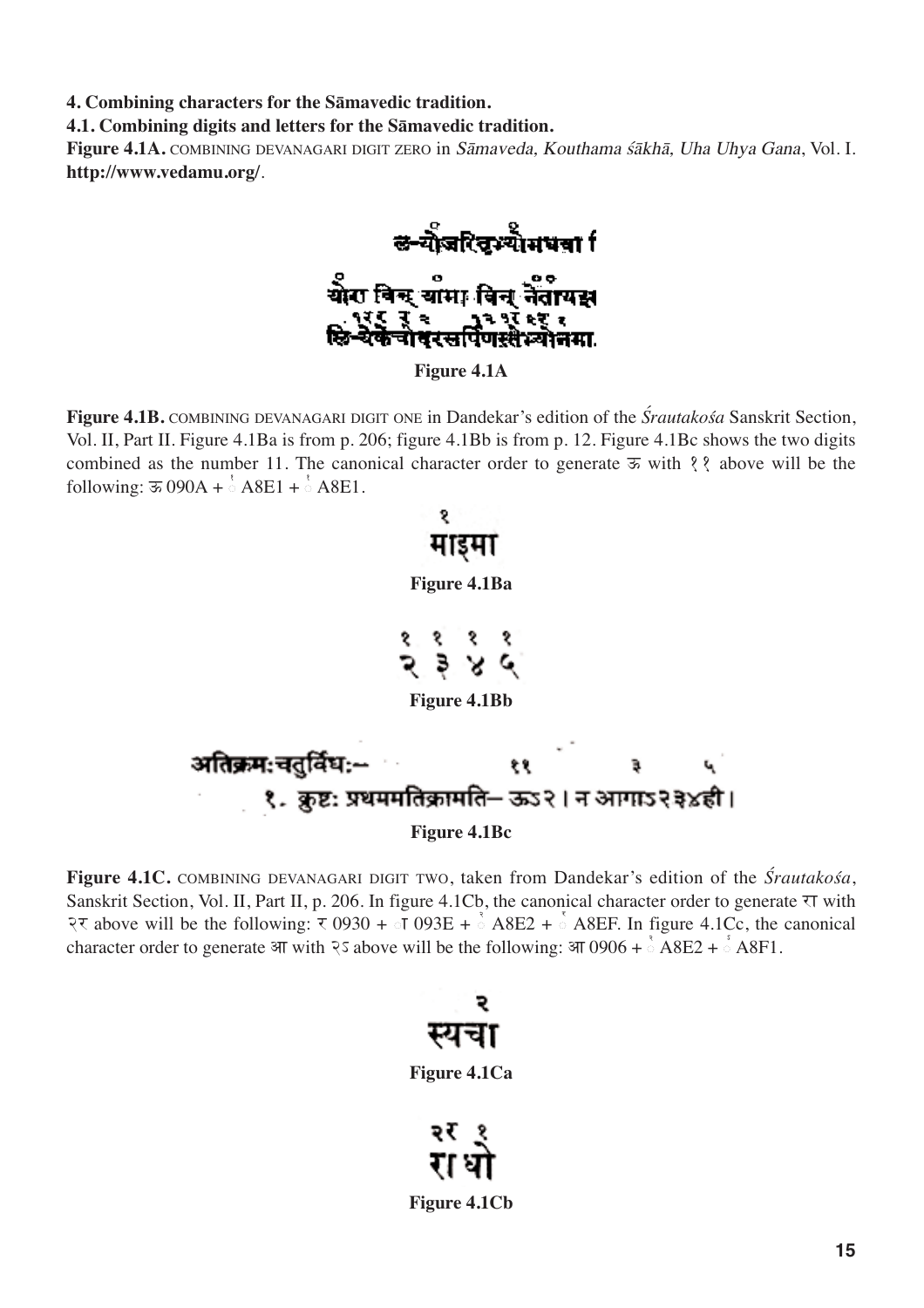### २ S आ

#### **Figure 4.1Cc**

**Figure 4.1D.** COMBINING DEVANAGARI DIGIT THREE in samples taken from Dandekar's edition of the *S´rautakos´a*, Sanskrit Section, Vol. II, Part II, p. 237. In figure 4.1Db, the canonical character order to generate नू with ३र above will be the following: न 0928 +  $\frac{6}{5}$  0942 +  $\frac{3}{5}$  A8E3 +  $\frac{5}{5}$  A8EF.



**Figure 4.1Da**

## ३ र २ नू ना

**Figure 4.1Db**

Figure 4.1E. COMBINING DEVANAGARI DIGIT FOUR in Dandekar's edition of the *Śrautakośa*, Sanskrit Section, Vol. II, Part II, p. 206.

#### S, गा

#### **Figure 4.1E**

Figure 4.1F. COMBINING DEVANAGARI DIGIT FIVE in Dandekar's edition of the *Śrautakośa*, Sanskrit Section, Vol. II, Part II, p. 206. In figure 4.1Fb, the canonical character order to generate  $\overline{q}$  with  $\forall \overline{\tau}$ above will be the following:  $\overline{q}$  0935 +  $\overline{q}$  093E +  $\overline{q}$  A8E5 +  $\overline{q}$  A8EF.



# **Figure 4.1Fb**

Figure 4.1G. COMBINING DEVANAGARI DIGIT SIX in Dandekar's edition of the *Śrautakośa*, Sanskrit Section, Vol. II, Part II, p. 237.



**Figure 4.1G**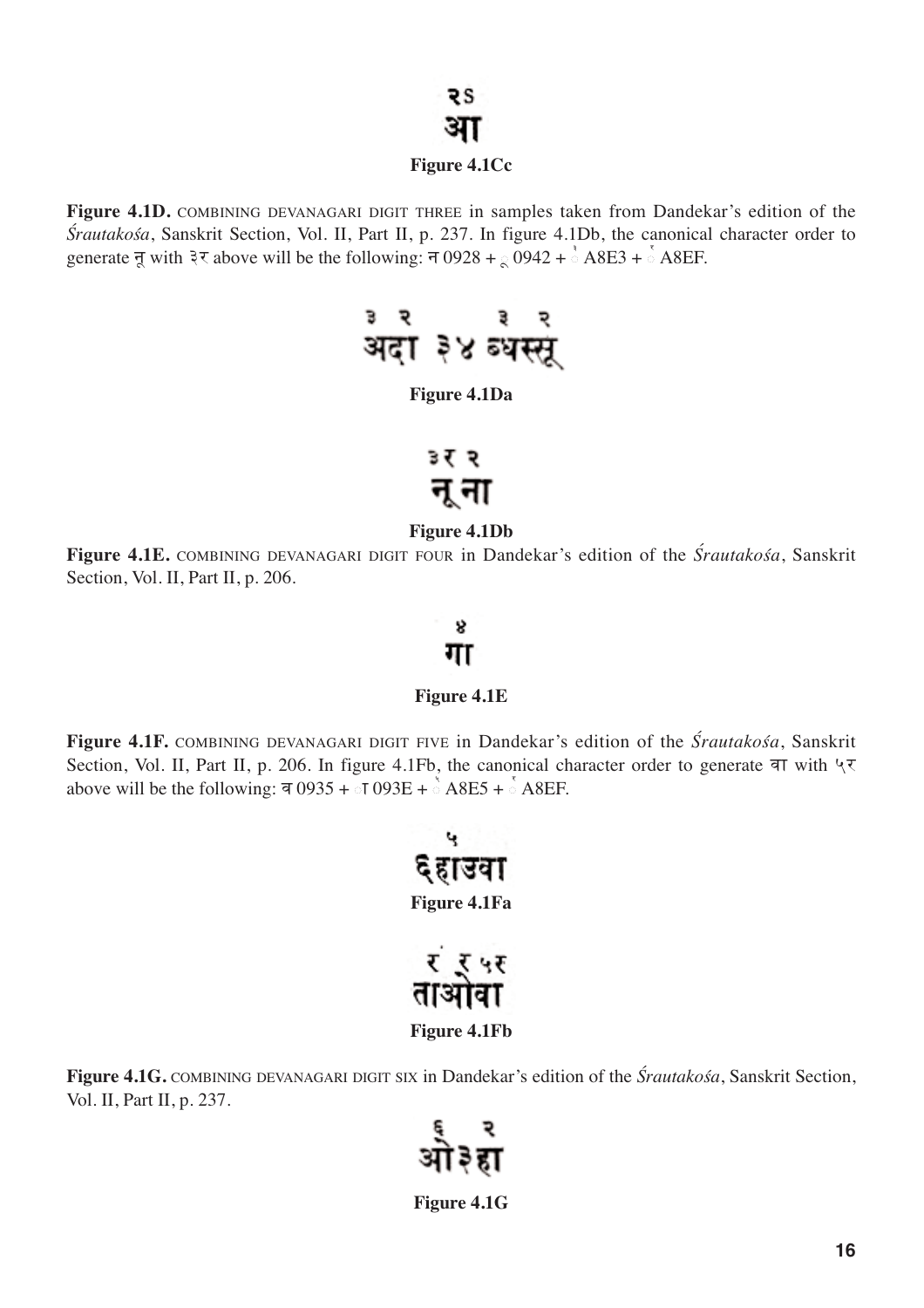**Figure 4.1H.** COMBINING DEVANAGARI DIGIT SEVEN in Dandekar's edition of the *Śrautakośa*, Sanskrit Section, Vol. II, Part II, p. 12.



Figure 4.1I. COMBINING DEVANAGARI DIGIT EIGHT ABOVE.

No occurances of this character have yet been found.

Figure 4.1J. COMBINING DEVANAGARI DIGIT NINE in Dandekar's edition of the *Śrautakośa*, Sanskrit Section, Vol. II, Part II, p. 12.

#### **Figure 4.1J**

Figure 4.1K. COMBINING DEVANAGARI LETTER A in Dandekar's edition of the *Śrautakośa*, Sanskrit Section, Vol. II, Part II, p. 239.



#### **Figure 4.1K**

**Figure 4.1L.** COMBINING DEVANAGARI LETTER U ABOVE. Figure 4.1La shows the character in conjunction with the preceding digit 2 in B. R. Sharma's edition of the  $S\bar{a}$ maveda, pū 3.6.5. Figure 4.1Lb shows the character unconjoined in Bötlingk and Roth's Sanskrit Wîrterbuch, p. 831/832. In figure 4.1La, the canonical character order to generate  $\overline{a}$  with  $\overline{a}$  above followed by  $\overline{a}$  with  $\overline{a}$  above will be the following:  $\overline{9}$  091A +  $\overline{6}$  A83E +  $\overline{7}$  0928 +  $\overline{0}$  093E +  $\overline{6}$  A8E2 +  $\overline{6}$  A8EB.

**Figure 4.1La**

**Figure 4.1Lb**

Figure 4.1M. COMBINING DEVANAGARI LETTER KA in B. R. Sharma's edition of the Samaveda, pu 1.5.8. In figure 4.1M, the canonical character order to generate  $\overline{d}$  with  $\overline{g}$  above will be the following:  $\overline{d}$  0924 +  $\dot{\circ}$  A8E3 +  $\dot{\circ}$  A8EC, and to generate  $\overline{r}$  with  $\overline{r}$  above will be:  $\overline{r}$  0928 +  $\frac{1}{2}$  094D +  $\overline{r}$  0935 +  $\circ$  093E +  $\circ$  A8E2 +  $\circ$  A8EF.



**Figure 4.1M**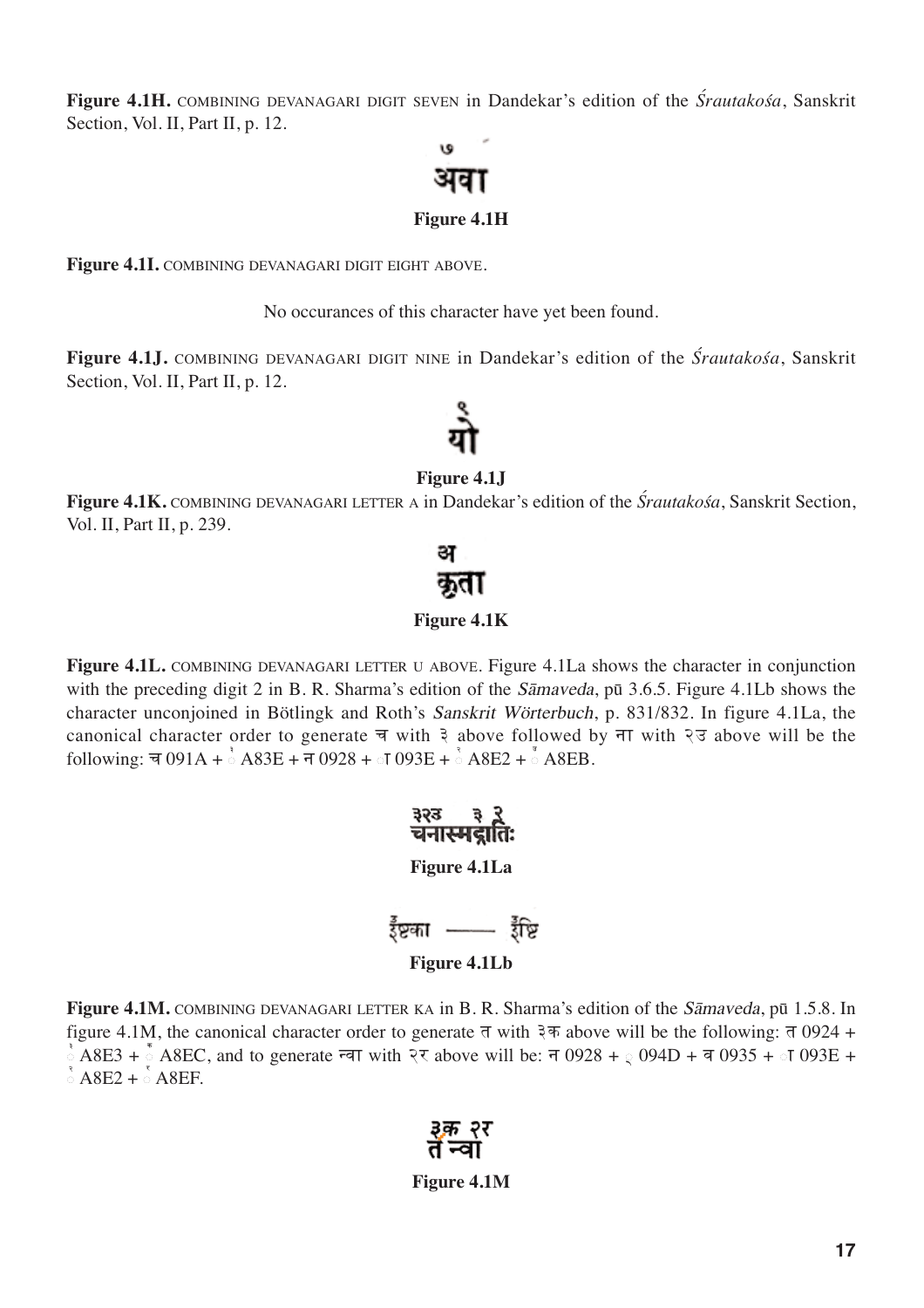Figure 4.1N. COMBINING DEVANAGARI LETTER NA in Dandekar's edition of the *Śrautakośa*, Sanskrit Section, Vol. II, Part II. p. 287. Note: The fact that the typography has raised the न so that it does not crash into the यौ confirms that Samaveda superscripts are syllable specific annotations.

# ू<br>सियो **Figure 4.1N**

#### Figure 4.10. COMBINING DEVANAGARI LETTER PA in Dandekar's edition of the *Śrautakośa*, Sanskrit Section, Vol. II, Part II. p. 250.

# <sup>१ प</sup><br>वा२ तेर् **Figure 4.1O**

**Figure 4.1P.** Samples showing COMBINING DEVANAGARI LETTER RA in Dandekar's edition of the *S´rautakos´a*, Sanskrit Section, Vol. II, Part II, p. 206. Figure 4.1Pb shows the character in conjunction with a preceding digit 2, and figure 4.1Pc shows it in conjunction with a preceding digit 5. In figure 4.1Pb, the canonical character order to generate  $\nabla \overline{\mathbf{v}}$  with  $\overline{\mathbf{v}}$  above will be the following:  $\overline{\mathbf{v}}$  0930 +  $\overline{\mathbf{v}}$  093E  $+\dot{\circ}$  A8E2 +  $\dot{\circ}$  A8EF. In figure 4.1Pc, the canonical character order to generate  $\overline{q}$  with  $\overline{q}$  above will be the following:  $\overline{9}$  0935 +  $\overline{0}$  093E +  $\overline{0}$  A8E5 +  $\overline{0}$  A8F1.



**Figure 4.1Pa**

#### २ र १ रा धो

#### **Figure 4.1Pb**

# र र ५र<br>ताओवा

#### **Figure 4.1Pc**

**Figure 4.1Q.** COMBINING DEVANAGARI LETTER VI. Figures 4.1Qa and b show the character in Shrouthi 1998: 182 and 184, and figures 4.1Qc and 4.1Qd show the full pages to demonstrate the context of the examples in *Sāmagāna*.

#### १२ श्वि ∖१ |२ |र आतिह्वराऽ२र्श्सिररहिया ।

**Figure 4.1Qa**

श्र∃ २१वि १ नस्तोममप्तराऽ२५रजस्तराऽ२३म् ॥ **Figure 4.1Qb**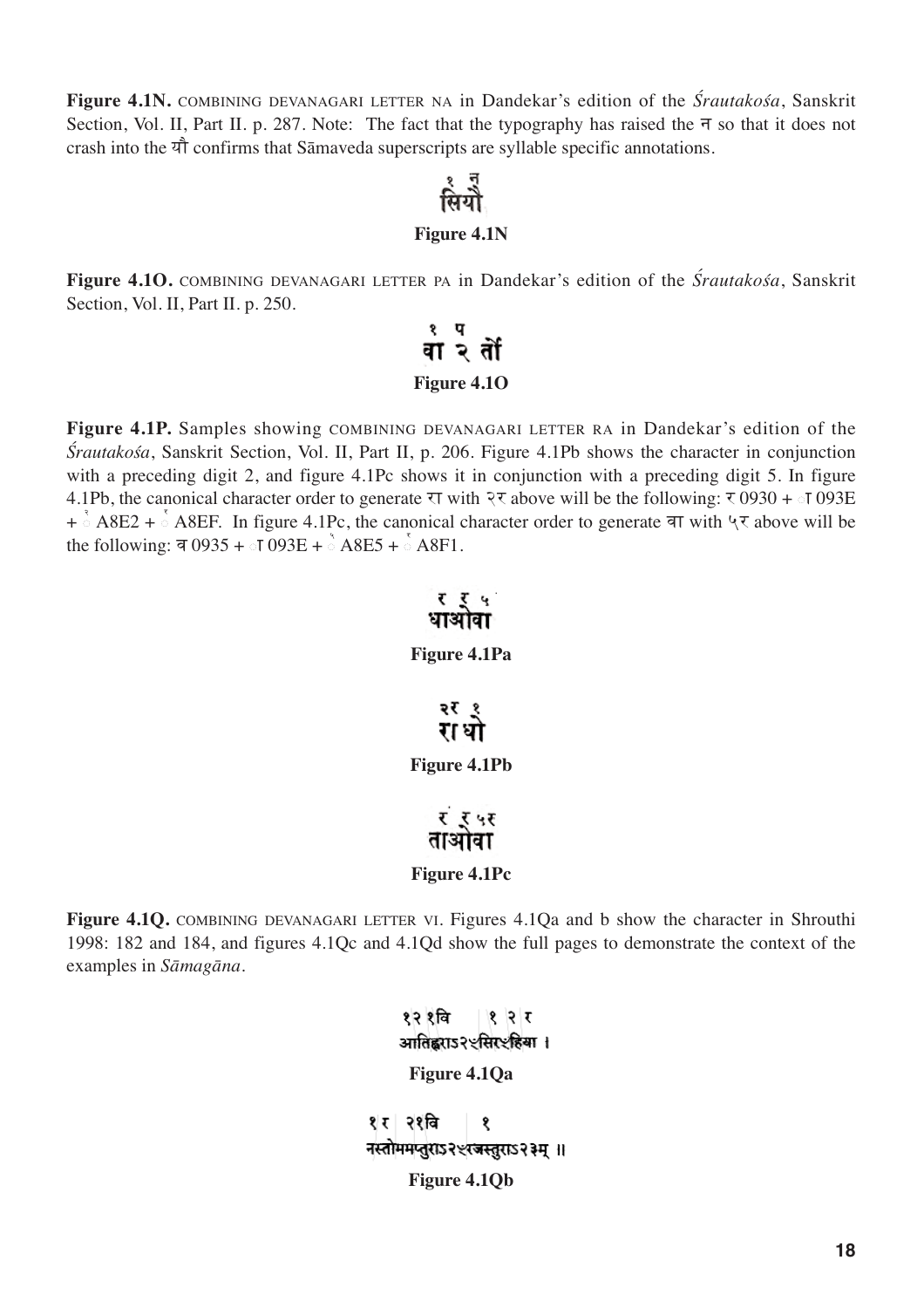| १र२ र१ २३२ १ | २ र ३                                                  |                                                         |                                            |        |                             |
|--------------|--------------------------------------------------------|---------------------------------------------------------|--------------------------------------------|--------|-----------------------------|
|              | गोभिष्टेव । णमभिवाऽ२३ ॥ सयामसिहोऽ२३४इ ॥ डा ॥           |                                                         |                                            |        | ॐ(दी३-प१०-मा५-)३५(णु)।११५८। |
| $-3 - 301$   | ः अस्ति । यशार्श्ते श्रीणि त्रयाणां सोम उष्णिक् सोम: ॥ |                                                         |                                            |        |                             |
| ५ र          | २१र                                                    |                                                         | Ч                                          | १२ १वि | .१२ र                       |
| पवतेहा ॥     | र्यतोहरिः । औऽ३होऽ३१इ । औऽ२होऽ२३४वा ।                  |                                                         |                                            |        | आतिह्वराऽ२र््सिर्≿हिया ।    |
|              |                                                        | Figure 4.1Qc                                            |                                            |        |                             |
| ५८०-१.       |                                                        | ।। कार्णश्रवसानि त्रीणि त्रयाणां कर्णश्रवा कतुत्वश्वः ॥ |                                            |        |                             |
| ५१ १ १       | ५र र                                                   | ৸                                                       | १२ १ र १२वि                                |        |                             |
| आसोतापा ॥    | राऽ२इवाऽ२३४औहोवा ।                                     |                                                         | चाऽ२३४ता । अश्वन्नस्तोममधूराऽ२५रजस्तुरम् ॥ |        | ओयेऽ३ ।                     |
|              |                                                        | <b>Figure 4.1Qd</b>                                     |                                            |        |                             |

Figure 4.1R. Samples showing COMBINING DEVANAGARI SIGN AVAGRAHA ABOVE. Figure 4.1Ra shows avagraha conjoined with the preceding digit 2 in Dandekar's edition of the *Śrautakośa*, Sanskrit Section, Vol. II, Part II, p. 206. Figure 4.1Rb-d show two examples of superscript avagraha unconjoined on p. 622 of Samas<sup>r</sup>ami's edition of *Sāmagāna*. In figure 4.1Ra, the canonical character order to generate आ with  $\frac{1}{25}$  above will be the following: आ 0906 +  $\frac{1}{2}$  A8E2 +  $\frac{1}{2}$  A8F1. Figures 4.1Rb and 4.1Rc both show the avagraha over the syllable *h*<sup> $\bar{i}$ </sup> on lines 2 and 5 respectively of the page in Figure 4.1Rd. The canonical character order to generate the syllable will be the following:  $\overline{g}$  0939 +  $\hat{d}$  0940 +  $\hat{d}$  A8F1.



**Figure 4.1S.** Figures 4.1Sa and b are samples showing interlinear annotation of *Jaimintya-Samagana* using full character sequences below the line of text. The usage of character sequences to mark phrasal melody contrasts sharply with the use of superscript character diacritics per syllable to mark the tone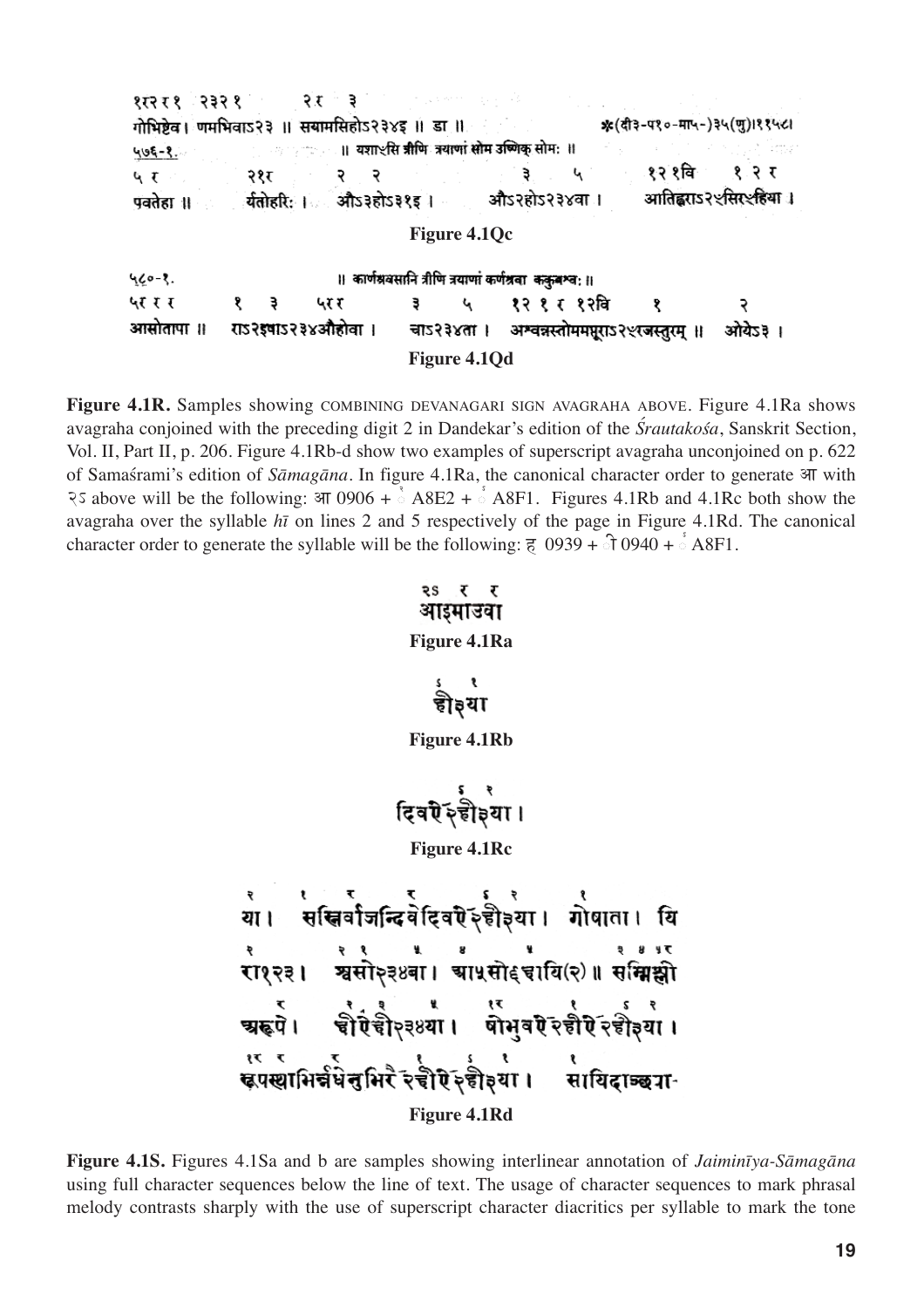dynamics of the syllable with which the diacritic is associated in the annotation of *Sāmagāna* in the Kauthuma and Rāṇāyanīya traditions.

```
साजैसं [ १.५७.११ ] ≡ साकौसं [ १.६.२.२.११ ]
       अञ्जतायिव्यञ्जतायिसमञ्जातायि ।
                                                 ऋत<sup>E-</sup>रिहान्तीमध्वाभ्यञ्जतायि
      ककी कि त्य
                ंक
                                  टथ श
                                                            किल्या
                                                                    कि
                                                क्यका
सिन्धोरुच्छ्नसेष त यान्तामुक्षाणाम् । हिन्रण्यपावाःपञ्जमाप्सुगृभ्णता बु।
                                                                            ना ॥
                                                 किका
                                                            कीकि
                                                                   चिचाश
                              टधा
                                          क्यका
                                                                            तख
[ प्राम ३.९.३१ ]
                                  Figure 4.1Sa
                           ऋत<sup>ृ</sup>रिहान्तीमध्वाभ्यञ्जतायि
                                      किल्या
                                              कि
                          क्यका
                                                    टय श
```
**Figure 4.1Sb**

#### **4.2. Combining diacritics for the Sāmavedic tradition.**

Figure 4.2A. Samples showing VEDIC TONE KARSHANA in Dandekar's edition of the *Śrautakośa*, Sanskrit Section, Vol. II, Part II. Figure 4.2Aa shows the character over a digit on p. 12. Figure 4.2Ab shows the character conjoined with a preceding digit 2 over an alphabetic character sequence on p. 239. In figure 4.2Ab, the canonical character order to generate  $\hat{\sigma}$  with  $\hat{\tau}$  and the *karsana* above will be the following:  $\hat{\sigma}$ 0924 +  $\degree$  0947 +  $\degree$  A8E2 +  $\degree$  1CD1. Note that the  $\frac{1}{3}$  above the धT precedes the visarga in canonical order.

$$
\vec{q} \times \vec{r}
$$
  
Figure 4.2Aa  
ने सुमेथाः  
Figure 4.2Ab

**Figure 4.2B.** VEDIC TONE SHARA in Dandekar's edition of the *Śrautakośa*, Sanskrit Section, Vol. II, Part II, p. 252. The *sara* over the  $\overline{y}$  is a single arrow, not a sequence of vertical line and caret with which it is shown here due to inadequate typography. The *sara* precedes the 2 in canonical order.

**Figure 4.2B**

**Figure 4.2C.** VEDIC TONE PRENKHA ABOVE. Figure 4.2Ca shows the character in Dandekar's edition of the *Śrautakośa*, Sanskrit Section, Vol. II, Part II, p. 12. Figure 4.2Cb shows the character connecting over several in-line characters in Rāmamūrtiśrauti's edition of Sāmaveda, Kouthama śākhā, Uha Uhya Gana, Vol. I. **http://www.vedamu.org/**. The prenkha character follows each syllable or other character over which it appears, in the following order:  $\frac{1}{2}$  0928 +  $\frac{1}{6}$  0943 +  $\frac{3}{6}$  A8E2 +  $\frac{1}{4}$  092D +  $\frac{1}{6}$  093E +  $\frac{1}{6}$  1CD3 +  $\frac{1}{5}$  $093D + 01CD3 + 30968 + 01CD3$ .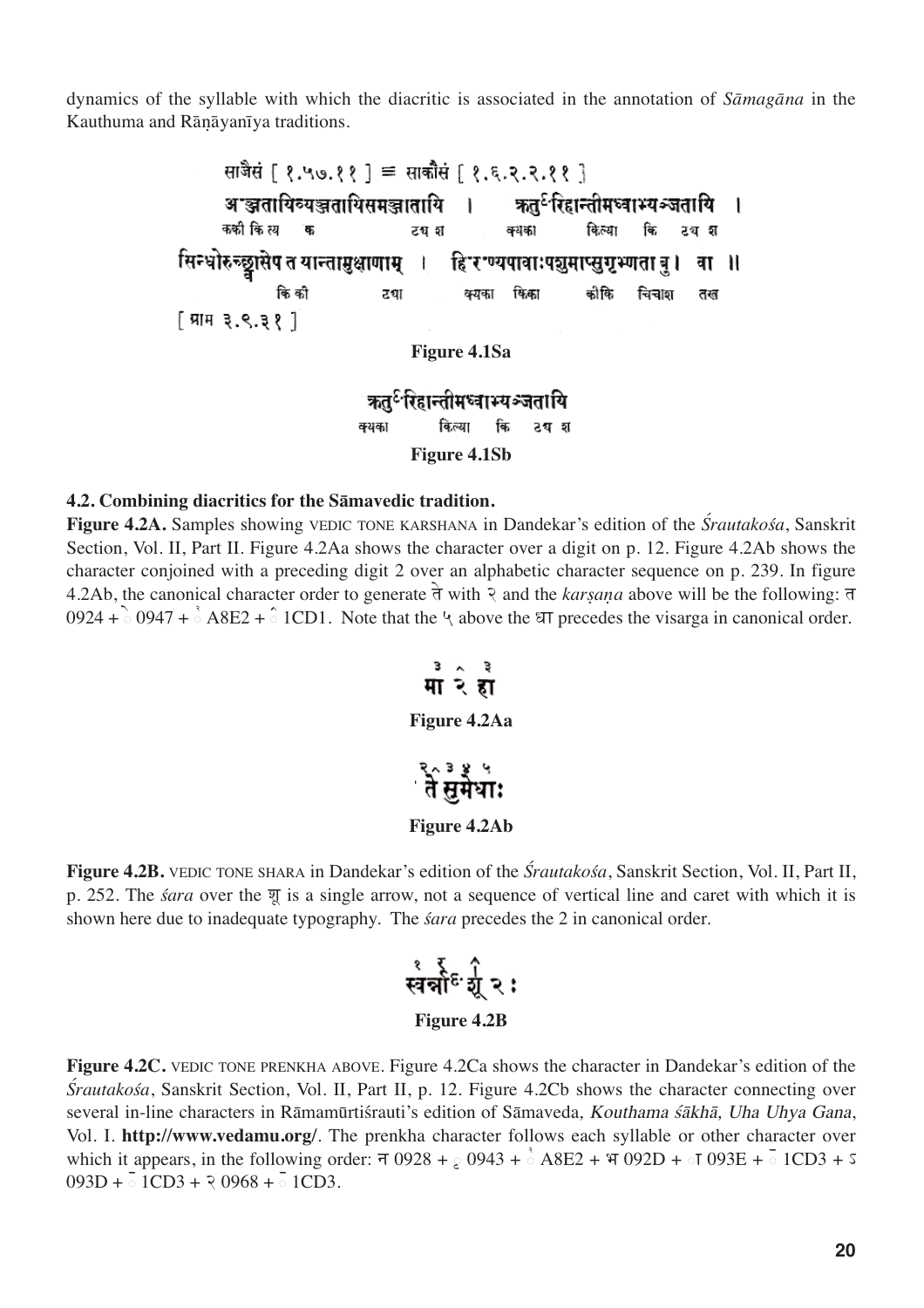

**Figure 4.2Ca**

## गाँउ२३४सी ॥ नगाउरे ४: ॥

#### **Figure 4.2Cb**

**Figure 4.2D.** VEDIC SIGN NIHSHVASA in Dandekar's edition of the *Srautakosa*, Sanskrit Section, Vol. II, Part II, p. 239.



#### **5. Combining diacritics for the Yajurvedic tradition.**

#### **5.1. General**

**Figure 5.1A.** Samples showing VEDIC TONE YAJURVEDIC INDEPENDENT SVARITA. Figure 5.1Aa shows the character in  $\hat{S}$ uklayajurveda Mādhyandina-Samhitā 18.64, edited by Daulata Rāma Gauda and published by Caukhamba. Figure 5.1Ab shows it in Raghu Vira's edition of the Atharvaveda Paippalāda-Samhitā, verse 14.2.8.



**Figure 5.1Aa**

तन्वा इतिमया **Figure 5.1Ab**

**Figure 5.1B.** Samples showing VEDIC TONE YAJURVEDIC KATHAKA INDEPENDENT SVARITA Figure 5.1Ba is in Poleman manuscript 93 / Houghton MS Indic 371, Rudrajāpya, folio 4 recto. Figure 5.1Bb is from Schröder's edition of the Krsnayajurveda Kāthaka-Samhitā, verse 24.4.



**Figure 5.1Ba**

वीयांगि

**Figure 5.1Bb**

**Figure 5.1C.** Samples showing VEDIC TONE YAJURVEDIC AGGRAVATED INDEPENDENT SVARITA. Figure 5.1Ca shows the character in Daulata Rāma Gauda's edition of the  $\hat{S}uklayajurveda Mādhyandina-Samhitā$ , verse 38.17, published by Caukhamba. Figure 5.1Cb shows it in Satvalekar's edition of the Krsnayajurveda Kāthaka-Samhitā, verse 1.4.

# अभीमम्मंहिमा

**Figure 5.1Ca**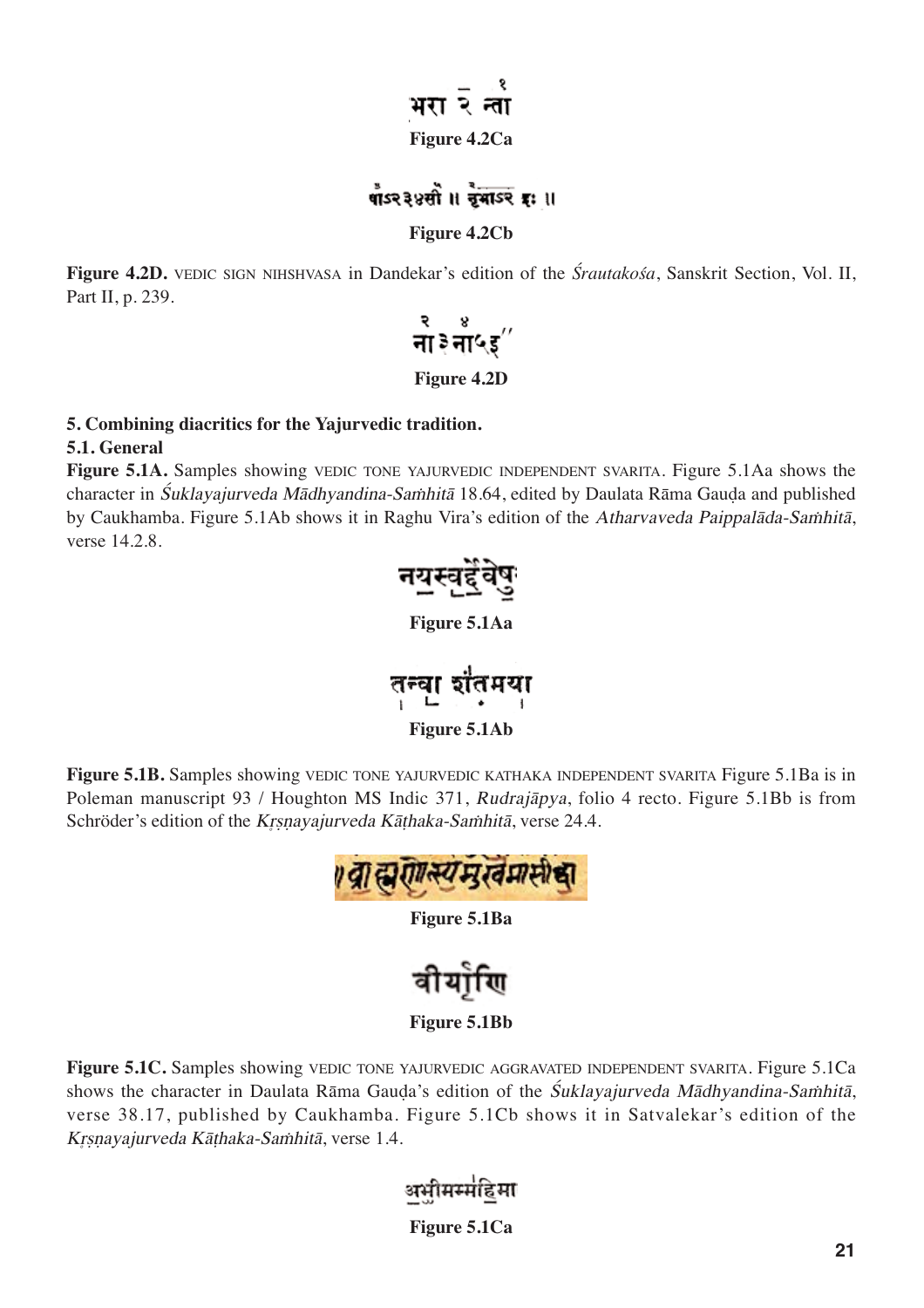# उर्वन्तरिक्षं

#### **Figure 5.1Cb**

**Figure 5.1D.** Samples showing VEDIC TONE CANDRA BELOW. Figure 5.1Da shows the character in Satvalekar's edition of the Krsnavajurveda Kāthaka-Samhitā, verse 24.4; figure 5.1Cb, in Satvalekar's edition of the Krsnayajurveda Maitrāyanī-Samhitā, verse 1.2.9; and figure 5.1Cc, in the Mādhyandina  $S$ atapathabrāhmana, verse 1.1.1.16, published by Gian Publishing.



बीर्याणि प्रवोच र

**Figure 5.1Db**



**Figure 5.1Dc**

**Figure 5.1E.** VEDIC TONE DOUBLE SVARITA in Nakshatra Sutra, TS 3.5.1.2. **http://www.sanskritdocuments.org/**.

रोहिणीवेतु पत्नी<sup>।</sup>। विश्वरूपा

**Figure 5.1E**

Figure 5.1F. VEDIC TONE TRIPLE SVARITA in Krsnayajurveda Maitrāyanī-Samhitā, Witzel manuscript 1571ce, folio 61 verso.



**Figure 5.1F**

Figure 5.1G. VEDIC TONE DOT BELOW in Raghu Vira's edition of the Atharvaveda Paippalada-Samhita. Figure 5.1Ga shows verse 16.104.6. In figure 5.1Gb of page 23 of Raghu Vira's edition, it is clear that the distinctive shape of the dot below is a diamond in contrast to the squarish dot representing the period between digits of verse numbers and the round dot used for ellipsis in the margin.

> जिह्वाया आस्याय च **Figure 5.1Ga**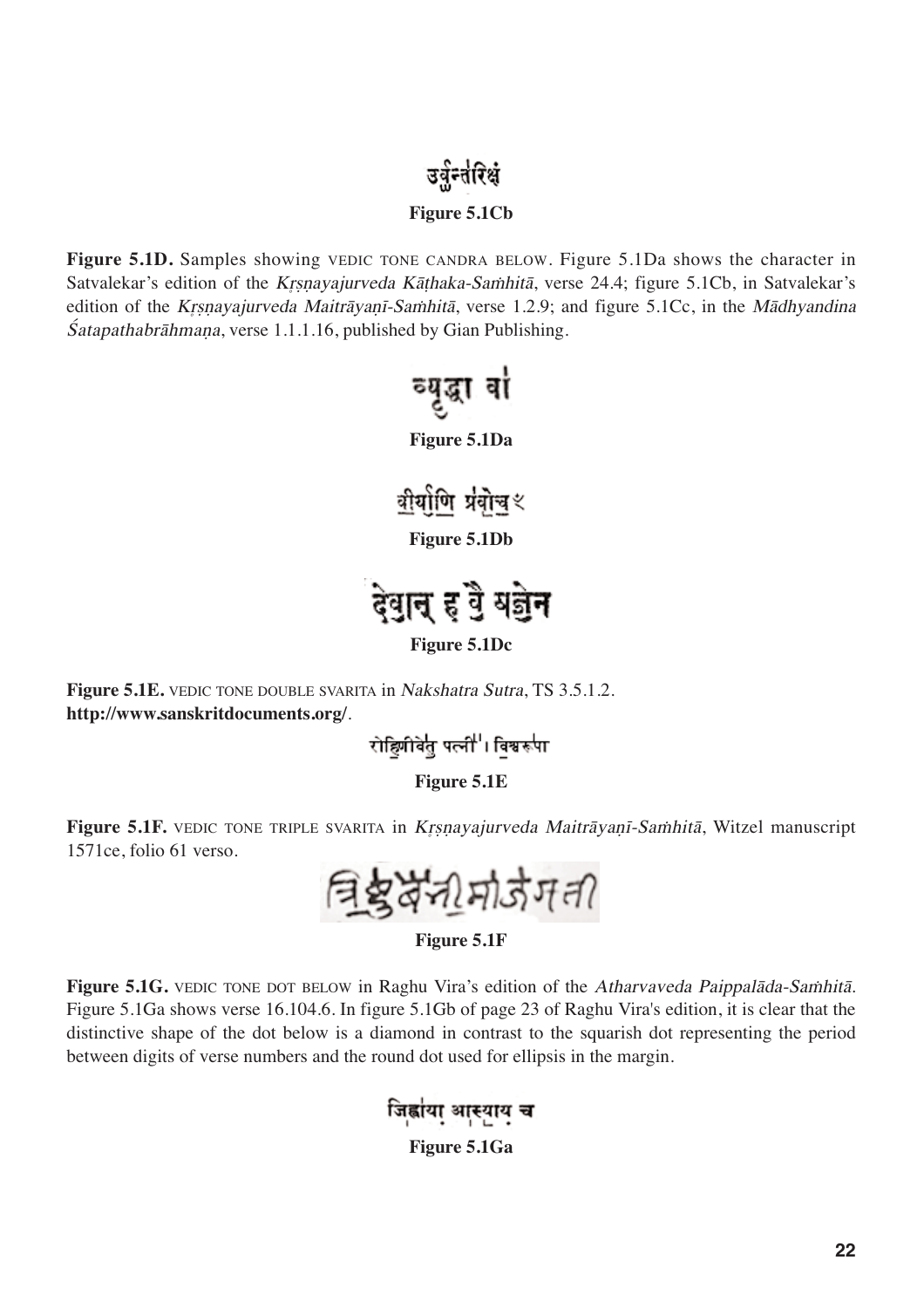|                   | १,१०७                                                                                                              |                                                   |
|-------------------|--------------------------------------------------------------------------------------------------------------------|---------------------------------------------------|
| 5.355.05          | वातस्य नु महिमा[न] रंथस्य भक्षयन्त् एति स्तनयन्न् अस्य घोषः ।                                                      | … भजंयन्त् ००० में थे। ∶                          |
|                   | दिवस्पूर यात्य अरुणानि कृण्वन्त अंधो एति पृथिव्या रेणुम् अस्यन् ॥१॥                                                | दिवस्पूर्व्येन्यरुणानि = = एमि = = अस्वन्         |
| ■ 2               | सं प्रेरते अंतु वातस्य विष्ठां पेनं गच्छन्ति स्नुमना इव योगः ।                                                     | . * अंतु वातस्य > नैनं = सुंगनेव योग              |
|                   | ताभिर विद्वान लर्रथं देव ईयते पतिर विश्वस्य भुयनस्य गोपाः ॥२॥                                                      | ताभिविद्यान्                                      |
| W Y               | आत्मा वै देवानां भुवनस्य गोपा यथावज्ञं चरति देव एकः ।<br>त्रोप इद् अस्य धुयते न रूपं तस्मै वाताय इविषा विश्रेम ॥३॥ | $* * * * \exists 14$<br>पोपैदस्य ७ ० ० नस्मै …ैगा |
| िक् ३ गो ना १.२.८ | अन्तरिक्षे पर्थिमिर ईयमानो न नि विशति कतमच् चनाइः ।                                                                | … में ठ वतमंश् ड                                  |
|                   | अपौ योनिः प्रथमजां ऋतस्य क स्विज् ज्ञातंश कुंत आं वभूव ॥४॥                                                         | … ডিবু ∉ বুস ≠ ≠                                  |
|                   | अन्तरिक्षे पतयन्तं वात त्वाम् आशुम् आशुभिः ।                                                                       | …"मि                                              |

**Figure 5.1Gb**

**Figure 5.1H.** VEDIC TONE KATHAKA ANUDATTA BELOW in Raghu Vira's edition of the Atharvaveda Paippalāda-Samhitā, verse 2.18.1.



**Figure 5.1I.** VEDIC TONE YAJURVEDIC KATHAKA INDEPENDENT SVARITA SCHROEDER in Raghu Vira's edition of the Atharvaveda Paippalāda-Samhitā, verse 2.18.1.



#### **Figure 5.1I**

#### **5.2** *Śatapathabrāhma*ı*a***.**

Figure 5.2A. Samples showing VEDIC TONE THREE DOTS BELOW in Weber's edition of the *Satapatha*brāhmana. Figure 5.2Aa is taken from ŚBr 9.2.3.26. Figure 5.2Ab shows the three dots doubled and stacked in ŚBr 4.2.1.13.



**Figure 5.2Aa**

यडुक्य्यः । सोऽस्यैष

**Figure 5.2Ab**

Figure 5.2B. VEDIC TONE TWO DOTS BELOW in the Vedic Yantrālaya edition of the Satapathabrāhmana as shown by Yudhisthira Mīmāmsaka 1964.



#### **6. Combining diacritic for the Atharvavedic tradition.**

**Figure 6.** Samples showing VEDIC TONE ATHARVAVEDIC INDEPENDENT SVARITA. Figure 6Aa is taken from Whitney's edition of the Atharvaveda  $\hat{S}a$ unakīya-Samhitā, verse 1.1.1; figures 6Ab and 6Ac, from other editions.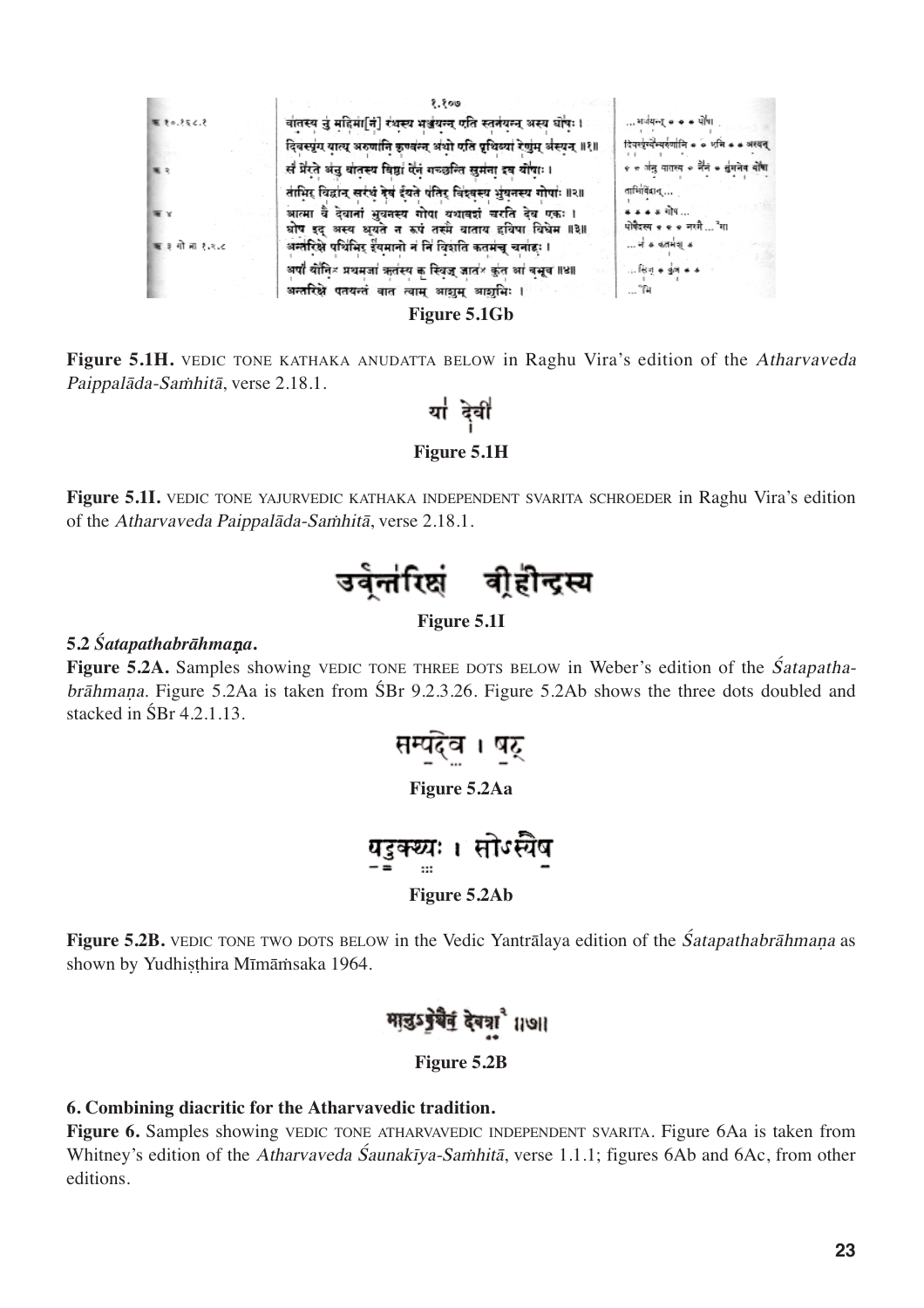

यातथ

**Figure 6b**

### सोविर्धत स महानंभवत् स महादेवो∫भवत् ॥४॥

**Figure 6c**

#### **7. Combining diacritics for visarga.**

**Figure 7A.** Samples showing VEDIC TONE SVARITA VISARGA. Figures 7Aa and 7Ab show the character in verses 4.25 and 1.31 in Daulata Rāma Gauda's edition of  $\hat{S}$ uklayajurveda Mādhyandina-Samhitā, as published by Gupta. Figure 7Ac shows the character in red, in accordance with the custom of marking all accents in red, in Poleman manuscript 93 / Houghton MS Indic 371, Rudrajāpya, folio 3 verso.



**Figure 7B.** Samples showing VEDIC TONE UDATTA VISARGA. Figure 7Ba shows the character in verse 1.21 in Daulata Rāma Gauḍa's edition of Suklayajurveda Mādhyandina-Samhitā, as published by Gupta. Figure 7Bb shows the character in red, in accordance with the custom of marking all accents in red, in Poleman manuscript 93 / Houghton MS Indic 371, Rudrajāpya, folio 4 verso.



**Figure 7Ba**



**Figure 7Bb**

Figure 7C. Samples showing VEDIC TONE ANUDATTA VISARGA. Figure 7Ca shows the character in verse 1.21 in Daulata Rāma Gauda's edition of Suklayajurveda Mādhyandina-Samhitā, as published by Gupta.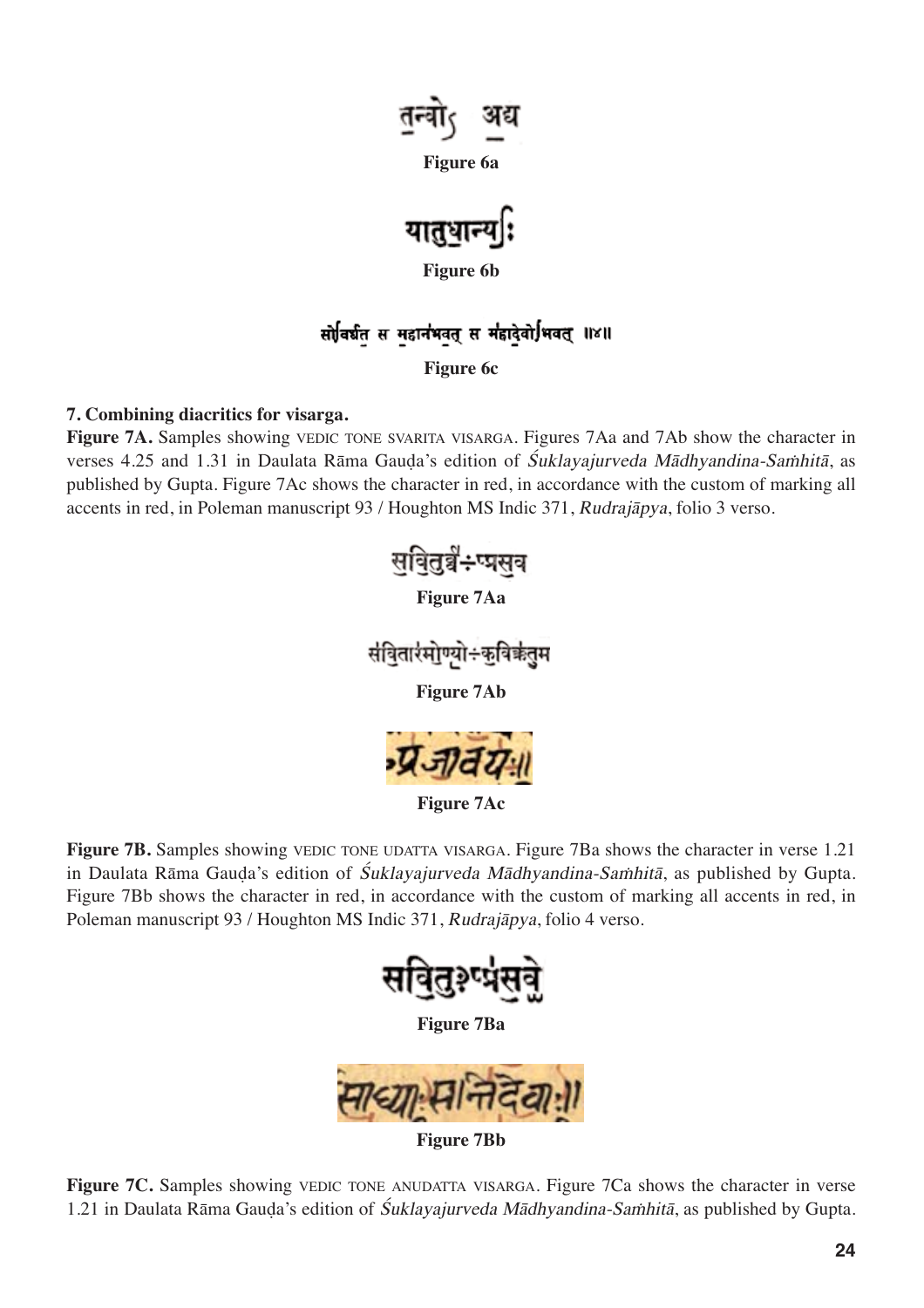Figure 7Cb shows the character in red, in accordance with the custom of marking all accents in red, in Poleman manuscript 93 / Houghton MS Indic 371, Rudrajāpya, folio 4 verso.



**Figure 7Ca**



**Figure 7Cb**

Figure 7D. TELUGU SIGN ARDHAVISARGA in Gomatham's Telugu edition of the Taittiriya-Samhita, verse TS 1.1.24.



**Figure 7D**

**8. Nasals.**

Figure 8A. DEVANAGARI SIGN INVERTED CANDRABINDU in Krsnayajurveda Kāthaka-Samhitā 9.7 in Schröder's edition.



**Figure 8A**

Figure 8B. DEVANAGARI SIGN SPACING CANDRABINDU in Rāmamūrtistauti's edition of Sāmaveda, *Kouthama s´*‡*kh*‡, Uha Uhya Gana, Vol. I. **http://www.vedamu.org/**.



**Figure 8B**

**Figure 8C.** DEVANAGARI SIGN CANDRABINDU VIRAMA in *Taittiriva-Samhitā* 5.6.1.2 in Shastri's edition.



**Figure 8C**

**Figure 8D.** Samples showing DEVANAGARI SIGN DOUBLE CANDRABINDU VIRAMA. Figure 8Da and 8Db show it in Taittiriya-Samhitā 5.6.6.26 and 5.7.11.42 in Shastri's edition. 8Dc shows it in Taittiriya Brāhmana 1.1.3.20 in Shastri's edition.



**Figure 8Da**

भूयोस्यान्नई स्यादित्य

**Figure 8Db**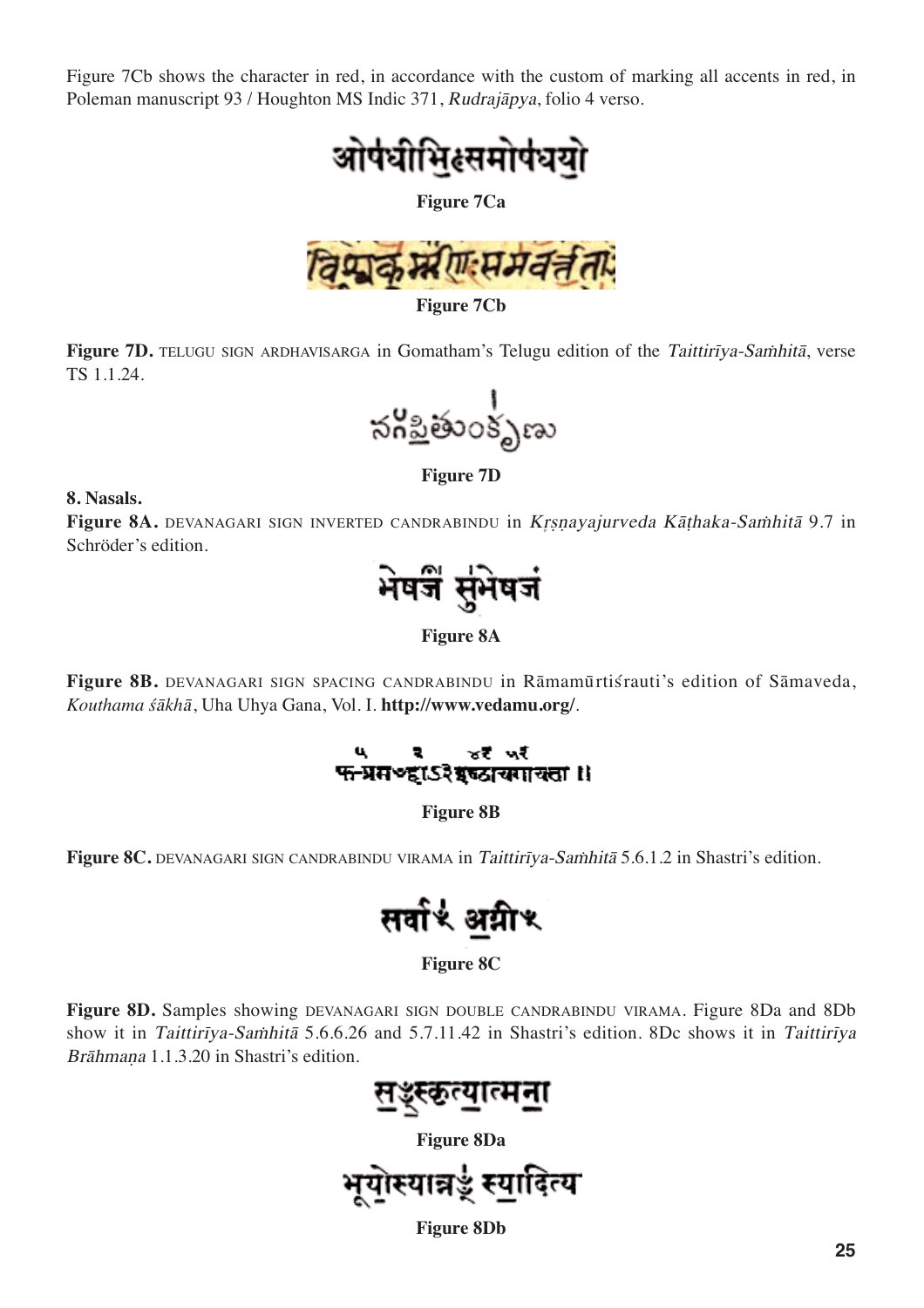

#### **Figure 8Dc**

**Figure 8E.** DEVANAGARI SIGN CANDRABINDU TWO in Houghton Ms. Indic 62, folio 4 recto.



**Figure 8Ea**



**Figure 8Eb**

**Figure 8F.** Samples showing DEVANAGARI SIGN CANDRABINDU THREE. Figure 8Fa shows the character in Rgveda-Samhitā 10.146.1 in Satvalekar's edition. Figure 8Fb shows it in Poleman manuscript 163 / UP 2021, Aitareya Aranyaka, Pañcāranyaka.



**Figure 8Fa**



**Figure 8Fb**



**Figure 8Fc**

**Figure 8G.** DEVANAGARI SIGN CANDRABINDU AVAGRAHA in Poleman manuscript 100 / Houghton MS Indic 133, Satarudriya, folio 9 verso.



Figure 8H. Samples showing VEDIC SIGN ANTARGOMUKHA. Figure 8Ha shows it in Suklayajurveda Mādhyandina-Samhitā 1.21 in Daulata Rāma Gauda's edition published by Gupta. Figure 8Hb shows it in the same passage of the same text published by Caukhamba.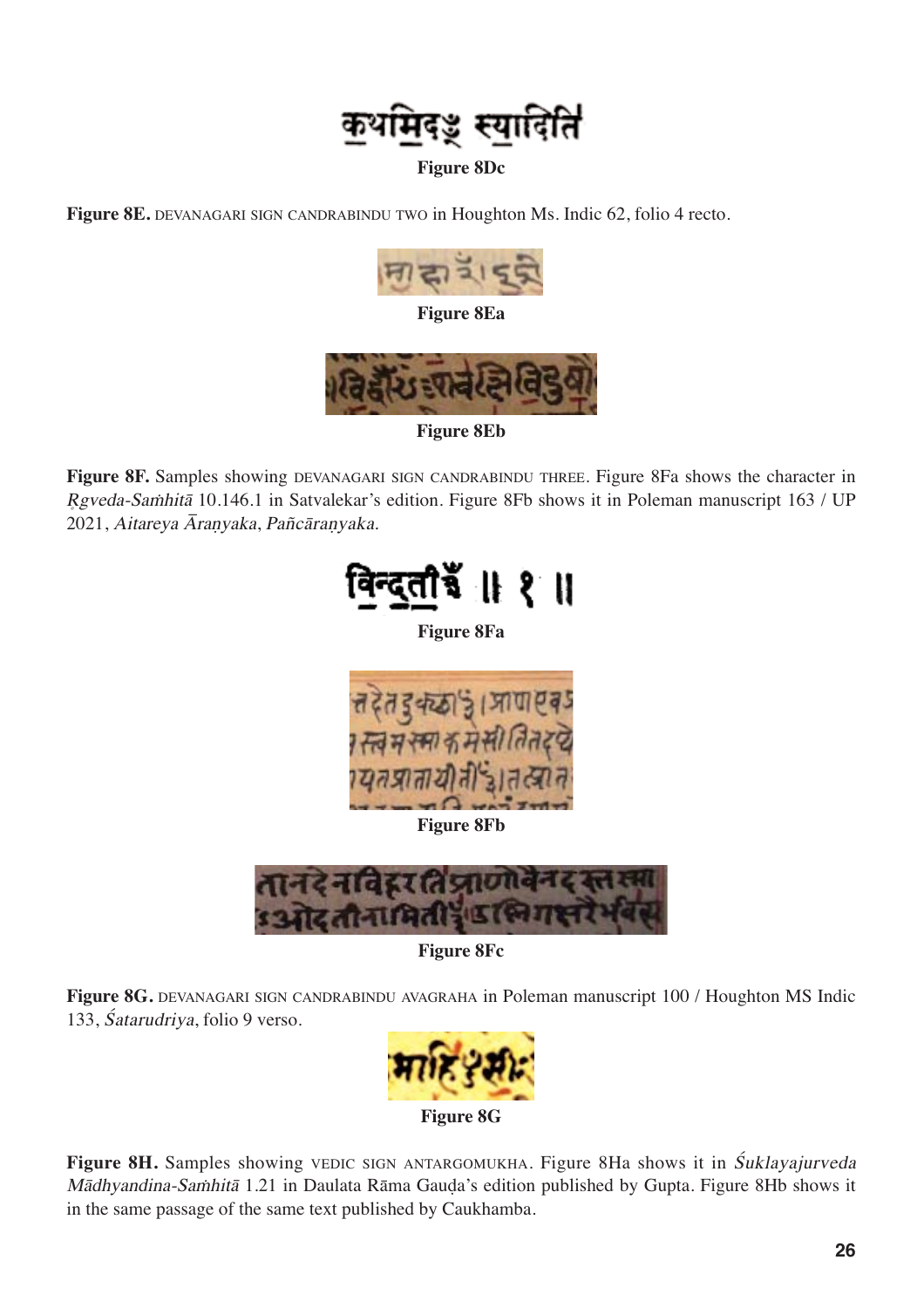ज्जैर्गतीभि€ष्टच्च्यन्तांैसम्मर्धमतीर्म्मा

**Figure 8Ha**

।ज्जिंगतीभिढंपूच्च्यन्ता**ंसम्मधुमतीम्मे** 

#### **Figure 8Hb**

**Figure 8I.** Figures 8Ia and 8Ib show VEDIC SIGN BAHIRGOMUKHA in Poleman manuscript 3474 / UP 2032, Rudraprārambha, folio 2 verso.



**Figure 8J.** Samples showing VEDIC SIGN SAJIHVA BAHIRGOMUKHA. Figures 8Ja shows the character without bindu in the Acyutagranthamālā edition of the  $\hat{S}uklayajurve da Mādhyandina \hat{S}atapatha$ brāhmana 1.1.1.3. Figure 8Jb shows it with bindu in  $\hat{S}atapathabr\bar{a}hmana$  1.1.2.4 in the same edition. Figure 8Jc shows it with candrabindu in Gian Publishing edition of the Suklayajurveda Mādhyandina Śatapathabrāhmana, page 83.



**Figure 8Ja**



**Figure 8Jb**

**Figure 8Jc**

**Figure 8K.** Sample showing VEDIC SIGN LONG ANUSVARA. Figure 8Ka shows the character in  $\hat{S}$ uklayajurveda Mādhyandina-Samhitā 5.43 in Daulata Rāma Gauda's edition as published by Gupta, and figure 8Kb shows it in  $\hat{S}uklayajurve da \hat{M}adhyandina-Samhita 4.1$  in Daulata Rāma Gauda's edition as published by Caukhamba. The latter also shows VEDIC TONE VISARGA UDATTA and VEDIC TONE VISARGA ANUDATTA combined on a visarga in final position. Figure 8Kc shows a typeface imitation of the character using the Devanāgarī digit  $\langle \xi \rangle$  with a bindu in Suklayajurveda Mādhyandina Satapathabrāhmana 1.1.3.11 in Gian Publishing's edition. Figures 8Kd and 8Ke show the same in  $\hat{S}uklayajurveda$ Mādhyandina Śatapathabrāhmana 1.2.1.18 and 1.4.1.39, in the Acyutagranthamālā edition.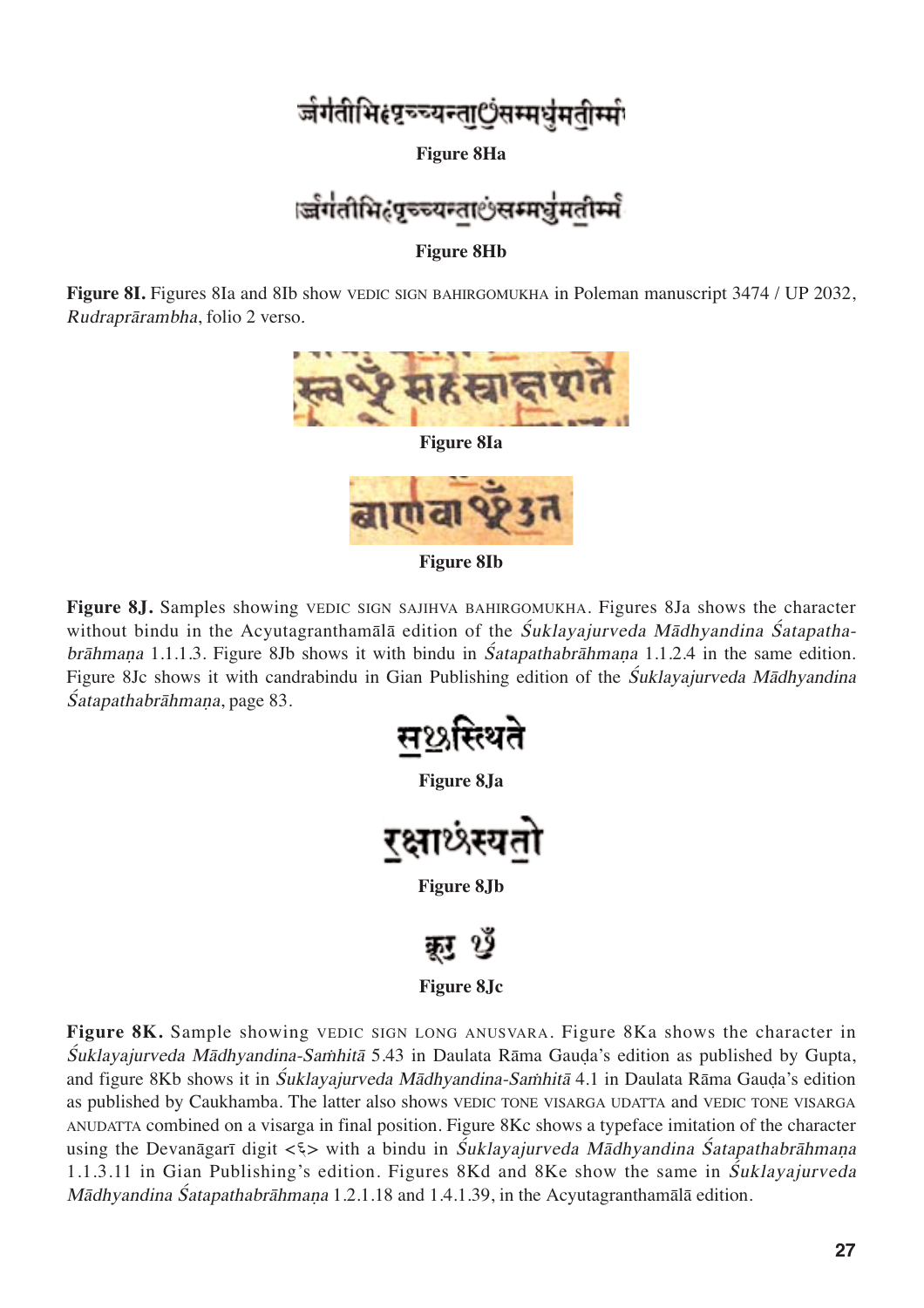

**Figure 8Ka**

# स्वधितेमैन॑१हि**१सी**§

#### **Figure 8Kb**



**Figure 8Kc**



**Figure 8Kd**



**Figure 8Ke**

#### **9. Additions for Devanagari.**

**Figure 9A.** Samples showing the *prsthamatra* system of writing the vowels *e*, *o*, *ai*, and *au* in Witzel manuscript 1250 CE of the Vājasaneyī-Samhitā. Figure 9Aa illustrates the vowels *o* and *e* respectively in the sequence *sodastine* equivalent to Devanāgarī षोडशिने. Figures 9Ab and 9Ac illustrate the vowel *ai* in the sequences *upaimi*, equivalent to Devanāgarī उपैिम, and *tasmai*, equivalent to Devanāgarī तÈमै. Figure 9Ad illustrates the vowel *au* in the sequence *mahīdyauh*, equivalent to Devanāgarī महीद्यौः.



**Figure 9Aa**





**Figure 9Ac**



Figure 9B. DEVANAGARI VOWEL SIGN CANDRA LONG E in Kanga's edition of the Avesta, yazna 41.4

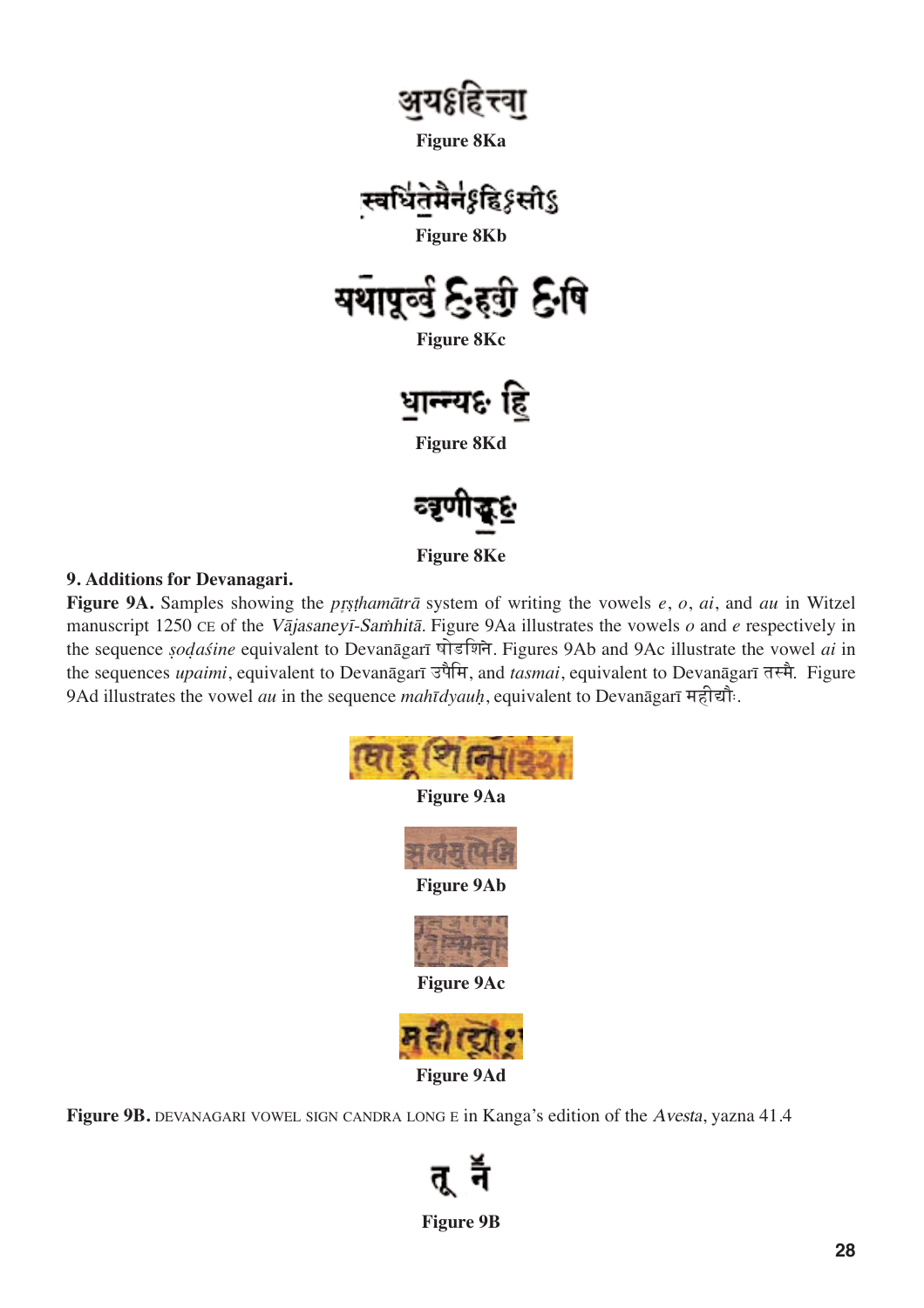**Figure 9C.** DEVANAGARI SIGN PUSHPIKA in Poleman manuscript 4554 / Houghton MSIndic 133, Devīrahasya, folio 7 recto.



**Figure 9D.** Samples showing DEVANAGARI SIGN DIVIDER. in Poleman manuscript 4 / Houghton MSIndic 636, Reveda-Samhita<sup>n</sup>, folio 5 verso indicates that the characters in the top margin are to be inserted at the insertion point.



Figure 9E. DEVANAGARI LETTER ZHA in Kanga's edition of the *Avesta*, yazna 41.3



**Figure 9E**

Figure 9F. DEVANAGARI LETTER HEAVY YA in the Acyutagranthamālā edition of the Suklayajurveda Mādhyandina Śatapathabrāhmaṇa, verse 1.1.3.4.



**Figure 9F**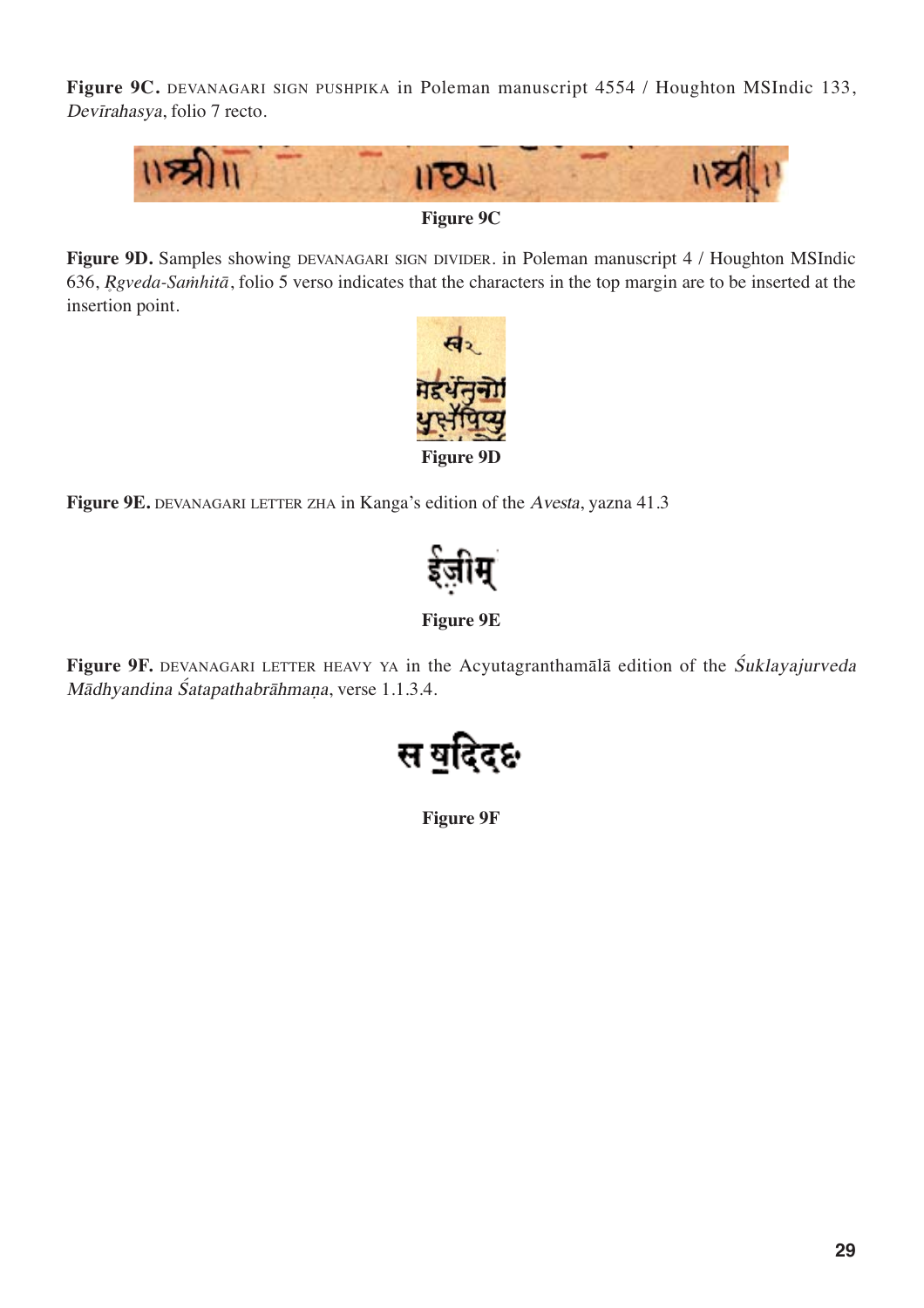|                     | 090                        | 091            | 092                     | 093                       | 094                   | 095                                | 096                      | 097                     |
|---------------------|----------------------------|----------------|-------------------------|---------------------------|-----------------------|------------------------------------|--------------------------|-------------------------|
| $\mathsf{O}\xspace$ | ऀ                          | ऐ              | ठ                       | र                         | ी                     | $3\zeta$                           | ऋ                        | $\mathsf{o}$            |
| $\mathbf{1}$        | $\sum_{i=1}^{n}$           | ऑ              | ड                       | र्                        | $\mathcal{S}$         | $\frac{1}{\mathbb{O}}$             | ॡ                        |                         |
| $\mathbf{2}$        |                            | ओ              | $\mathbf{P}$            | <u>ल</u>                  | $\sum_{i=1}^{n}$      | $\mathbin{\underline{\mathbb{C}}}$ | ૢ                        | ॲ                       |
| 3                   | $\mathcal{O}(\frac{1}{2})$ | ओ              | ण                       | $\overline{\infty}$       | $\hat{\mathbf{c}}$    |                                    | ૣ                        | <u>છે</u>               |
| $\overline{4}$      | ऄ                          | औ              | त                       | $\overline{\mathfrak{D}}$ | $\mathfrak{a}$        |                                    | I                        | ं                       |
| $\mathbf 5$         | अ                          | क              | थ                       | व                         | $\sum_{i=1}^{n}$      | $\sum_{i=1}^{n}$                   | $\mathbf l$              |                         |
| $\,6\,$             | आ                          | ख              | द                       | श                         | $\sum_{i=1}^n$        |                                    | $\mathbf O$              |                         |
| $\overline{7}$      | इ                          | ग              | ध                       | ष                         | $\sum_{i=1}^{\infty}$ |                                    | $\overline{\mathcal{S}}$ |                         |
| $\,8\,$             | ई                          | घ              | न                       | स                         | $\frac{1}{2}$         | क़                                 | $\mathcal{S}$            |                         |
| $\boldsymbol{9}$    | $\overline{\mathcal{Z}}$   | ङ              | ऩ                       | ह                         | ॉ                     | ख                                  | $\mathcal{F}$            | ज़                      |
| A                   | ऊ                          | च              | प                       |                           | ॊ                     | ग़                                 | $\alpha$                 | य                       |
| B                   | ऋ                          | छ              | $\overline{\mathbf{F}}$ |                           | ो                     | ज़                                 | પ્                       | $\mathbf{I}$            |
| $\mathsf{C}$        | $\overline{\mathfrak{S}}$  | ज              | ब                       | $\overline{\mathbb{Q}}$   | ौ                     | ड़                                 | $\mathcal{E}$            | $\overline{\mathbf{z}}$ |
| $\mathsf D$         | एँ                         | झ              | भ                       | $\mathcal{L}$             |                       | $\ddot{\Theta}$                    | $\overline{9}$           | $\mathsf{P}$            |
| E                   | ऎ                          | ञ              | म                       | ा                         |                       | $\overline{\mathbf{F}}$            | $\overline{\mathcal{C}}$ | $\overline{S}$          |
| $\mathsf F$         | ए                          | $\overline{S}$ | य                       | ि                         |                       | य                                  | $\mathcal{S}$            | $\overline{\mathbf{d}}$ |

#### **Row 09: DEVANAGARI**

**G = 00**  $P = 00$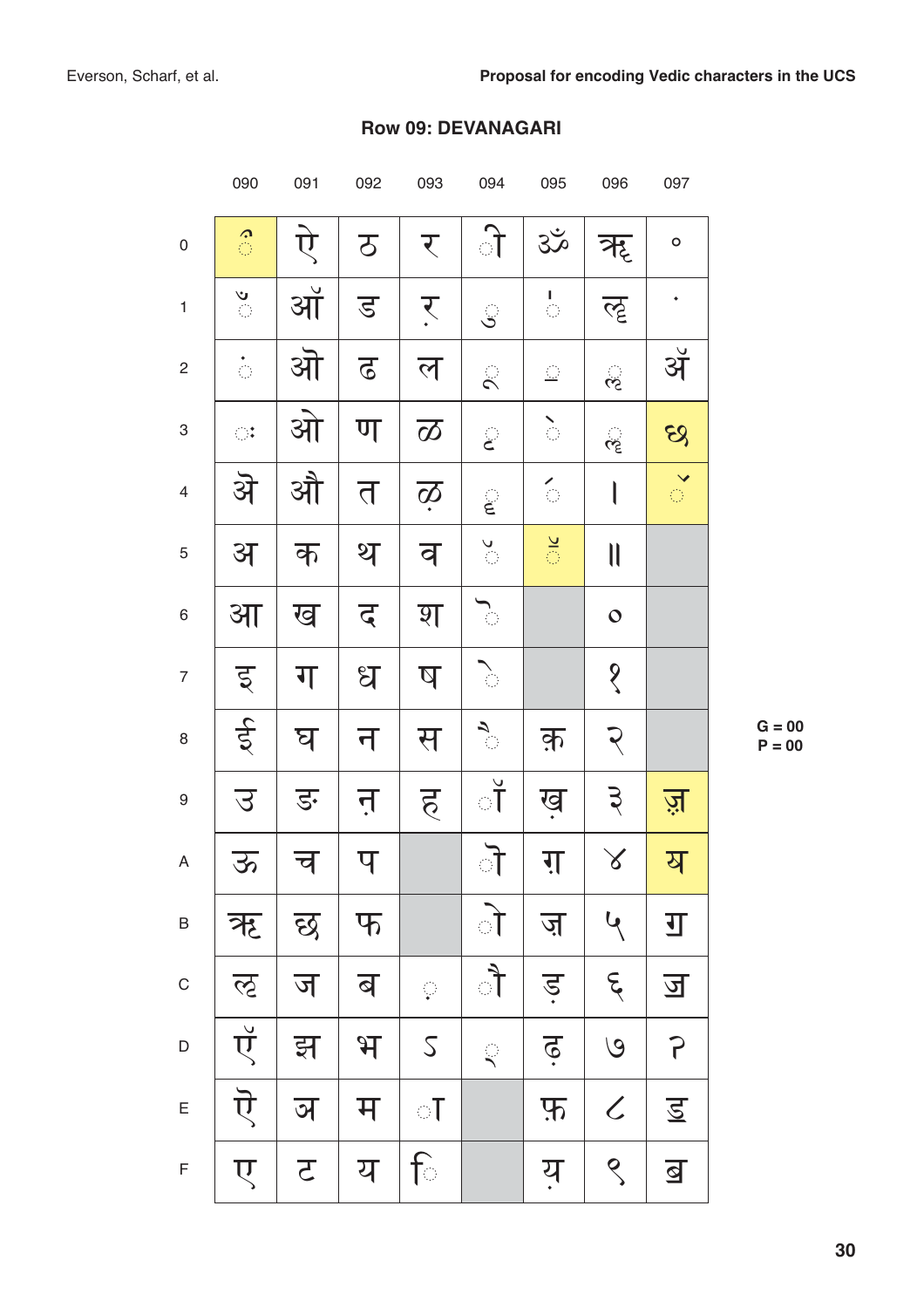#### **Row 09: DEVANAGARI**

| hex                                                                                                                                                                                                                                                                                                                                                                                                                                                                                                                                                                       | Name                                                                                                                                                                                                                                                                                                                                                                                                                                                                                                                                                                                                                                                                                                                                                                                                                                                                                                                                                                                                                                                                                                                                                                                                                                                                                                                                                                                                                                                                                                                                                                                                                                                                                                                                                                                                                                                                                                                                                                                                                                                                                                                                                                                                                                                                                                                                                                                                                                                                                                                                | hex                                                                                                                                                                                                                                    | Name                                                                                                                                                                                                                                                                                                                                                                                                                                                                                                                                                                                                                                                                                                                                                                                                                                                                                                                                                                                                                                                                                                                                                   |
|---------------------------------------------------------------------------------------------------------------------------------------------------------------------------------------------------------------------------------------------------------------------------------------------------------------------------------------------------------------------------------------------------------------------------------------------------------------------------------------------------------------------------------------------------------------------------|-------------------------------------------------------------------------------------------------------------------------------------------------------------------------------------------------------------------------------------------------------------------------------------------------------------------------------------------------------------------------------------------------------------------------------------------------------------------------------------------------------------------------------------------------------------------------------------------------------------------------------------------------------------------------------------------------------------------------------------------------------------------------------------------------------------------------------------------------------------------------------------------------------------------------------------------------------------------------------------------------------------------------------------------------------------------------------------------------------------------------------------------------------------------------------------------------------------------------------------------------------------------------------------------------------------------------------------------------------------------------------------------------------------------------------------------------------------------------------------------------------------------------------------------------------------------------------------------------------------------------------------------------------------------------------------------------------------------------------------------------------------------------------------------------------------------------------------------------------------------------------------------------------------------------------------------------------------------------------------------------------------------------------------------------------------------------------------------------------------------------------------------------------------------------------------------------------------------------------------------------------------------------------------------------------------------------------------------------------------------------------------------------------------------------------------------------------------------------------------------------------------------------------------|----------------------------------------------------------------------------------------------------------------------------------------------------------------------------------------------------------------------------------------|--------------------------------------------------------------------------------------------------------------------------------------------------------------------------------------------------------------------------------------------------------------------------------------------------------------------------------------------------------------------------------------------------------------------------------------------------------------------------------------------------------------------------------------------------------------------------------------------------------------------------------------------------------------------------------------------------------------------------------------------------------------------------------------------------------------------------------------------------------------------------------------------------------------------------------------------------------------------------------------------------------------------------------------------------------------------------------------------------------------------------------------------------------|
| 00<br>01<br>02<br>03<br>04<br>05<br>06<br>07<br>08<br>09<br>0A<br>0B<br>0C<br>0D<br>0E<br>0F<br>10<br>11<br>12<br>13<br>14<br>15<br>16<br>17<br>18<br>19<br>1A<br>1B<br>1C<br>1D<br>1E<br>1F<br>20<br>21<br>22<br>23<br>$\overline{24}$<br>25<br>26<br>27<br>28<br>29<br>2A<br>${}^{2B}_{2C}$<br>2D<br>2E<br>2F<br>30<br>31<br>32<br>$33\,$<br>34<br>35<br>36<br>37<br>38<br>39<br>ЗA<br>3B<br>3C<br>3D<br>3E<br>3F<br>40<br>41<br>42<br>43<br>44<br>45<br>46<br>47<br>48<br>49<br>4A<br>4B<br>4C<br>4D<br>4E<br>4F<br>50<br>51<br>52<br>53<br>54<br>55<br>56<br>57<br>58 | DEVANAGARI SIGN INVERTED CANDRABINDU<br>DEVANAGARI SIGN CANDRABINDU<br>DEVANAGARI SIGN ANUSVARA<br>DEVANAGARI SIGN VISARGA<br>DEVANAGARI LETTER SHORT A<br>DEVANAGARI LETTER A<br>DEVANAGARI LETTER AA<br>DEVANAGARI LETTER I<br>DEVANAGARI LETTER II<br>DEVANAGARI LETTER U<br>DEVANAGARI LETTER UU<br>DEVANAGARI LETTER VOCALIC R<br>DEVANAGARI LETTER VOCALIC L<br>DEVANAGARI LETTER CANDRA E<br>DEVANAGARI LETTER SHORT E<br>DEVANAGARI LETTER E<br>DEVANAGARI LETTER AI<br>DEVANAGARI LETTER CANDRA O<br>DEVANAGARI LETTER SHORT O<br>DEVANAGARI LETTER O<br>DEVANAGARI LETTER AU<br>DEVANAGARI LETTER KA<br>DEVANAGARI LETTER KHA<br>DEVANAGARI LETTER GA<br>DEVANAGARI LETTER GHA<br>DEVANAGARI LETTER NGA<br>DEVANAGARI LETTER CA<br>DEVANAGARI LETTER CHA<br>DEVANAGARI LETTER JA<br>DEVANAGARI LETTER JHA<br>DEVANAGARI LETTER NYA<br>DEVANAGARI LETTER TTA<br>DEVANAGARI LETTER TTHA<br>DEVANAGARI LETTER DDA<br>DEVANAGARI LETTER DDHA<br>DEVANAGARI LETTER NNA<br>DEVANAGARI LETTER TA<br>DEVANAGARI LETTER THA<br>DEVANAGARI LETTER DA<br>DEVANAGARI LETTER DHA<br>DEVANAGARI LETTER NA<br>DEVANAGARI LETTER NNNA<br>DEVANAGARI LETTER PA<br>DEVANAGARI LETTER PHA<br>DEVANAGARI LETTER BA<br>DEVANAGARI LETTER BHA<br>DEVANAGARI LETTER MA<br>DEVANAGARI LETTER YA<br>DEVANAGARI LETTER RA<br>DEVANAGARI LETTER RRA<br>DEVANAGARI LETTER LA<br>DEVANAGARI LETTER LLA<br>DEVANAGARI LETTER LLLA<br>DEVANAGARI LETTER VA<br>DEVANAGARI LETTER SHA<br>DEVANAGARI LETTER SSA<br>DEVANAGARI LETTER SA<br>DEVANAGARI LETTER HA<br>(This position shall not be used)<br>(This position shall not be used)<br>DEVANAGARI SIGN NUKTA<br>DEVANAGARI SIGN AVAGRAHA<br>DEVANAGARI VOWEL SIGN AA<br>DEVANAGARI VOWEL SIGN I<br>DEVANAGARI VOWEL SIGN II<br>DEVANAGARI VOWEL SIGN U<br>DEVANAGARI VOWEL SIGN UU<br>DEVANAGARI VOWEL SIGN VOCALIC R<br>DEVANAGARI VOWEL SIGN VOCALIC RR<br>DEVANAGARI VOWEL SIGN CANDRA E<br>DEVANAGARI VOWEL SIGN SHORT E<br>DEVANAGARI VOWEL SIGN E<br>DEVANAGARI VOWEL SIGN AI<br>DEVANAGARI VOWEL SIGN CANDRA O<br>DEVANAGARI VOWEL SIGN SHORT O<br>DEVANAGARI VOWEL SIGN O<br>DEVANAGARI VOWEL SIGN AU<br>DEVANAGARI SIGN VIRAMA<br>(This position shall not be used)<br>(This position shall not be used)<br>DEVANAGARI OM<br>DEVANAGARI STRESS SIGN UDATTA<br>DEVANAGARI STRESS SIGN ANUDATTA<br>DEVANAGARI GRAVE ACCENT<br>DEVANAGARI ACUTE ACCENT<br>DEVANAGARI VOWEL SIGN CANDRA LONG E<br>(This position shall not be used)<br>(This position shall not be used)<br>DEVANAGARI LETTER QA | 59<br>5A<br>5B<br>5C<br>5D<br>5E<br>5F<br>60<br>61<br>62<br>63<br>64<br>65<br>66<br>67<br>68<br>69<br>6A<br>6B<br>6C<br>6D<br>6E<br>6F<br>70<br>71<br>72<br>73<br>74<br>75<br>76<br>77<br>78<br>79<br>7A<br>7B<br>7C<br>7D<br>7E<br>7F | DEVANAGARI LETTER KHHA<br>DEVANAGARI LETTER GHHA<br>DEVANAGARI LETTER ZA<br>DEVANAGARI LETTER DDDHA<br>DEVANAGARI LETTER RHA<br>DEVANAGARI LETTER FA<br>DEVANAGARI LETTER YYA<br>DEVANAGARI LETTER VOCALIC RR<br>DEVANAGARI LETTER VOCALIC LL<br>DEVANAGARI VOWEL SIGN VOCALIC L<br>DEVANAGARI VOWEL SIGN VOCALIC LL<br>DEVANAGARI DANDA<br>DEVANAGARI DOUBLE DANDA<br>DEVANAGARI DIGIT ZERO<br>DEVANAGARI DIGIT ONE<br>DEVANAGARI DIGIT TWO<br>DEVANAGARI DIGIT THREE<br>DEVANAGARI DIGIT FOUR<br>DEVANAGARI DIGIT FIVE<br>DEVANAGARI DIGIT SIX<br>DEVANAGARI DIGIT SEVEN<br>DEVANAGARI DIGIT EIGHT<br>DEVANAGARI DIGIT NINE<br>DEVANAGARI ABBREVIATION SIGN<br>DEVANAGARI SIGN HIGH SPACING DOT<br>DEVANAGARI LETTER CANDRA A<br><u>DEVANAGARI SIGN PUSHPIKA</u><br>DEVANAGARI SIGN DIVIDER<br>(This position shall not be used)<br>(This position shall not be used)<br>(This position shall not be used)<br>(This position shall not be used)<br><b>DEVANAGARI LETTER ZHA</b><br>DEVANAGARI LETTER HEAVY YA<br>DEVANAGARI LETTER GGA<br>DEVANAGARI LETTER JJA<br>DEVANAGARI LETTER GLOTTAL STOP<br>DEVANAGARI LETTER DDDA<br>DEVANAGARI LETTER BBA |

**Group 00 Row 09** Report 20 Row 09 Row 20 Row 09 Row 09 Row 09 Row 09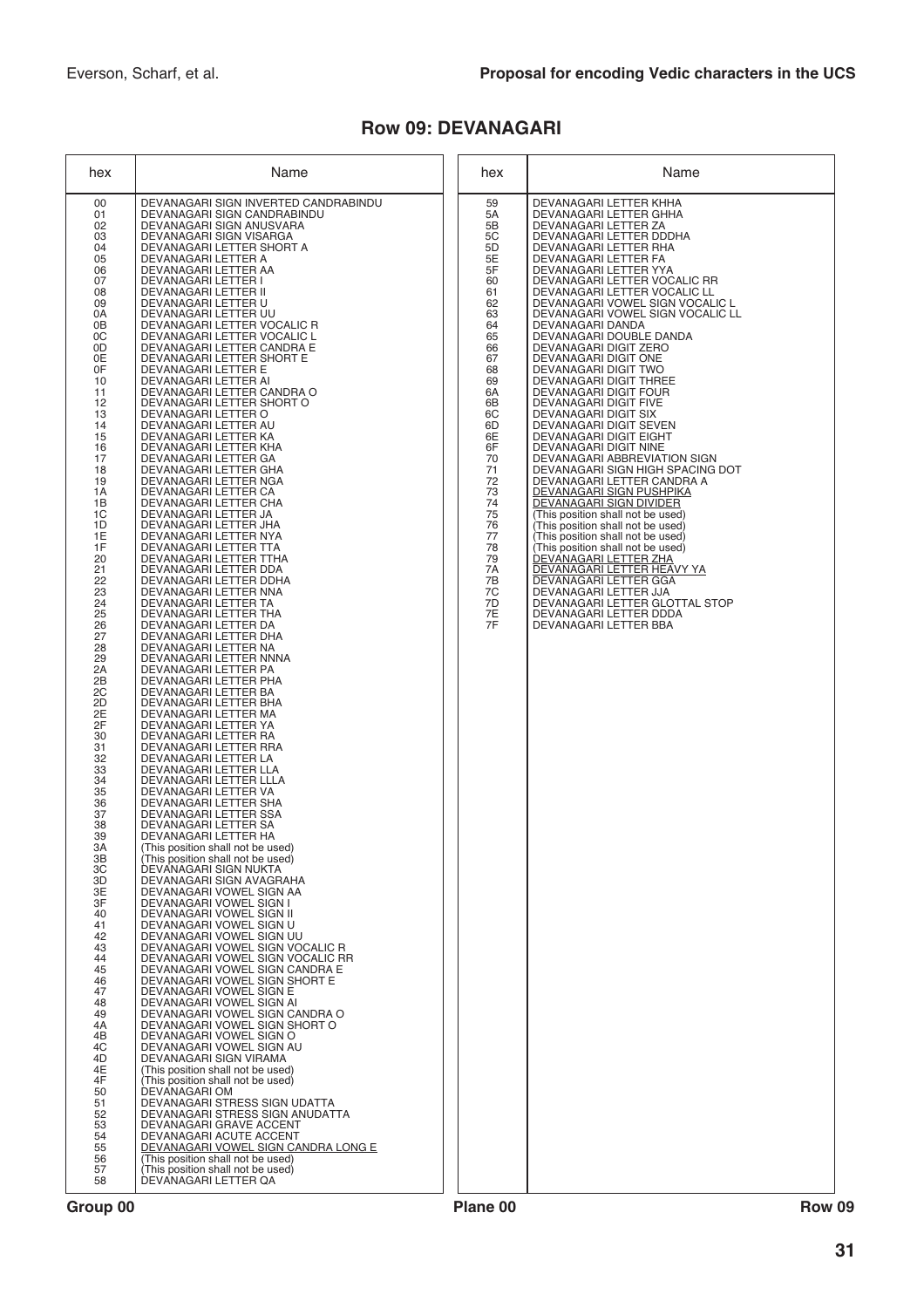#### **Row 1C: VEDIC EXTENSIONS**

 $\overline{a}$ 

|                     | 1CD                                                    | 1CE                        | 1CF | hex                                                                                                      | Name                                                                                                                                                                                                                                                        |
|---------------------|--------------------------------------------------------|----------------------------|-----|----------------------------------------------------------------------------------------------------------|-------------------------------------------------------------------------------------------------------------------------------------------------------------------------------------------------------------------------------------------------------------|
| $\mathsf{O}\xspace$ | $\overline{\prime}$                                    | $\bigcirc$                 |     | D <sub>0</sub><br>D <sub>1</sub><br>D <sub>2</sub><br>D <sub>3</sub><br>D <sub>4</sub><br>D <sub>5</sub> | <b>VEDIC SIGN NIHSHVASA</b><br><b>VEDIC TONE KARSHANA</b><br><b>VEDIC TONE SHARA</b><br>VEDIC TONE PRENKHA (vibrato)<br>VEDIC TONE DOUBLE SVARITA<br>VEDIC TONE TRIPLE SVARITA                                                                              |
| 1                   | ㅅ<br>e).                                               | $\mathbf{r}$<br>ै          |     | D <sub>6</sub><br>D7<br>D <sub>8</sub><br>D <sub>9</sub><br>DA                                           | VEDIC TONE YAJURVEDIC INDEPENDENT SVARITA<br>VEDIC TONE YAJURVEDIC AGGRAVATED INDEPENDENT SVARITA<br>VEDIC TONE YAJURVEDIC KATHAKA INDEPENDENT SVARITA<br>VEDIC TONE YAJURVEDIC KATHAKA INDEPENDENT SVARITA SCHROEDER<br>VEDIC TONE CANDRA BELOW            |
| $\overline{c}$      | 个<br>$\mathbb{R}^2$                                    |                            |     | DB<br>DC<br>DD<br>DE<br>DF<br>E <sub>0</sub>                                                             | VEDIC TONE ATHARVAVEDIC INDEPENDENT SVARITA<br>VEDIC TONE RIGVEDIC KASHMIRI INDEPENDENT SVARITA<br>VEDIC TONE THREE DOTS BELOW<br>VEDIC TONE TWO DOTS BELOW<br>VEDIC TONE DOT BELOW<br>VEDIC TONE KATHAKA ANUDATTA                                          |
| 3                   | $\mathcal{L}_{\mathcal{A}}$                            | $\mathbb{C}$               |     | E <sub>1</sub><br>E <sub>2</sub><br>E <sub>3</sub><br>E4<br>E <sub>5</sub><br>E <sub>6</sub>             | VEDIC SIGN VISARGA SVARITA<br>VEDIC SIGN VISARGA UDATTA<br>VEDIC SIGN VISARGA ANUDATTA<br>VEDIC SIGN ARDHAVISARGA<br>VEDIC SIGN ANTARGOMUKHA<br><b>VEDIC SIGN BAHIRGOMUKHA</b>                                                                              |
| 4                   | Ш<br>$\mathcal{O}_\mathcal{I}$                         | ႘                          |     | E7<br>E8<br>E9<br>EA<br>EB<br>EC                                                                         | VEDIC SIGN SAJIHVA BAHIRGOMUKHA<br><b>VEDIC SIGN LONG ANUSVARA</b><br>(This position shall not be used)<br>(This position shall not be used)<br>(This position shall not be used)<br>(This position shall not be used)<br>(This position shall not be used) |
| 5                   | Ш<br>$\langle \rangle$                                 | 69                         |     | ED <sub></sub><br>EE<br>EF<br>F <sub>0</sub><br>F1<br>F <sub>2</sub>                                     | (This position shall not be used)<br>(This position shall not be used)<br>(This position shall not be used)<br>(This position shall not be used)<br>(This position shall not be used)                                                                       |
| 6                   | $\mathcal{O}_{\mathcal{A}}$<br>ட                       | $\mathbf{8}$               |     | F <sub>3</sub><br>F <sub>4</sub><br>F <sub>5</sub><br>F <sub>6</sub><br>F7<br>F <sub>8</sub>             | (This position shall not be used)<br>(This position shall not be used)<br>(This position shall not be used)<br>(This position shall not be used)<br>(This position shall not be used)<br>(This position shall not be used)                                  |
| $\overline{7}$      | $\langle \cdot \rangle$<br>w                           | $\boldsymbol{\mathcal{S}}$ |     | F <sub>9</sub><br>FÄ<br>FB<br>FC<br>FD                                                                   | (This position shall not be used)<br>(This position shall not be used)<br>(This position shall not be used)<br>(This position shall not be used)<br>(This position shall not be used)<br>(This position shall not be used)                                  |
| 8                   | $\langle \rangle$<br>$\subset$                         | $\bm{\mathcal{E}}$         |     | FE<br>FF                                                                                                 | (This position shall not be used)                                                                                                                                                                                                                           |
| 9                   | $\mathcal{L}_{\mathcal{A}}$<br>$\leftarrow$            |                            |     |                                                                                                          |                                                                                                                                                                                                                                                             |
| $\mathsf A$         | Q                                                      |                            |     |                                                                                                          |                                                                                                                                                                                                                                                             |
| B                   | <u>ි S</u>                                             |                            |     |                                                                                                          |                                                                                                                                                                                                                                                             |
| $\mathsf C$         | $\tilde{\mathbf{C}}$                                   |                            |     |                                                                                                          |                                                                                                                                                                                                                                                             |
| D                   | $\mathcal{L}_{\mathcal{A}}$<br>$\bullet\bullet\bullet$ |                            |     |                                                                                                          |                                                                                                                                                                                                                                                             |
| Ε                   | $\mathcal{L}_{\mathcal{A}}$<br>$\bullet\,\bullet$      |                            |     |                                                                                                          |                                                                                                                                                                                                                                                             |
| F                   | $\mathbb{Z}^2$                                         |                            |     |                                                                                                          |                                                                                                                                                                                                                                                             |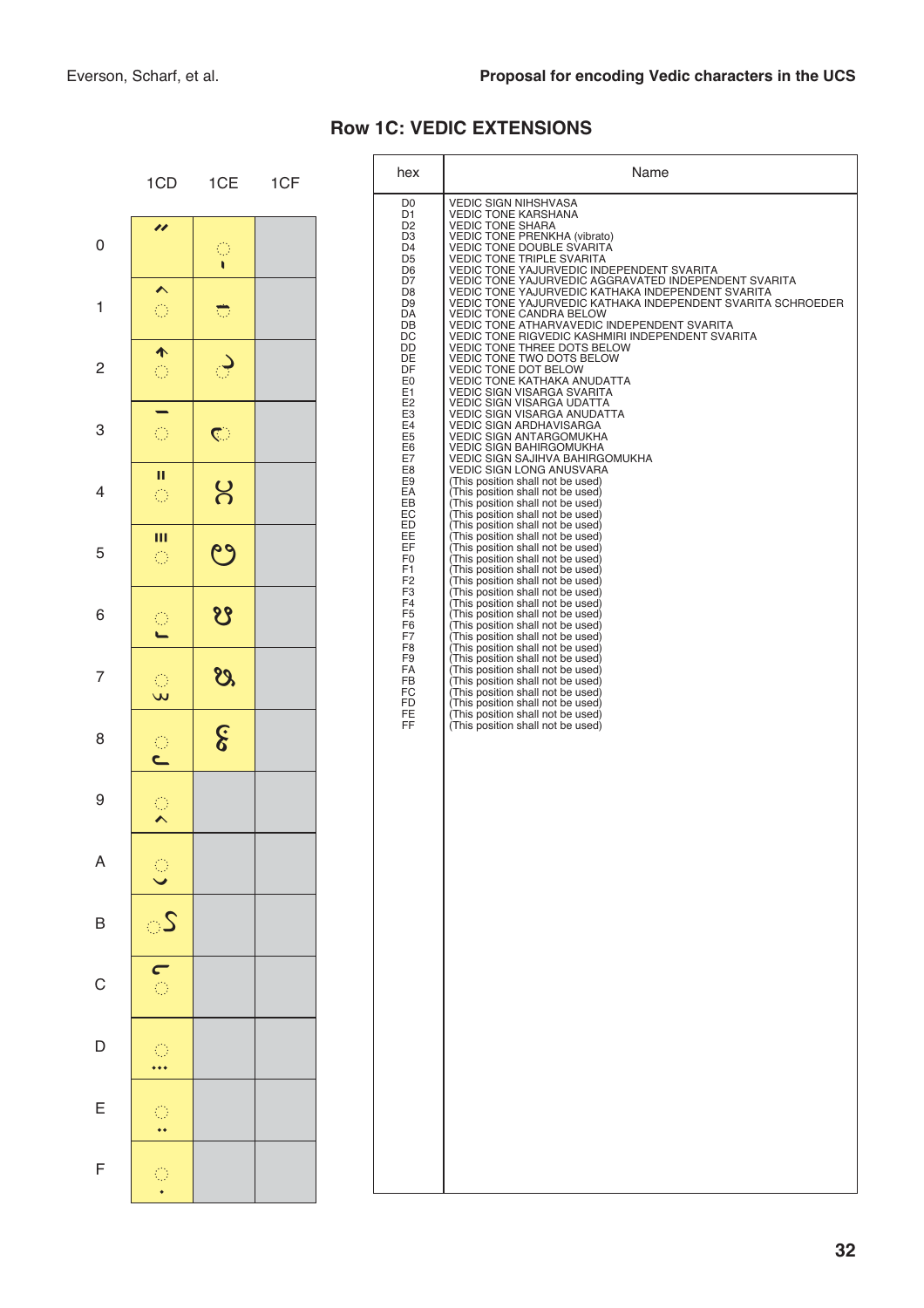|                | A8E                                                  | A8F                                                      |  |
|----------------|------------------------------------------------------|----------------------------------------------------------|--|
| $\mathbf 0$    | $\circ$<br>$\bigcirc$                                | वि<br>$\bigcirc$                                         |  |
| $\mathbf{1}$   | $\overline{\mathbf{S}}$<br>$\hat{\mathbb{Q}}$        | $\overline{S}$<br>$\langle \rangle$                      |  |
| $\overline{c}$ | र $\overline{\mathbf{z}}$<br>$\bigcirc$              | V                                                        |  |
| 3              | ३<br>$\bigcirc$                                      | $rac{1}{26}$                                             |  |
| $\overline{4}$ | $\checkmark$<br>$\frac{1}{2}$                        |                                                          |  |
| $\overline{5}$ | $\mathbf{b}$<br>$\bigcirc$                           |                                                          |  |
| 6              | $\frac{1}{2}$<br>$\bigcirc$                          | $\parallel$ 20 $\parallel$ 20 $\parallel$ 20 $\parallel$ |  |
| $\overline{7}$ | $\circ$<br>$\mathbb{Q}$                              | $\check{\mathsf{s}}$                                     |  |
| 8              | $\frac{1}{\sqrt{2}}$                                 |                                                          |  |
| 9              | $\overline{\mathcal{S}}$<br>$\hat{\mathbb{C}}$       |                                                          |  |
| $\overline{A}$ | अ<br>$\mathbb{C}$                                    |                                                          |  |
| B              | उ<br>$\bigcirc$                                      |                                                          |  |
| $\mathsf{C}$   | क<br>$\frac{1}{2}$                                   |                                                          |  |
| D              | न<br>$\mathbb{C}^2$                                  |                                                          |  |
| E              | प<br>$\mathbb{C}^{\mathbb{Z}}$                       |                                                          |  |
| F              | $\overline{\mathfrak{r}}$<br>$\overline{\mathbb{Q}}$ |                                                          |  |

|  | <b>Row A8: DEVANAGARI EXTENDED</b> |  |
|--|------------------------------------|--|
|--|------------------------------------|--|

| hex            | Name                                      |
|----------------|-------------------------------------------|
| E0             | COMBINING DEVANAGARI DIGIT ZERO           |
| E1             | COMBINING DEVANAGARI DIGIT ONE            |
| E <sub>2</sub> | COMBINING DEVANAGARI DIGIT TWO            |
| E3             | COMBINING DEVANAGARI DIGIT THREE          |
| E4             | COMBINING DEVANAGARI DIGIT FOUR           |
| E5             | COMBINING DEVANAGARI DIGIT FIVE           |
| E6             | COMBINING DEVANAGARI DIGIT SIX            |
| E7             | COMBINING DEVANAGARI DIGIT SEVEN          |
| E8             | COMBINING DEVANAGARI DIGIT EIGHT          |
| E9             | COMBINING DEVANAGARI DIGIT NINE           |
| EA             | COMBINING DEVANAGARI LETTER A             |
| EВ             | COMBINING DEVANAGARI LETTER U             |
| EС             | COMBINING DEVANAGARI LETTER KA            |
| ED             | COMBINING DEVANAGARI LETTER NA            |
| EE             | COMBINING DEVANAGARI LETTER PA            |
| EF             | COMBINING DEVANAGARI LETTER RA            |
| F0             | COMBINING DEVANAGARI LETTER VI            |
| F1             | COMBINING DEVANAGARI SIGN AVAGRAHA        |
| F <sub>2</sub> | DEVANAGARI SIGN SPACING CANDRABINDU       |
| F3             | DEVANAGARI SIGN CANDRABINDU VIRAMA        |
| F4             | DEVANAGARI SIGN DOUBLE CANDRABINDU VIRAMA |
| F <sub>5</sub> | DEVANAGARI SIGN CANDRABINDU TWO           |
| F <sub>6</sub> | DEVANAGARI SIGN CANDRABINDU THREE         |
| F7             | DEVANAGARI SIGN CANDRABINDU AVAGRAHA      |
| F8             | (This position shall not be used)         |
| F9             | (This position shall not be used)         |
| FA             | (This position shall not be used)         |
| FB             | (This position shall not be used)         |
| FC             | (This position shall not be used)         |
| FD             | (This position shall not be used)         |
| FE             | (This position shall not be used)         |
| FF             | (This position shall not be used)         |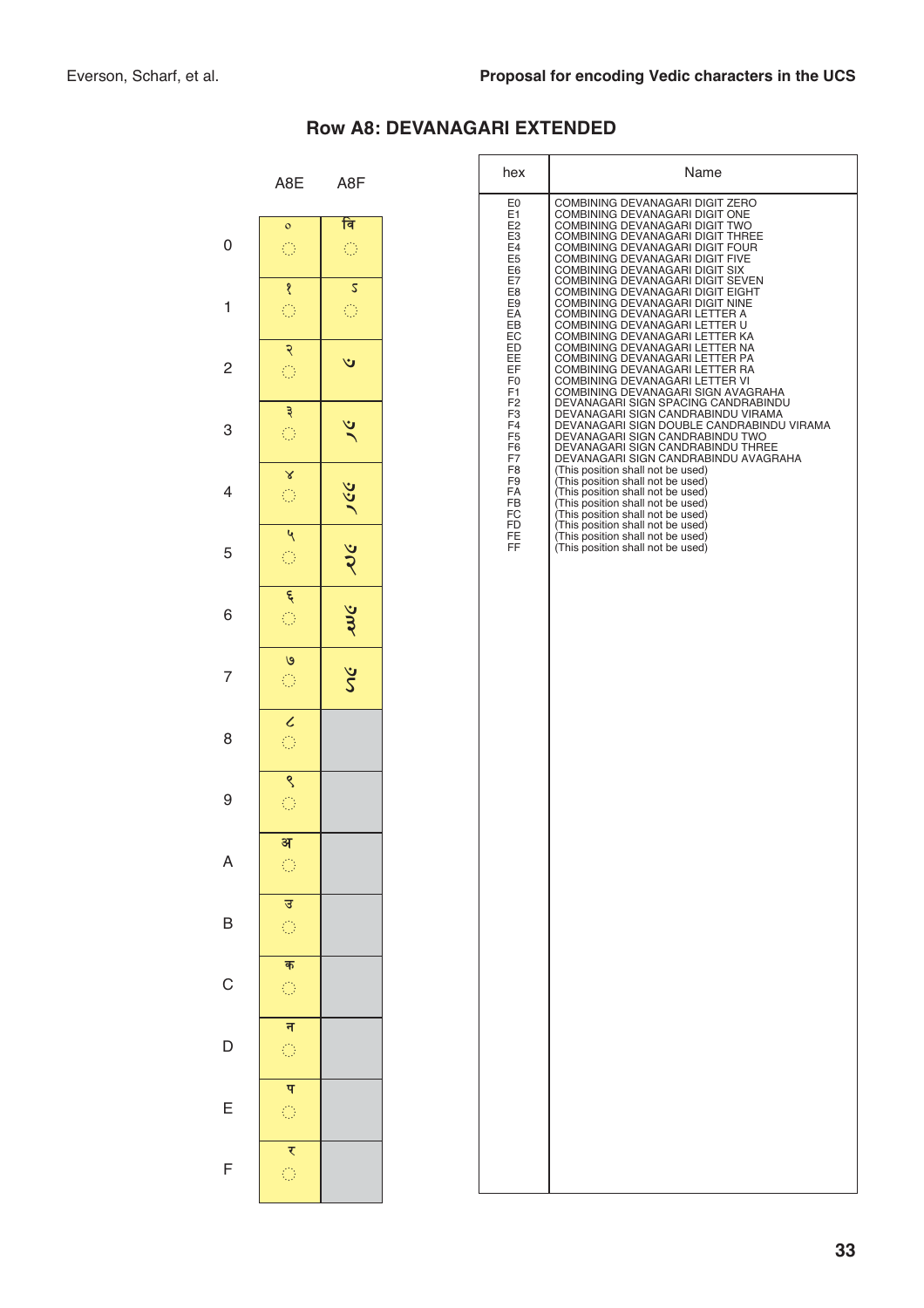#### **A. Administrative**

1. Title

**Proposal to encode characters for Vedic Sanskrit in the BMP of the UCS**

2. Requester's name

**Michael Everson and Peter Scharf (editors), Michel Angot, R. Chandrashekar, Malcolm Hyman, Susan Rosenfield, B. V. Venkatakrishna Sastry, Michael Witzel**

3. Requester type (Member body/Liaison/Individual contribution)

#### **Individual contribution.**

4. Submission date

#### **2007-10-18**

5. Requester's reference (if applicable)

6. Choose one of the following:

6a. This is a complete proposal

**Yes.**

6b. More information will be provided later **No.**

#### **B. Technical – General**

1. Choose one of the following:

1a. This proposal is for a new script (set of characters)

**Yes.**

1b. Proposed name of script

#### **Vedic Extensions, Devanagari Extended.**

1c. The proposal is for addition of character(s) to an existing block

**Yes**

1d. Name of the existing block

**Devanagari.**

2. Number of characters in proposal

#### **55 (5, 25, 25).**

3. Proposed category (A-Contemporary; B.1-Specialized (small collection); B.2-Specialized (large collection); C-Major extinct; D-Attested extinct; E-Minor extinct; F-Archaic Hieroglyphic or Ideographic; G-Obscure or questionable usage symbols)

#### **Category B.1.**

4a. Is a repertoire including character names provided?

**Yes.**

4b. If YES, are the names in accordance with the "character naming guidelines" in Annex L of P&P document?

**Yes.**

4c. Are the character shapes attached in a legible form suitable for review?

**Yes.**

5a. Who will provide the appropriate computerized font (ordered preference: True Type, or PostScript format) for publishing the standard? **Michael Everson.**

5b. If available now, identify source(s) for the font (include address, e-mail, ftp-site, etc.) and indicate the tools used:

#### **Michael Everson, Fontographer.**

6a. Are references (to other character sets, dictionaries, descriptive texts etc.) provided?

**Yes.**

6b. Are published examples of use (such as samples from newspapers, magazines, or other sources) of proposed characters attached? **Yes.**

7. Does the proposal address other aspects of character data processing (if applicable) such as input, presentation, sorting, searching, indexing, transliteration etc. (if yes please enclose information)?

**No.**

8. Submitters are invited to provide any additional information about Properties of the proposed Character(s) or Script that will assist in correct understanding of and correct linguistic processing of the proposed character(s) or script. Examples of such properties are: Casing information, Numeric information, Currency information, Display behaviour information such as line breaks, widths etc., Combining behaviour, Spacing behaviour, Directional behaviour, Default Collation behaviour, relevance in Mark Up contexts, Compatibility equivalence and other Unicode normalization related information. See the Unicode standard at http://www.unicode.org for such information on other scripts. Also see Unicode Character Database http://www.unicode.org/Public/UNIDATA/UnicodeCharacterDatabase.html and associated Unicode Technical Reports for information needed for consideration by the Unicode Technical Committee for inclusion in the Unicode Standard.

**See above.**

#### **C. Technical – Justification**

1. Has this proposal for addition of character(s) been submitted before? If YES, explain.

**Yes, some of the characters have been proposed to the UTC by the Indian National Body.**

2a. Has contact been made to members of the user community (for example: National Body, user groups of the script or characters, other experts, etc.)?

**Yes.**

2b. If YES, with whom?

**Peter Scharf (editors), Michel Angot, R. Chandrashekar, Malcolm Hyman, Susan Rosenfield, B. V. Venkatakrishna Sastry, Michael Witzel**

2c. If YES, available relevant documents